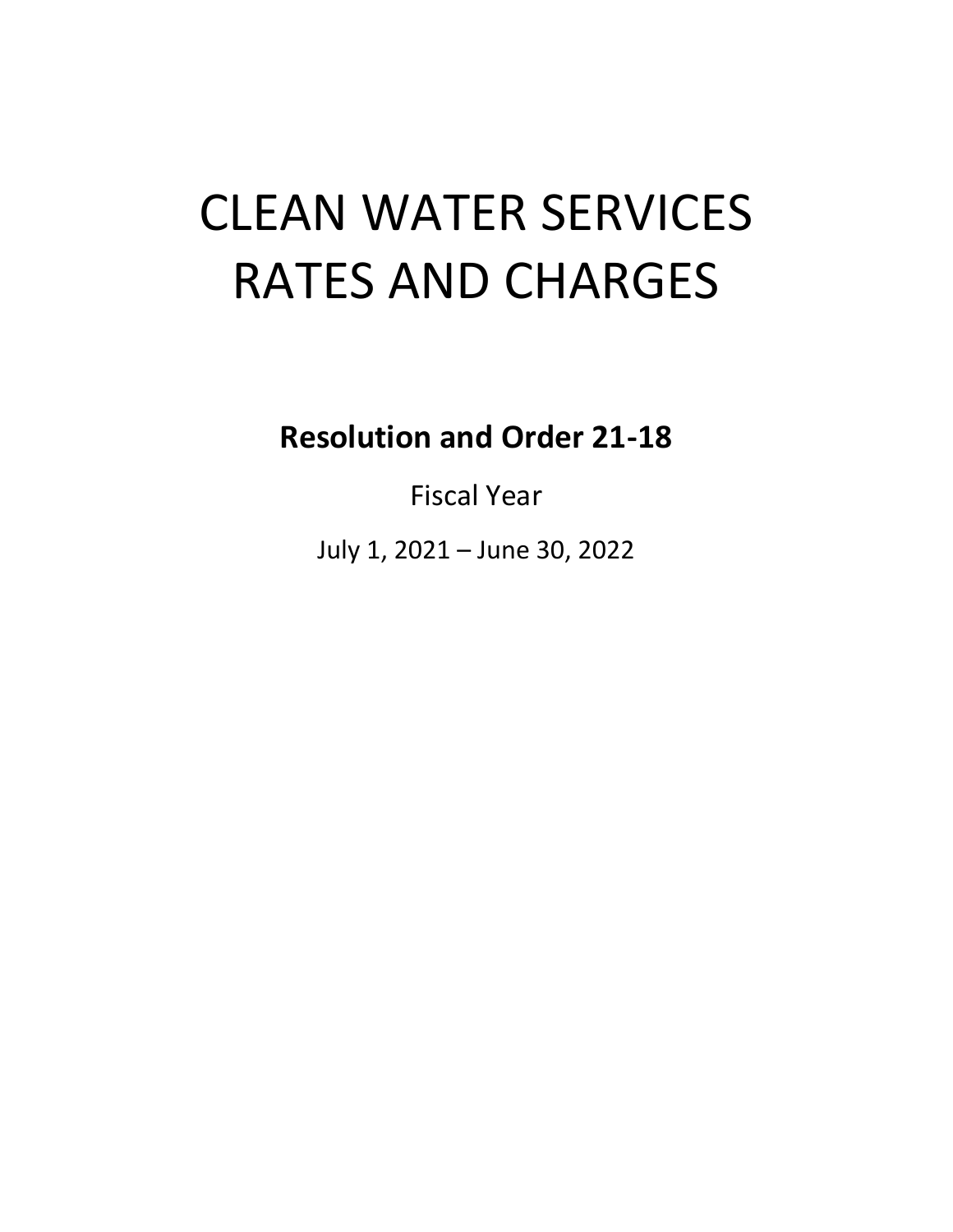#### **CLEAN WATER SERVICES** RATES AND CHARGES RESOLUTION AND ORDER **FISCAL YEAR 2021-2022 TABLE OF CONTENTS**

| Ш.        |    |                                                                                                 |  |  |  |
|-----------|----|-------------------------------------------------------------------------------------------------|--|--|--|
| А.        |    |                                                                                                 |  |  |  |
|           | 1. |                                                                                                 |  |  |  |
|           | 2. |                                                                                                 |  |  |  |
|           | 3. |                                                                                                 |  |  |  |
|           | 4. |                                                                                                 |  |  |  |
|           | 5. |                                                                                                 |  |  |  |
|           | 6. |                                                                                                 |  |  |  |
|           | 7. |                                                                                                 |  |  |  |
|           | 8. |                                                                                                 |  |  |  |
|           | 9. |                                                                                                 |  |  |  |
| <b>B.</b> |    |                                                                                                 |  |  |  |
|           | 1. |                                                                                                 |  |  |  |
|           | 2. |                                                                                                 |  |  |  |
|           | 3. |                                                                                                 |  |  |  |
|           | 4. |                                                                                                 |  |  |  |
| C.        |    |                                                                                                 |  |  |  |
|           | 1. |                                                                                                 |  |  |  |
|           | 2. |                                                                                                 |  |  |  |
|           | 3. |                                                                                                 |  |  |  |
| D.        |    | DETERMINATION OF SANITARY SEWER DWELLING UNITS (DUs) AND DWELLING UNIT EQUIVALENTS (DUEs)  17   |  |  |  |
|           | 1. |                                                                                                 |  |  |  |
|           | 2. |                                                                                                 |  |  |  |
|           | 3. |                                                                                                 |  |  |  |
|           | 4. |                                                                                                 |  |  |  |
|           | 5. |                                                                                                 |  |  |  |
|           | 6. |                                                                                                 |  |  |  |
|           | 7. |                                                                                                 |  |  |  |
| Е.        |    | <b>SANITARY SEWER SYSTEM - DETERMINATION OF WATER CONSUMPTION</b>                               |  |  |  |
|           |    |                                                                                                 |  |  |  |
|           | 1. |                                                                                                 |  |  |  |
|           | 2. |                                                                                                 |  |  |  |
| F.        |    | SANITARY SEWER SYSTEM - DETERMINATION OF WATER CONSUMPTION FOR THE INDUSTRIAL METERED METHOD 27 |  |  |  |
| G.        |    | DETERMINATION OF STRENGTH COMPONENT FOR INDUSTRIAL USERS FOR MONTHLY SERVICE CHARGES  27        |  |  |  |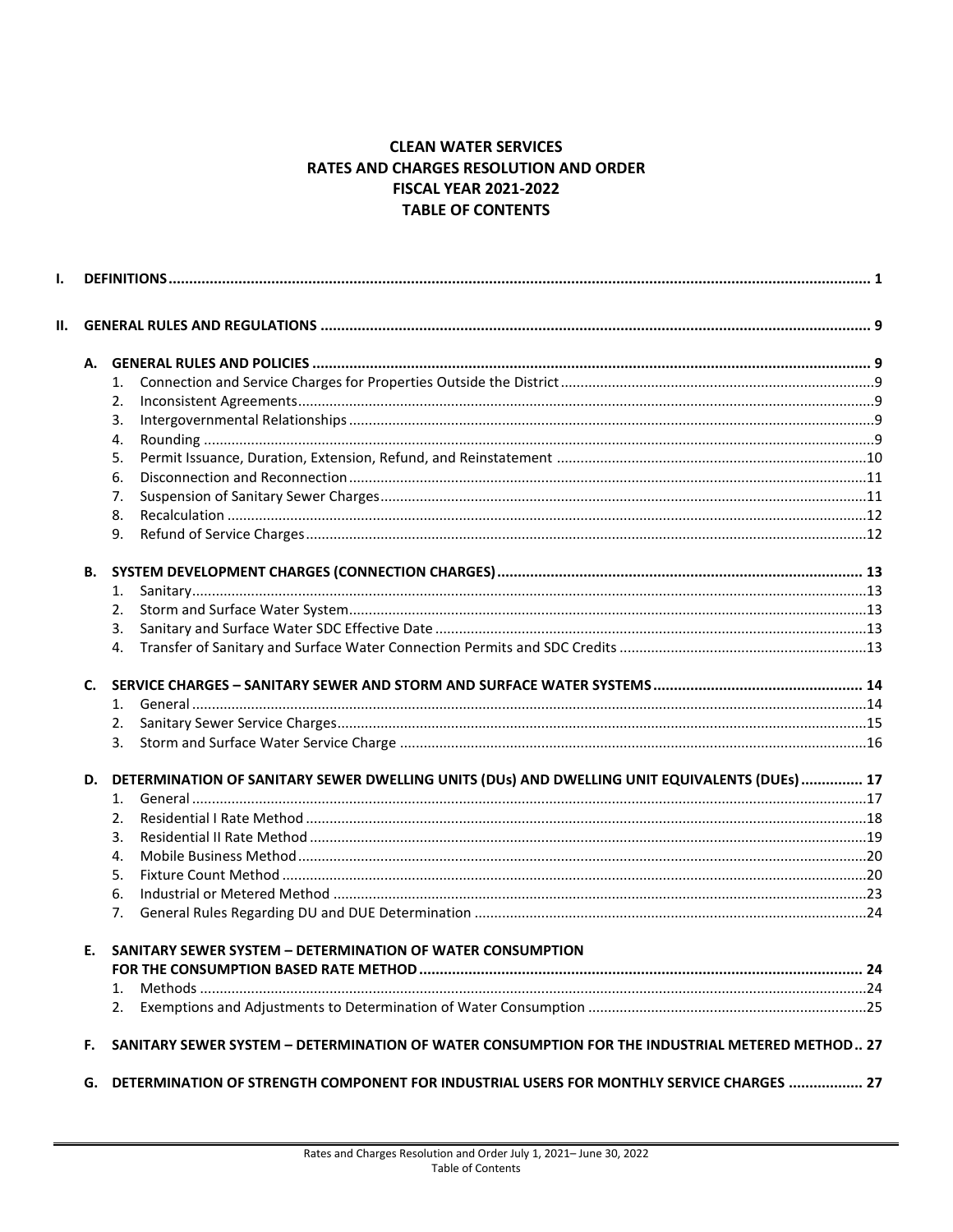|                | H. DETERMINATION OF STORM AND SURFACE WATER EQUIVALENT SERVICE UNITS FOR MONTHLY SERVICE CHARGES |                                                                                        |  |  |
|----------------|--------------------------------------------------------------------------------------------------|----------------------------------------------------------------------------------------|--|--|
|                |                                                                                                  |                                                                                        |  |  |
|                | 1.                                                                                               |                                                                                        |  |  |
|                | 2.                                                                                               |                                                                                        |  |  |
|                | 3.                                                                                               |                                                                                        |  |  |
| Ι.             |                                                                                                  |                                                                                        |  |  |
|                |                                                                                                  |                                                                                        |  |  |
|                |                                                                                                  |                                                                                        |  |  |
|                | 1.                                                                                               |                                                                                        |  |  |
|                | 2.                                                                                               |                                                                                        |  |  |
| В.             |                                                                                                  |                                                                                        |  |  |
|                | 1.                                                                                               |                                                                                        |  |  |
|                |                                                                                                  | Surface Water Management - Determination of Surface Water Management Service Charges37 |  |  |
|                |                                                                                                  |                                                                                        |  |  |
| $\mathsf{C}$ . |                                                                                                  |                                                                                        |  |  |
|                | 1.                                                                                               |                                                                                        |  |  |
|                | 2.                                                                                               |                                                                                        |  |  |
|                | 3.                                                                                               |                                                                                        |  |  |
|                | 4.                                                                                               |                                                                                        |  |  |
|                | 5.                                                                                               |                                                                                        |  |  |
|                | 6.                                                                                               |                                                                                        |  |  |
|                | 7.                                                                                               |                                                                                        |  |  |
|                | 8.                                                                                               |                                                                                        |  |  |
|                | 9.                                                                                               |                                                                                        |  |  |
|                |                                                                                                  |                                                                                        |  |  |
|                |                                                                                                  |                                                                                        |  |  |
|                |                                                                                                  |                                                                                        |  |  |
|                |                                                                                                  |                                                                                        |  |  |
|                |                                                                                                  |                                                                                        |  |  |
|                |                                                                                                  |                                                                                        |  |  |
|                |                                                                                                  |                                                                                        |  |  |
|                |                                                                                                  |                                                                                        |  |  |
|                |                                                                                                  |                                                                                        |  |  |
|                |                                                                                                  |                                                                                        |  |  |
|                |                                                                                                  |                                                                                        |  |  |
|                |                                                                                                  |                                                                                        |  |  |
|                |                                                                                                  |                                                                                        |  |  |
|                |                                                                                                  |                                                                                        |  |  |
|                | 1.                                                                                               |                                                                                        |  |  |
|                | 2.                                                                                               |                                                                                        |  |  |
|                | 3.                                                                                               |                                                                                        |  |  |
|                | 4.                                                                                               |                                                                                        |  |  |
|                | 5.                                                                                               |                                                                                        |  |  |
|                | 6.                                                                                               |                                                                                        |  |  |
|                | 7.                                                                                               |                                                                                        |  |  |
|                |                                                                                                  |                                                                                        |  |  |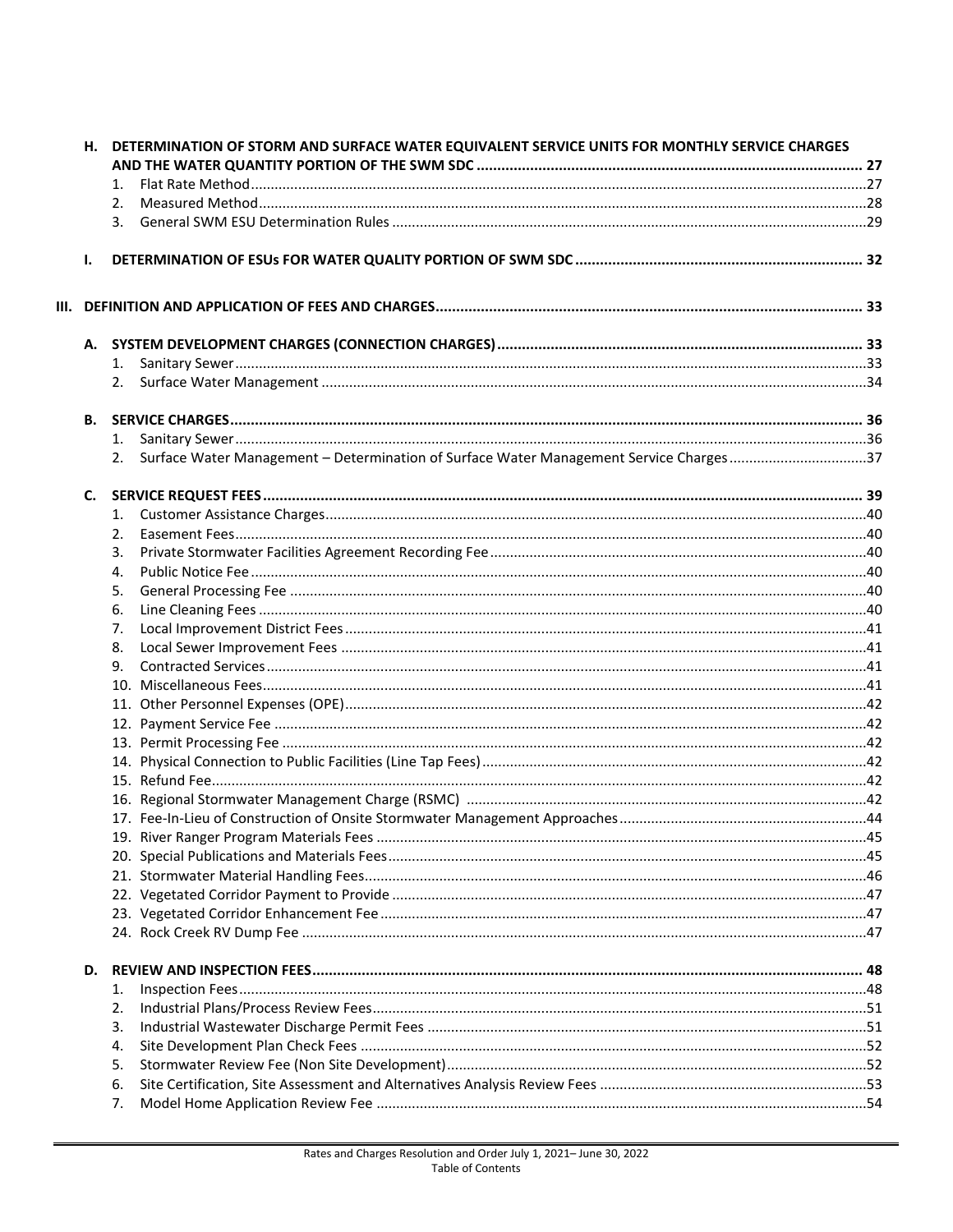|    | 8. |  |  |  |
|----|----|--|--|--|
|    | 9. |  |  |  |
|    |    |  |  |  |
|    |    |  |  |  |
|    |    |  |  |  |
|    |    |  |  |  |
| Е. |    |  |  |  |
|    |    |  |  |  |
|    | 2. |  |  |  |
|    | 3. |  |  |  |
|    |    |  |  |  |
|    |    |  |  |  |
|    |    |  |  |  |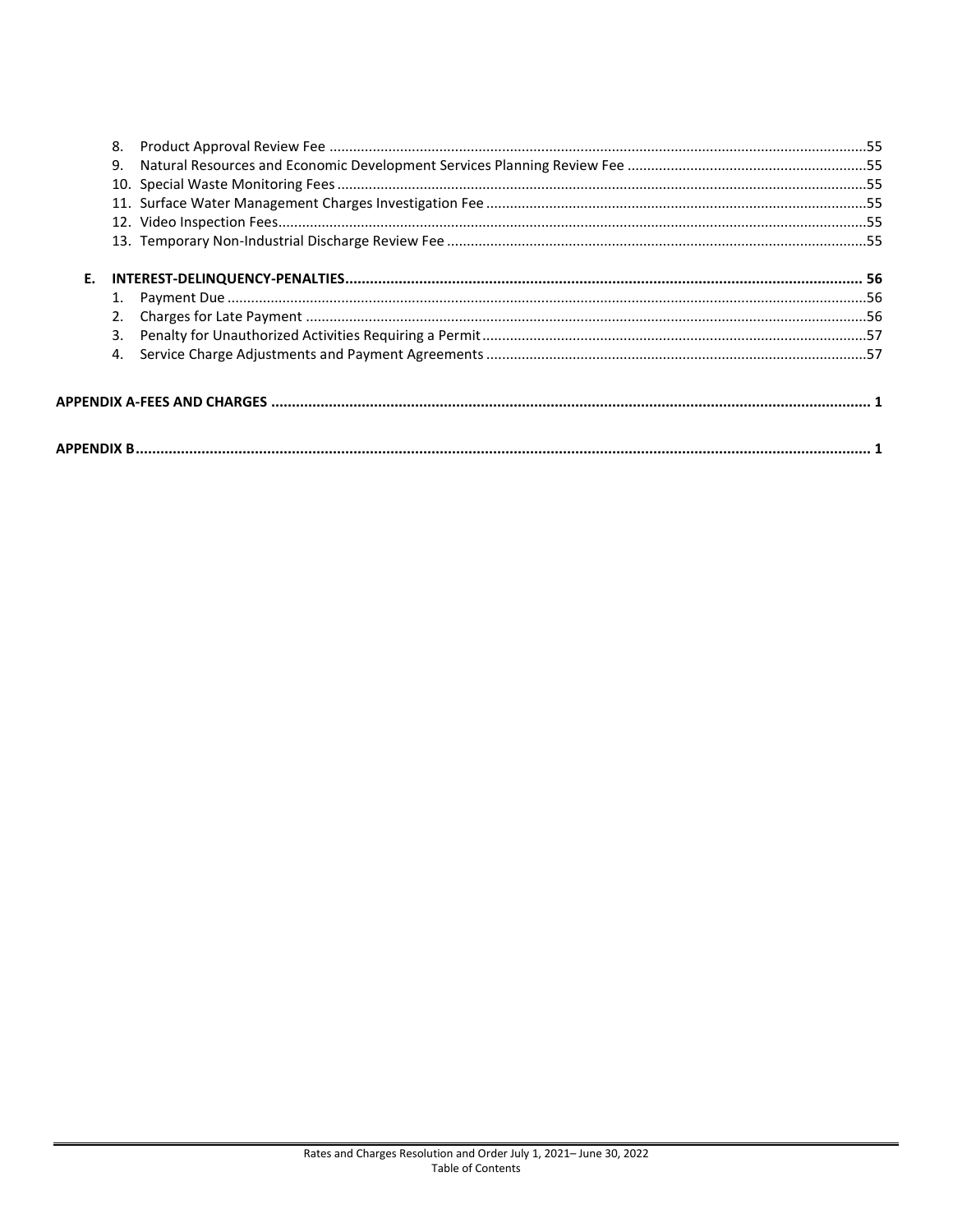## <span id="page-4-0"></span>**I. DEFINITIONS**

For additional definitions, see Clean Water Services (hereinafter the District or District) Ordinances 27 through 44. The following words shall have the following definitions in this Resolution and Order, unless the context states otherwise.

#### **1.1 Ad Valorem Taxes**

Taxes based on the value of property as provided in Oregon Revised Statutes.

#### **1.2 Applicant**

The person making application for a permit relating to the sewer or storm and surface water system, who may or may not be the owner of the premises to be served.

#### **1.3 Base Portion**

Under the consumption Based Sanitary Sewer Rate methodology, the portion of the sanitary sewer charge attributed to fixed costs that do not change with variations in volume of wastewater flow. This currently represents 65 percent of system costs.

#### **1.4 Billing Period**

A regular period of time for which service charges are imposed and billed.

#### **1.5 Biochemical Oxygen Demand (BOD)**

The quantity of oxygen utilized in the biochemical oxidation of organic matter under standard laboratory procedure in five (5) days at 20C, expressed in milligrams per liter.

#### **1.6 Bonded Debt**

Long term debt owed by the District and repaid through fees and charges, or special assessments (Revenue Bonds); property taxes (General Obligation Bonds).

#### **1.7 Building**

Any structure used for human habitation, employment or place of business, recreation or other purpose, and containing sanitary facilities.

#### **1.8 Chemical Oxygen Demand (COD)**

A measure of the organic matter content in wastewater and is the oxygen equivalent of the organic matter that can be oxidized under standard laboratory procedure using a strong chemical oxidizing agent in an acidic medium.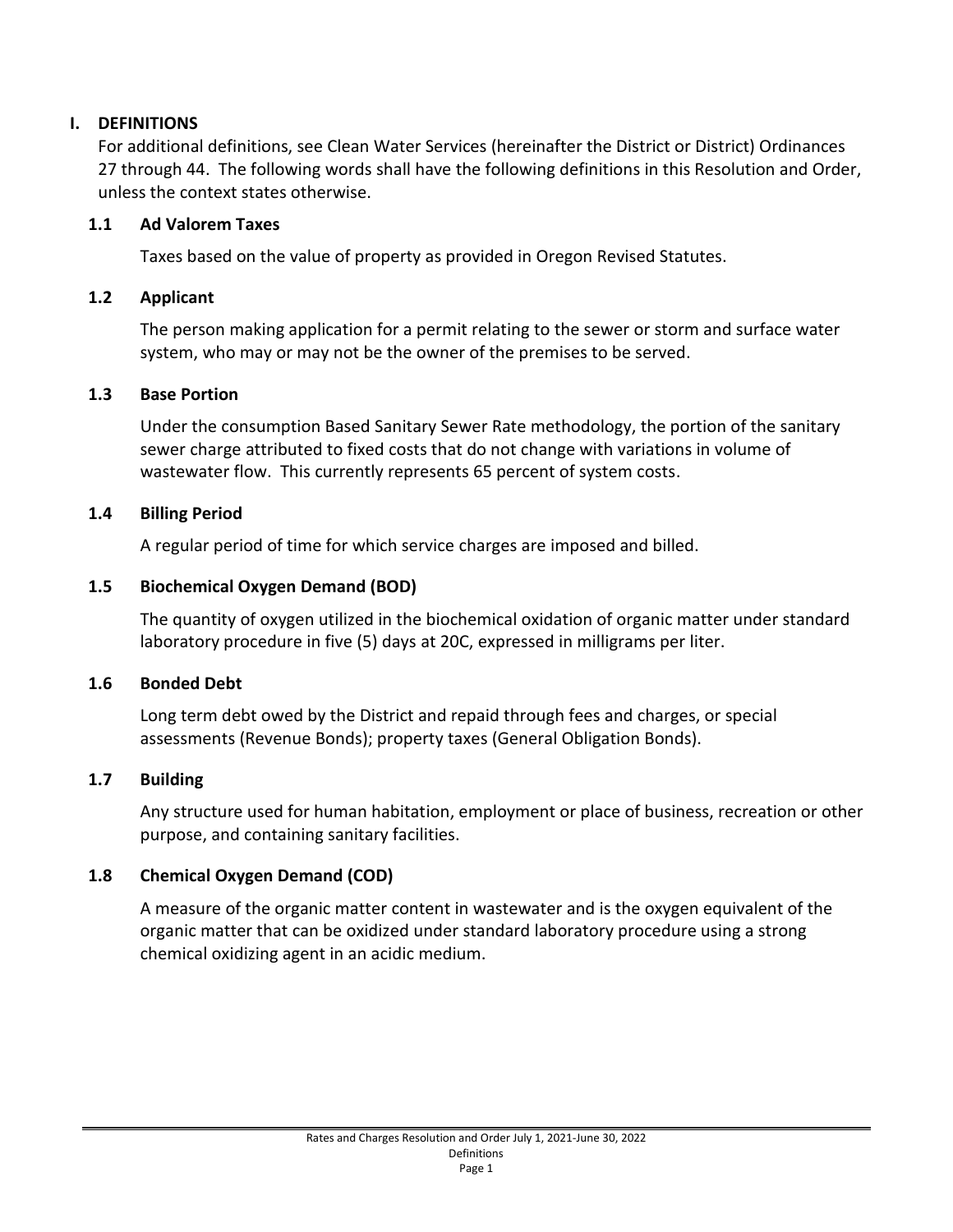#### **1.9 Co-implementers**

Washington County, and the cities of Beaverton, Cornelius, Forest Grove, Hillsboro, Sherwood, Tigard, and Tualatin.

#### **1.10 Commercial Establishment**

Any structure used other than as a dwelling.

#### **1.11 Connection Charge (Sanitary Sewer and Surface Water Management)**

A term often used interchangeably with System Development Charge (SDC) and having the same meaning.

#### **1.12 Connection Permit**

The permit issued by the District authorizing physical connection to the sanitary sewer or surface water management system, or authorizing activities which may increase the flow to such systems, alter the character of storm or surface water, or which may alter or impact a water quality sensitive area or associated vegetated corridor.

#### **1.13 Consumption Based Rate Method**

A rate method for the sanitary sewer user charge in which a portion of the service charge is based on the amount of usage of the sewer system, normally estimated through the use of water meter data, and a portion based on Dwelling Units or Dwelling Unit Equivalents.

#### **1.14 Contracted Services**

A rate of reimbursement for services performed expressed as a rate per hour including the individual's salary and benefits.

#### **1.15 Customer**

Shall have the same meaning as "User."

#### **1.16 Developing Party**

The person, private, or public entity that funds construction of any sanitary sewer or storm and surface water improvement project which has been determined by the District to meet all criteria for reimbursement through formation of a Reimbursement District as set out in Ordinance 43 or revisions thereto.

#### **1.17 Dwelling Unit (DU)**

A separate residential unit with kitchen, bed and bathroom facilities including those in multiple dwellings, apartments, motels, hotels, mobile homes or trailers. Where allowed by zoning regulations, a dwelling unit shall also include an ancillary dwelling unit located on the same lot.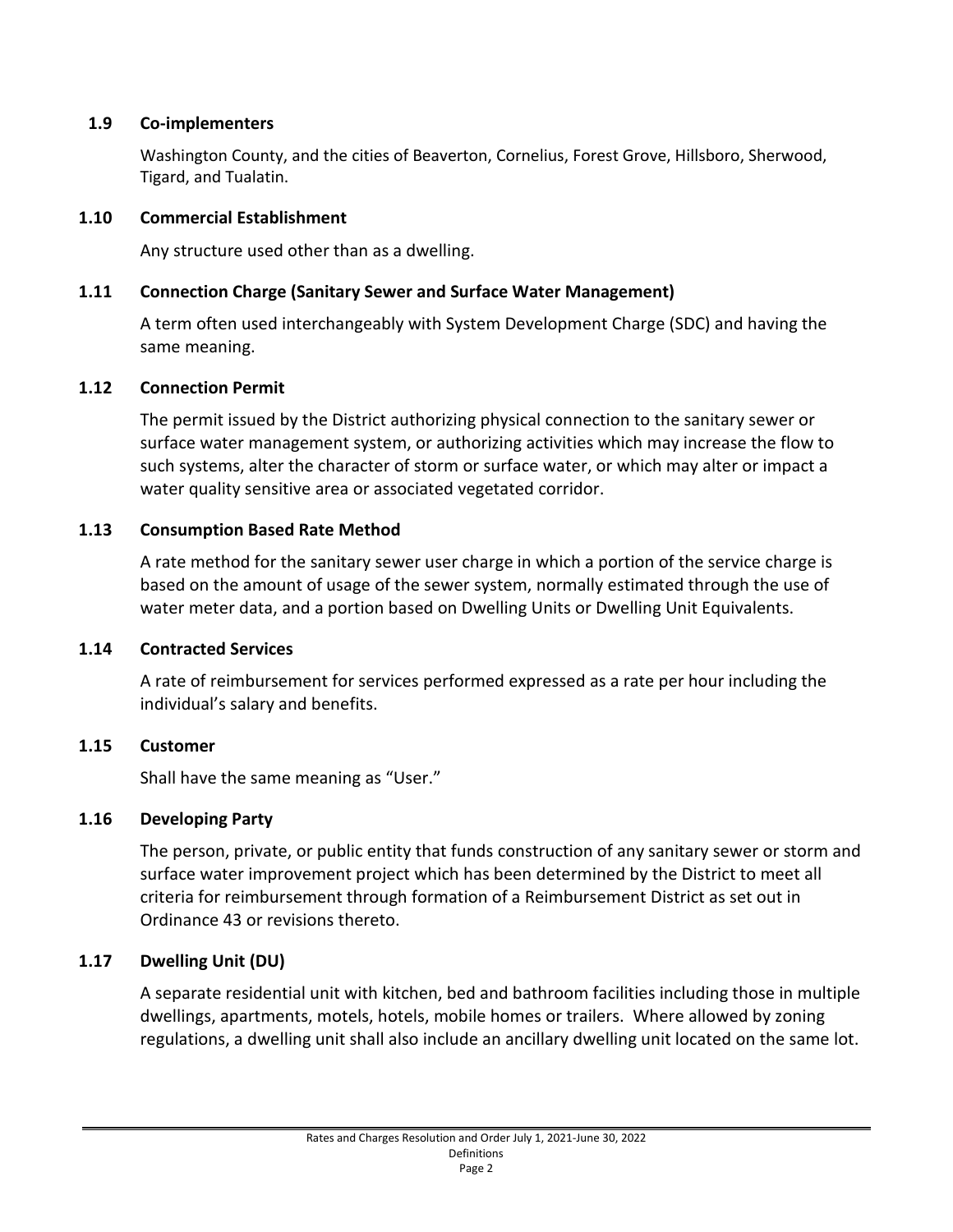# **1.18 Dwelling Unit Equivalent; Equivalent Dwelling Unit (DUE or EDU)**

A nonresidential unit which is deemed equivalent to a dwelling unit as provided herein or as provided in the State Plumbing Code. The abbreviations DU, DUE, and EDU are used interchangeable in this Resolution and Order.

# **1.19 Easement Vacation (Release) and Consent to Release**

A process whereby the District gives up its legal interest in occupancy of all or a portion of an easement granted to the District and grants or releases the property right to a property owner, or gives consent to an easement vacation by others.

# **1.20 Encroachment Agreement**

An agreement between the District and landowner allowing for the encroachment of a permanent structure within a sanitary sewer or storm and surface water easement.

# **1.21 Equivalent Service Unit (ESU)**

A measurement unit based on the impervious surface area of an average improved single dwelling lot or parcel, determined by a statistically significant sampling of such parcels. One equivalent service unit shall be deemed to be 2,640 square feet of impervious surface.

# **1.22 Fiscal Year**

The period from 12:01 a.m. July 1 to midnight the following June 30.

# **1.23 Fixture Unit (FU)**

A unit of measurement assigned to plumbing facilities within a commercial establishment to estimate the potential use of the sewer system from that facility. Fixture unit load values for sanitary sewer drainage piping are as specified on Section II.D.4, Table 2.A, or if not included herein as specified in the (Oregon State Plumbing Laws and Administrative Rules).

# **1.24 Impervious Surface Area**

All land area that has been altered from its natural state such that it does not allow the infiltration and retention of water equivalent to that of undisturbed soil. This shall include, but is not limited to: pavement, buildings, decks, parking areas, and roadways. For the purpose of determining system development charges, impervious surface shall not include improved public streets, roads, sidewalks and bike paths or other facilities deemed to be a part of the public surface water management conveyance system. Railroad beds, or quarry excavation areas, and temporary service roads in the excavation areas shall constitute non-impervious surfaces and shall also be excluded. Additional provisions and exclusions apply for purposes of system development charges. (As referenced in Ordinance 28 and Section II.H.3)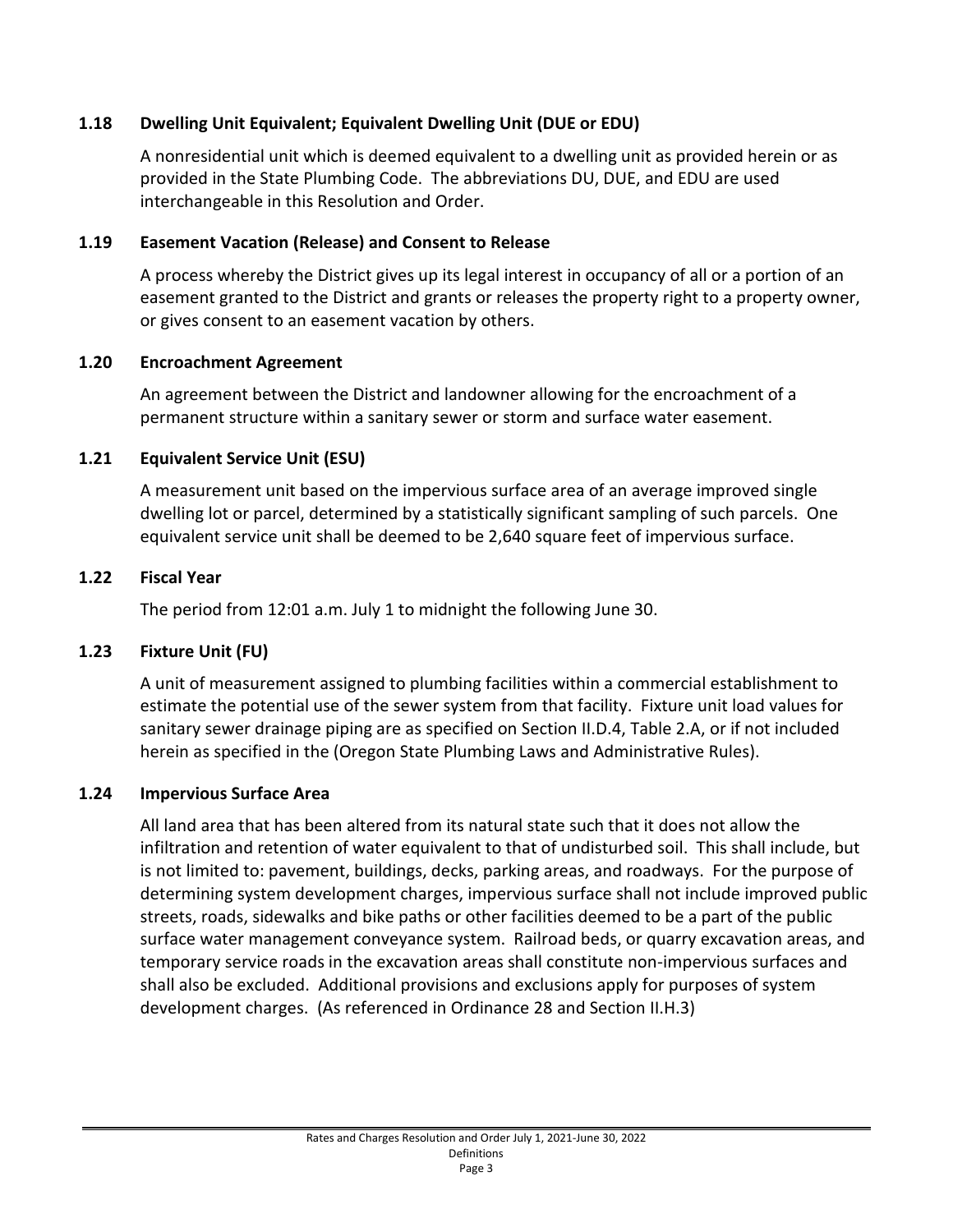#### **1.25 Industrial User**

Shall have the meaning set forth in the District's Industrial Sewer Rules and Regulations, Resolution and Order No. 09-1 (hereinafter R&O 09-1), and in 40 Code of Federal Regulations, Section 403.3(j).

#### **1.26 Large Incorporated City**

An incorporated city within the boundaries of the District, that by agreement performs all or a major portion of the local component of sanitary sewer and/or surface water management program elements.

#### **1.27 Liquid Waste**

Domestic septage waste or chemical toilet waste delivered by a liquid waste hauler to District facility for treatment.

#### **1.28 Local Component of Service Charge (Sanitary Sewer and Surface Water Management)**

The portion of the service charge (monthly) used to support the portions of the work program that are available to the District to perform local functions of the sanitary sewer and surface water management systems. Large incorporated cities can establish their own local rates to meet local sanitary sewer and surface water management system needs.

#### **1.29 Local Component of System Development Charge (Sanitary Sewer and Surface Water Management)**

The portion of the system development charge used to support the portions of the work program that are available to the large incorporated cities and District to perform the local functions of the sanitary sewer and surface water management systems.

#### **1.30 Main Sewer**

A public sewer designed to accommodate more than one building sewer.

#### **1.31 Master Meter**

A water meter serving more than one tax lot, or more than one service within a single tax lot.

#### **1.32 Operation and Maintenance (O&M)**

Those activities required to assure the dependable and economical function of the sanitary sewerage and storm and surface water systems, including treatment works.

Maintenance is the preservation of functional integrity and efficiency of equipment and structures, including that of natural features which perform a function in the surface water management system. This includes preventive maintenance, corrective maintenance and replacement of equipment.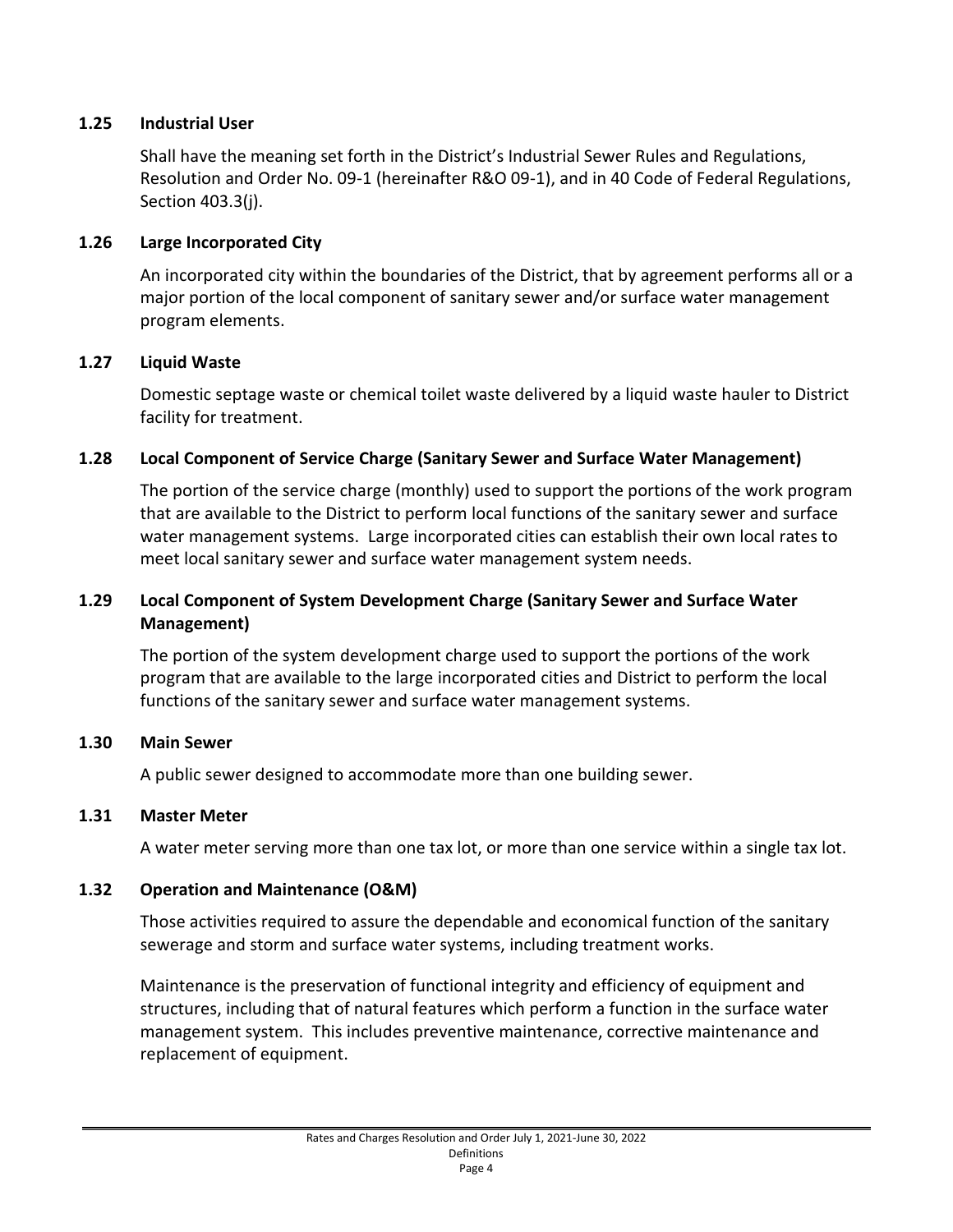Operation is the control of the unit processes and equipment which make up the treatment works. This includes, but is not limited to, financial and personnel management; records, laboratory control, process control, safety and emergency operation planning.

# **1.33 Regional Component of Service Charge and System Development Charge (Sanitary Sewer and Surface Water Management)**

The portion of the service charge (monthly) and system development charge that is used by District to perform functions for the benefit of its entire service area.

#### **1.34 Regular Business Hours**

Those hours that the District's main office is open for business.

#### **1.35 Replacement**

The act of obtaining and installing facilities, equipment, accessories, or appurtenances which are necessary during the design or useful life, whichever is longer, of the sanitary, storm and surface water systems, including treatment works to maintain the capacity and performance for which such works were designed and constructed.

#### **1.36 Sanitary Sewer System**

All publicly owned treatment works, pumping or lift facilities, interceptor and main sewer pipe lines, force mains, manholes, laboratory facilities and equipment, and related facilities for the collection, conveyance, treatment, recycling, reclamation and disposal of sewage, comprising the total publicly owned sanitary sewerage system within District jurisdiction, to which storm, surface and ground waters are not intentionally admitted.

For purposes of initial construction or reconstruction of public sewer main or interceptor lines, the District sewer system may also include the portion of a service lateral sewer line within the public right of way or easement. Upon acceptance by the District of a completed public sewer project, the responsibility for maintenance and reconstruction of the service lateral sewer line shall be borne by the owner of the property to which service is provided, except as otherwise established by the District's Board.

#### **1.37 Septic Waste**

The sanitary and domestic solids and wastewater removed from a septic treatment facility.

#### **1.38 Service Charge (Sanitary Sewer and Surface Water Management)**

Charges assessed on District residential, commercial and industrial customers who are connected to and/or discharge to the public sanitary sewerage system. District sanitary sewer charges are designed to recover both the fixed costs that do not vary with variations of volume of wastewater flow, and variable costs which do vary by flow volume. (See "Base Portion" and "Use Portion.") Surface water management services charges are assessed on any District customer who uses or discharges to the public storm and surface water systems. A property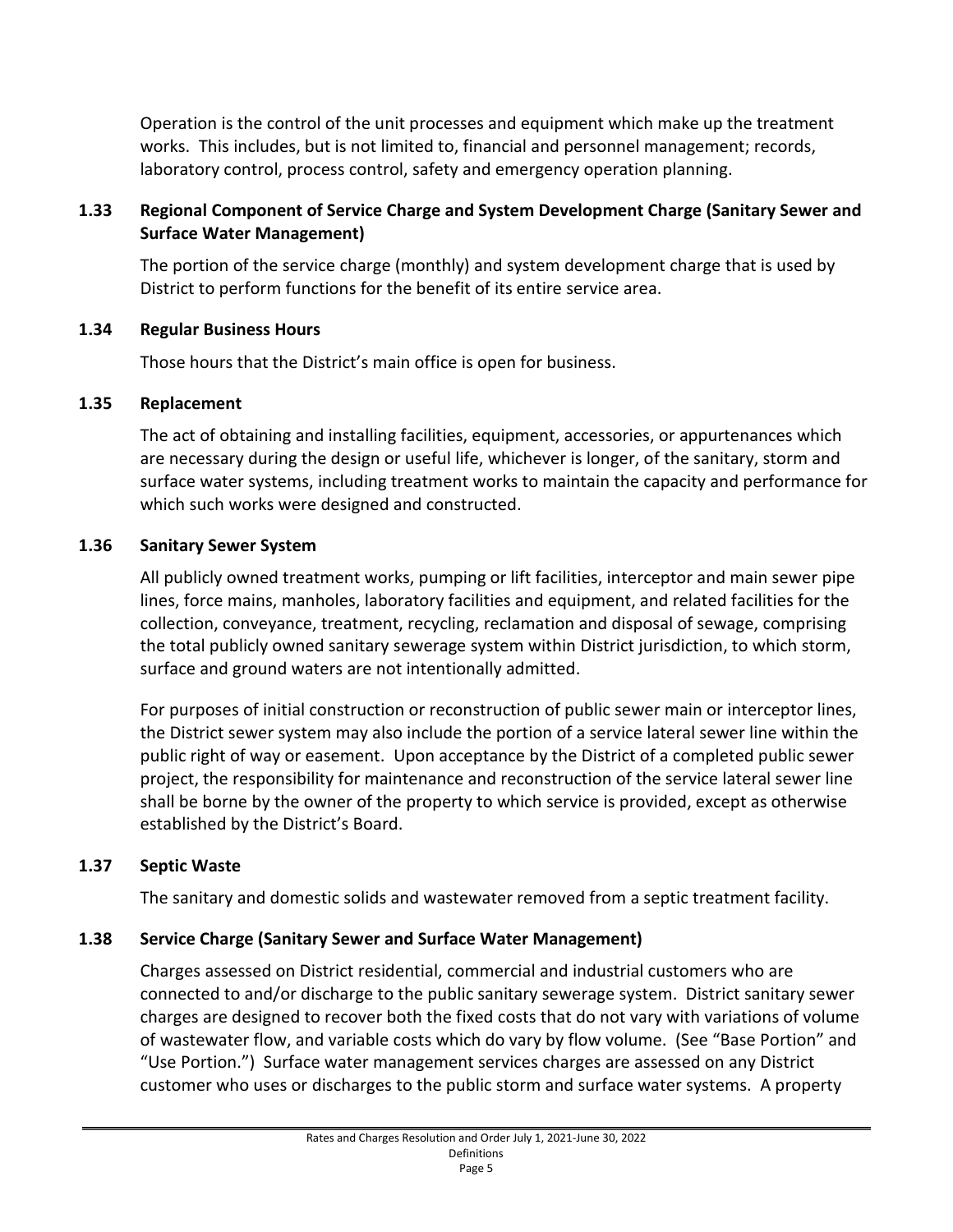containing impervious surface area is presumed to discharge to the storm and surface water system, unless that property has an on-site disposal system meeting the standards of District requirements. Both sanitary sewer and surface water management service charges are billed to customers on a bi-monthly or monthly basis. Both sanitary sewer charges and surface water management charges are broken down into a Regional Component and a Local Component (see definitions).

# **1.39 Significant Industrial User**

Any industrial user of the District Publicly Owned Treatment Works meeting the criteria of 40 CFR Sec. 403.3(v)

# **1.40 Sludges Waste**

The solids from primary, activated trickling filter or a mixture of sludges that is removed from a wastewater treatment facility.

# **1.41 Special Wastes**

Wastes which require some special method of handling such as the use of indirect waste piping and receptors, corrosion resistant piping, sand, soil or grease interceptors, condensers or other pretreatment facilities.

# **1.42 Storm and Surface Water System (SWM System)**

Any combination of publicly owned storm and surface water quality treatment facilities, pumping, or lift facilities, storm drain pipes and culverts, open channels, creeks and rivers, force mains, laterals, manholes, catch basins and inlets, including the grates and covers thereof, detention and retention facilities, laboratory facilities and equipment, and any other publicly owned facilities for the collection, conveyance, treatment and disposal of storm and surface water comprising the total publicly owned storm and surface water system within District jurisdiction, to which sanitary sewage flows are not intentionally admitted.

#### **1.43 Strength Portion**

Under the Industrial Service Charge Rate methodology, the portion attributable to high strength or concentration of components.

#### **1.44 Suspended Solids (SS)**

Solids that either floats to the surface or are in suspension in water, sewage, or other liquids and which are removable by filtering.

# **1.45 System Development Charge (SDC)**

An assessment provided under Oregon Law which is paid at the time a connection permit is issued to recognize the cost of growth. The sanitary system SDC has two components: "reimbursement" which is based on the value of the existing collection and treatment systems, and "improvement" which is based on the anticipated future cost of system improvements and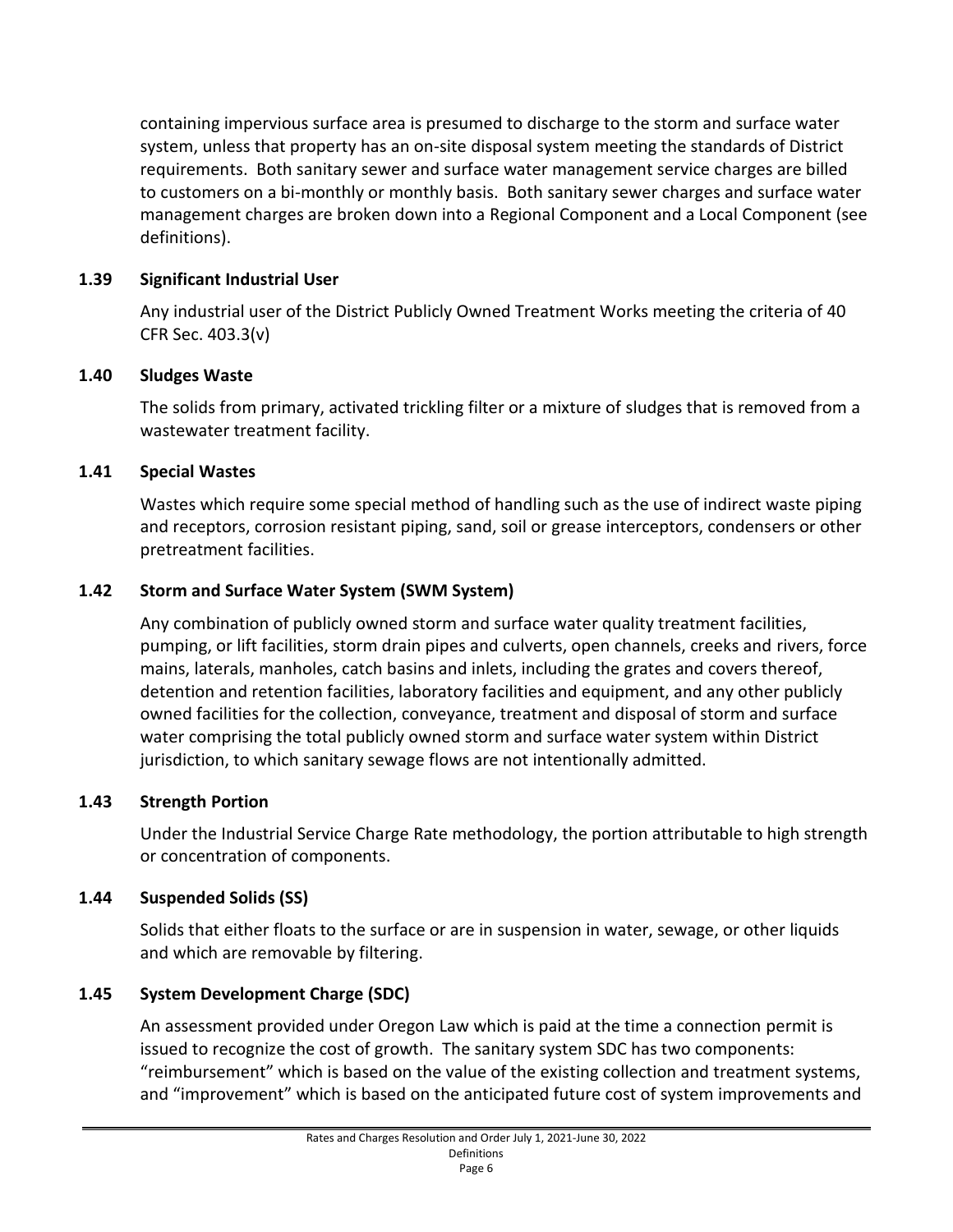enhancements. The surface water management system SDC is based on improvements to the system. Both sanitary and surface water management SDC's are broken down into a Regional component and a Local component (see Definitions).

## **1.46 Temporary Discharge**

a. The discharge of domestic wastewater to the sanitary sewer system from a temporary use where there is a temporary structure requiring sanitary sewer service. This would include construction trailers, facilities for short term events, or manufactured homes with temporary placement permits. Temporary use of a permanent structure shall not qualify as a temporary discharge.

b. The discharge of storm water, surface water, ground water, or industrial wastewater to the sanitary sewer or storm conveyance system from a temporary use where there is no structure requiring sanitary sewer service. Temporary discharges may include, but are not limited to, water from environmental remediation sites, waterline testing, groundwater well rehabilitation, construction site dewatering, and sanitary sewage discharges from temporary placement of construction trailers.

c. A Short Term Temporary Discharge is defined as a Temporary Discharge of industrial wastewater to the sanitary sewer system that occurs no more than twice in any six-month period.

d. The discharge of storm, surface, or ground water from construction dewatering activities where there is no structure requiring sanitary sewer service.

#### **1.47 User**

Shall mean any person who uses property which maintains connection to, or discharges to, the District sanitary sewerage or surface water management system, or otherwise receives services from either system. If the property has domestic water service from a water purveyor, the person who is responsible for the water meter serving the property is deemed to be the user. If the property is not served by a water purveyor, the occupant of occupied property is deemed the user. If such property is not occupied, the person who controls or has the right to occupy it shall be deemed the user.

#### **1.48 Use Portion**

Under the Consumption Based Sanitary Sewer Rate methodology, or the Industrial Service Charge Rate methodology, the portion generally attributable to variable or flow dependent system expenses. This currently represents 35 percent of system costs.

# **1.49 User Charge**

The charge levied on users of a sanitary sewer system and storm and surface water system for the user's proportionate share of the cost of operation and maintenance (including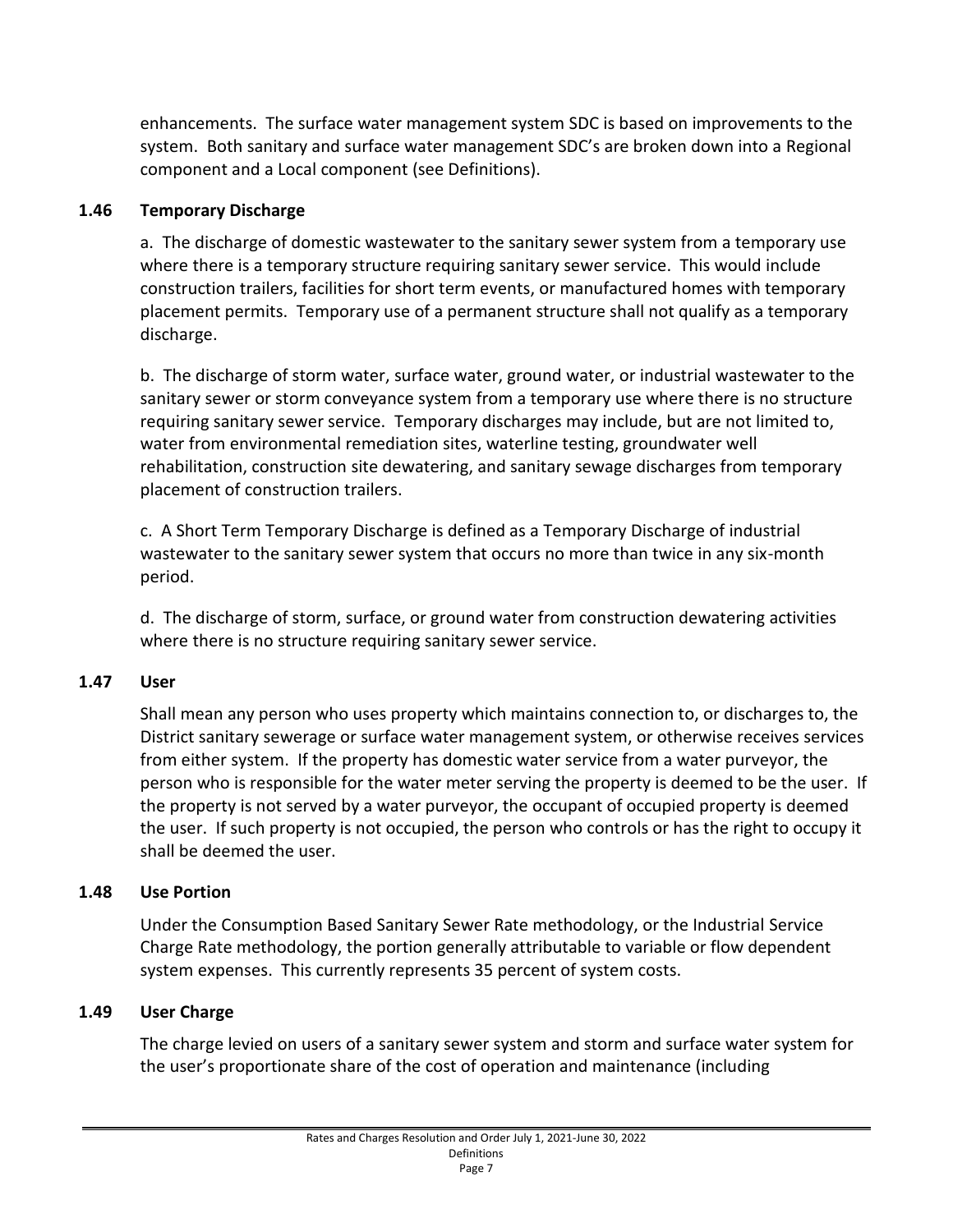replacement), debt financing and construction of such systems, in accordance with Ordinances 29 and 40.

#### **1.50 Water Unit**

The unit of measurement of water consumption used by the water purveyor, commonly in 100 cubic feet (CCF), Gallons (Gal), or 100 Gallons (Cgal).

## **1.51 Winter Average Water Usage**

Water meter data, including at a maximum the period from October 23 to a date between April 30 and May 7, and for new users at new or existing structures, a minimum of two months of data during that period. See Section II.E.1.a.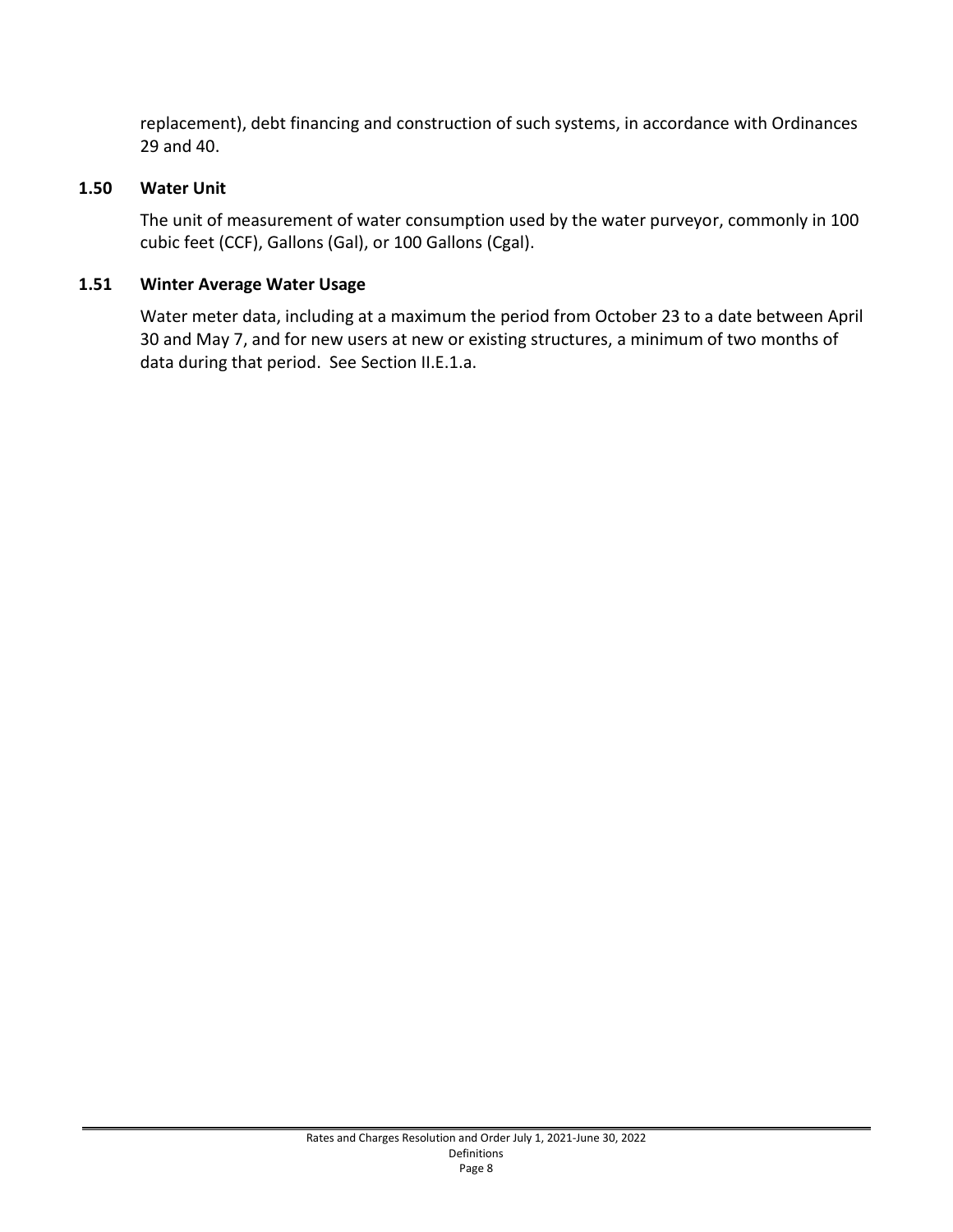#### <span id="page-12-1"></span><span id="page-12-0"></span>**II. GENERAL RULES AND REGULATIONS**

#### <span id="page-12-2"></span>**A. GENERAL RULES AND POLICIES**

#### **1. Connection and Service Charges for Properties Outside the District**

Except as otherwise provided by contract, connection and service charges for properties outside the District's boundaries shall be consistent with the rates charged for connection and service charges within the District. Additionally, however, an amount equivalent to applicable taxes and fees that property owners within the District's boundaries must pay shall be paid by similar users outside the District's boundaries.

#### <span id="page-12-3"></span>**2. Inconsistent Agreements**

The user charge systems shall take precedence over any terms or conditions of agreements or contracts which are inconsistent with the requirements of Section 204(b)(1)(A) of the Clean Water Act (33 U.S.C. 1251 et seq., as amended).

#### <span id="page-12-4"></span>**3. Intergovernmental Relationships**

a. Reciprocal Exemption

The District may, by agreement, waive imposition of plan review fees, inspection fees, permit fees, recording fees, system development charges, and periodic utility charges otherwise charged, for public projects when the other government has permit review authority over District projects, and adopts a reciprocal waiver of comparable fees otherwise applicable to District public projects. This shall not include sanitary sewage connection or service fees or other fees collected by cities within the District unless the city consents.

b. Administration by Cities

A city within the District which is party to an intergovernmental agreement with the District providing for collection of District fees within the city, may administer the provisions of this Resolution and Order. Reference to the District and the Chief Executive Officer may be construed to include a city and its officers, acting pursuant to the intergovernmental agreement and this Resolution and Order.

#### <span id="page-12-5"></span>**4. Rounding**

Whenever a method results in the calculation of a partial DU, DUE, ESU, or water unit, it shall be rounded by any of the following methods. If the form of the billing and calculation system reasonably permit calculation by more than one method, the more accurate method shall be used.

a. Mathematical rounding where numbers of .49 and lower are rounded down, and .50 and above are rounded up to the nearest whole DU, DUE, ESU, or Water Unit.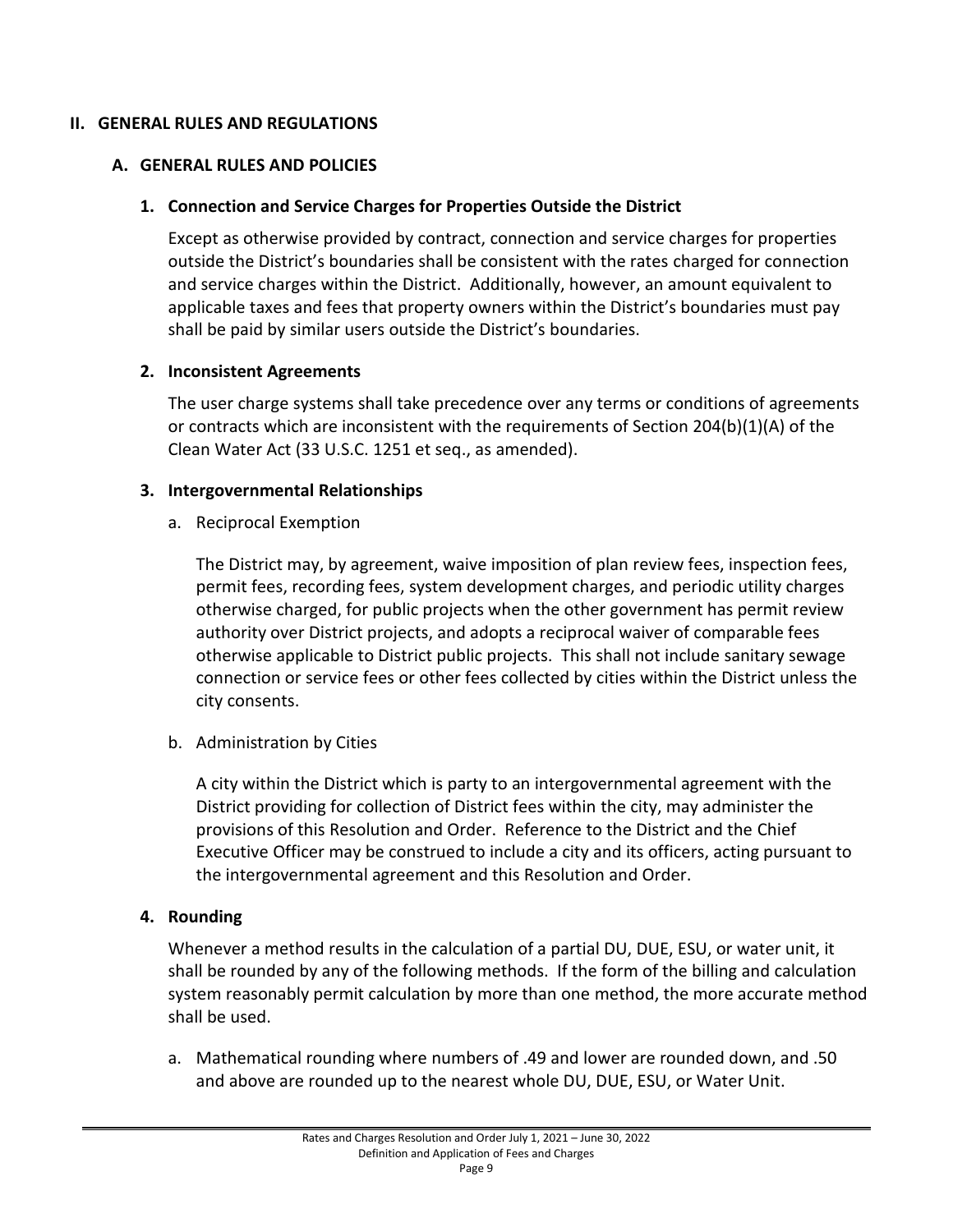- b. 1/10<sup>th</sup> rounding where a partial DU, DUE, ESU, or Water Unit is rounded to the nearest 1/10.
- c. A partial DU, DUE, ESU, or Water Unit is calculated to the number of significant figures reasonably accommodated by data processing.

# <span id="page-13-0"></span>**5. Permit Issuance, Duration, Extension, Refund, and Reinstatement**

- a. Sewer connection permits, storm and surface water system connection permits, site development permits, and erosion control permits may be issued to any person who submits an application meeting all applicable requirements of the District, including the required fee or installment application. In any case in which the permit applicant is not the property owner, the applicant shall certify to the District in writing that he or she is authorized to act on behalf of the owner. The District may require any applicant who is not the owner to provide sufficient evidence of authorization to act on behalf of the owner. Issuance of any permit by the District does not constitute authorization to enter upon or perform work upon any property, except by consent of the owner.
- b. Permit Duration
	- 1) Sewer connection permit, storm and surface water connection permits, and related erosion control permits expire 180 days following the date of issuance, unless substantial construction has begun and is continuing. Failure to begin and continue substantial work toward completion of the connection (as defined in Section II.C.2.b and Section II.C.3.b), shall result in the expiration and cancellation of the permit.
	- 2) Site development permits and erosion control permits associated with site development expire two years following the date of issuance, unless substantial construction has begun and is continuing. Failure to begin and continue substantial work toward completion shall result in the expiration and cancellation of the permit.
- c. Extensions of Time Upon submittal of a written request and General Processing Fee to the District prior to the expiration of the permits described above, the District may grant an extension of time of 180 days. Such request shall state the sanitary sewer or storm and surface water permit and building permit numbers. The request shall be signed by the property owner or permit applicant. Only two extensions of time shall be allowed, unless the District grants additional extensions based on unusual circumstances.
- d. Expiration of Permit and Cancellation of Permit A permit that has expired shall be canceled. An owner or applicant may request cancellation of a permit in writing to the District prior to its expiration, whether it has been extended or not. Refunds of permit fees for canceled permits shall be processed in accordance with II.A.5e. below.
- e. Refund of Permit Fees
	- 1) The District shall charge a refund fee for all refunds.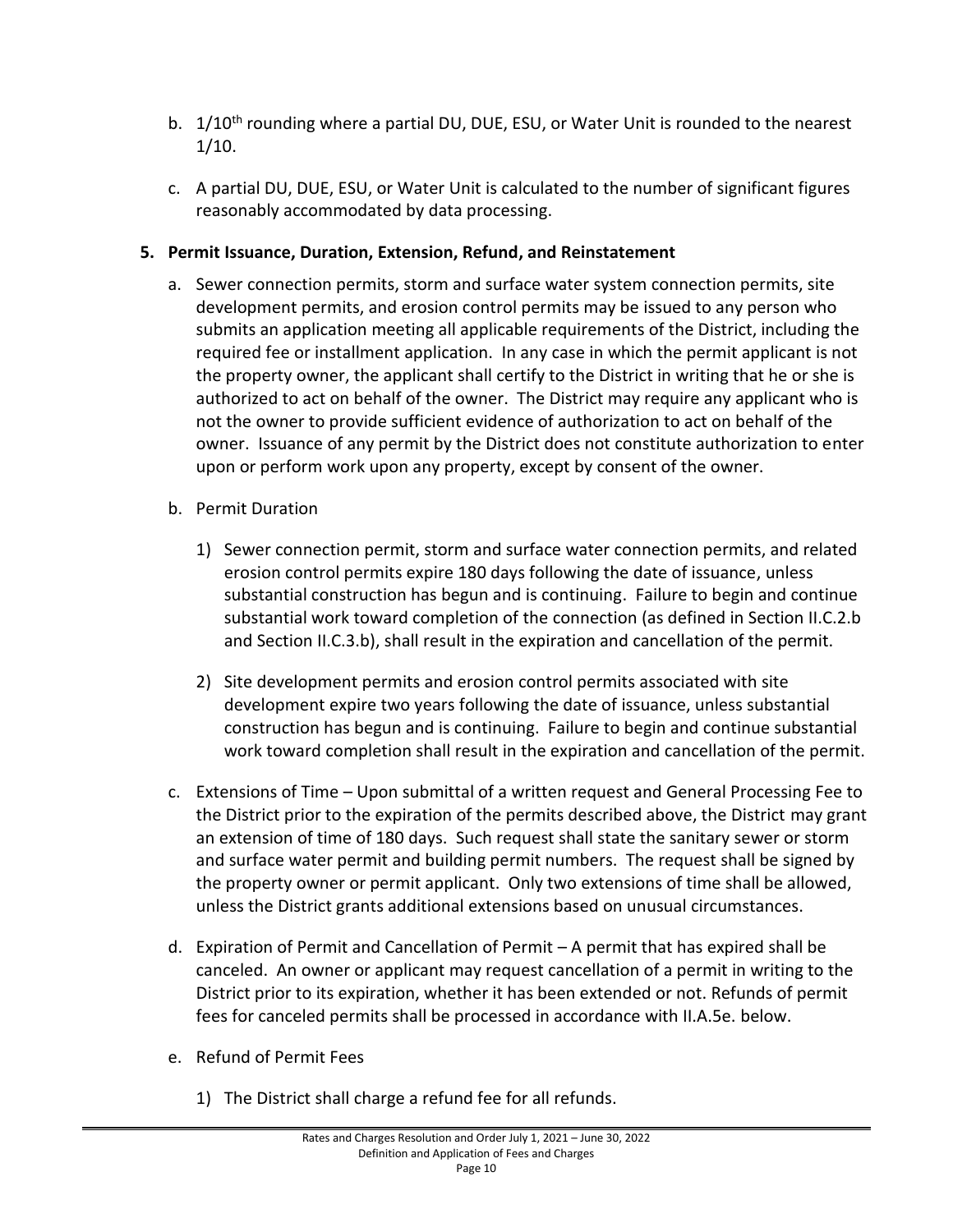- 2) Requests for refunds of permit fees must be made in writing by the person who paid the fee, unless the person applying for the refund provides evidence satisfactory to the District that the original payor has assigned its right to such payment or consents to payment to another person.
- 3) If a permit has expired and been canceled by the District, the District shall endeavor to notify the applicant to allow the applicant the opportunity to request a refund of permit fees. Requests for refunds of expired and canceled permits must be made in writing within 30 days of the date of the District's notice of cancellation.
- 4) Subject to the limitations in II.A.5.e.1)-3), the District shall refund permit fees provided the work covered by the permit has not commenced, the use for which the permit was issued has not been constructed, or the service for which the fee is charged has not been performed (e.g., plan review and inspection services). If work has commenced, or the use has been constructed, then the use shall be eligible for a credit upon disconnection, but not a refund, even if the use has been removed. If the service has been performed, no refund shall be given.
- f. Reinstatement of Permit After a connection permit has expired and/or been canceled, the permit may be reinstated by following application procedures for a new permit, and paying the current connection fees. If there are no connection fees due, a Permit Processing Fee shall be charged.

#### <span id="page-14-0"></span>**6. Disconnection and Reconnection**

- a. Properties disconnecting from the sewer system in accordance with Ordinance 29 shall obtain a sewer disconnection permit and pay a disconnection fee. Properties disconnecting from the Storm and Surface Water system in accordance with Ordinance 40 Section 8 shall obtain a disconnection permit and pay a disconnection fee.
- b. Properties that have disconnected from the sewer system or from the surface water management system may reconnect by following the rules for connection of new property, except the connection fees may be reduced by the amount of credit, if any, given due to the disconnection. See Section III.A.1.c and Section III.A.2.b for rules on credits. If a reconnection is made, and credits equal or exceed the connection fees due, then a permit processing fee shall be charged.

# <span id="page-14-1"></span>**7. Suspension of Sanitary Sewer Charges**

- a. The Base, Use, and Strength portions of the sanitary sewer service charge shall be suspended upon approval by the District of a suspension request. To request suspension, the customer shall contact the District demonstrating to the satisfaction of the District that all of the following conditions are met:
	- 1) All the water meters serving the property are shut off or locked by the water purveyor, or have been removed.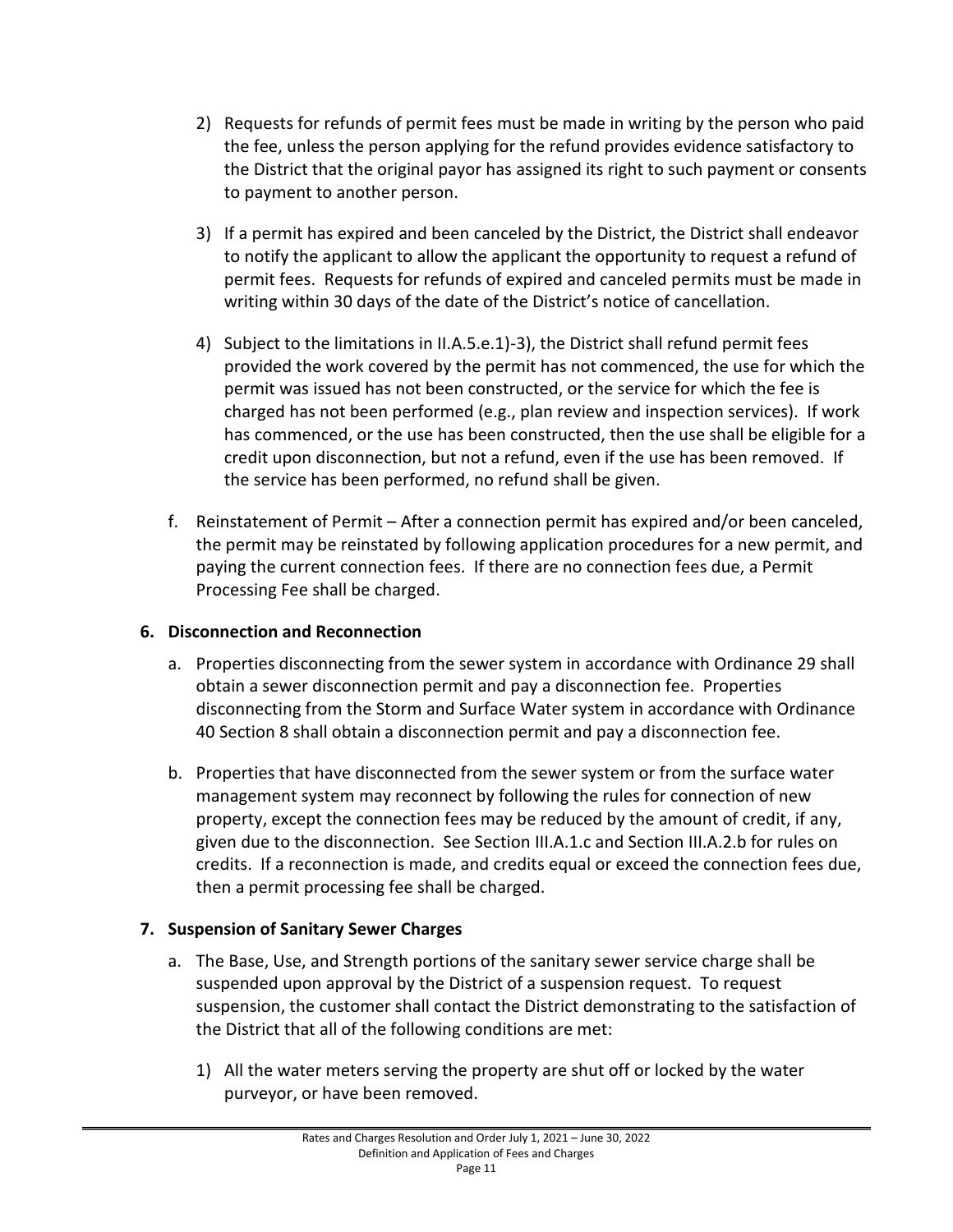- 2) There are no alternate sources of water.
- 3) There is no use of the property or structures occurring that would require the use of the sanitary sewer system.

If any of the above conditions are not met, the request for suspension shall be denied. If any of the above conditions cease to be met, regular sanitary sewer service charges shall be charged. The District may inspect the structure to verify whether or not the conditions required are met.

- b. The use portion of the sanitary sewer service charge shall be suspended upon approval by the District of a suspension request. To request suspension, the customer shall contact the District, demonstrating to its satisfaction that there was no water usage or no discharge to the sanitary sewer system for an entire billing cycle.
- c. There is no fee for application for service charge suspension. Service charges for the storm and surface water program are not affected by the suspension of sanitary sewer charges.

# <span id="page-15-0"></span>**8. Recalculation**

- a. The District may from time to time inspect property connected to the sanitary sewer or storm water system and make a physical count of the number of fixture units, beds, bedrooms, DUs or DUEs, metered flow, or impervious surface area present. Based upon the results of such inspection, the District may recalculate the connection charges and service charges based on the current information.
- b. If the number of DUs, DUEs, or ESUs is reduced as a result of a physical inspection, permit, or administrative change, no refund of connection charges shall be made by the District, but the property will be eligible for a credit. If the number of DUs, DUEs, or ESUs increases, the owner shall pay a connection charge to the District based on the differential between the new and old information, calculated at the District's current connection charge rate, as provided in Ordinance 28. Any additional charges shall be due immediately upon the determination by the District. The owner may request deferral of the charge of installment payment pursuant to ORS Chapter 223.
- c. Service charges shall be based on the most current available information, and any revised service charges shall become effective immediately upon determination by the District.

# <span id="page-15-1"></span>**9. Refund of Service Charges**

When an overpayment of service charges has been made, the District shall issue a refund or credit, and no General Processing Fee shall be charged. For accounts where the billing function has been contracted to a water purveyor, the District may delegate the responsibility for determining refund amounts and final account settlement to the billing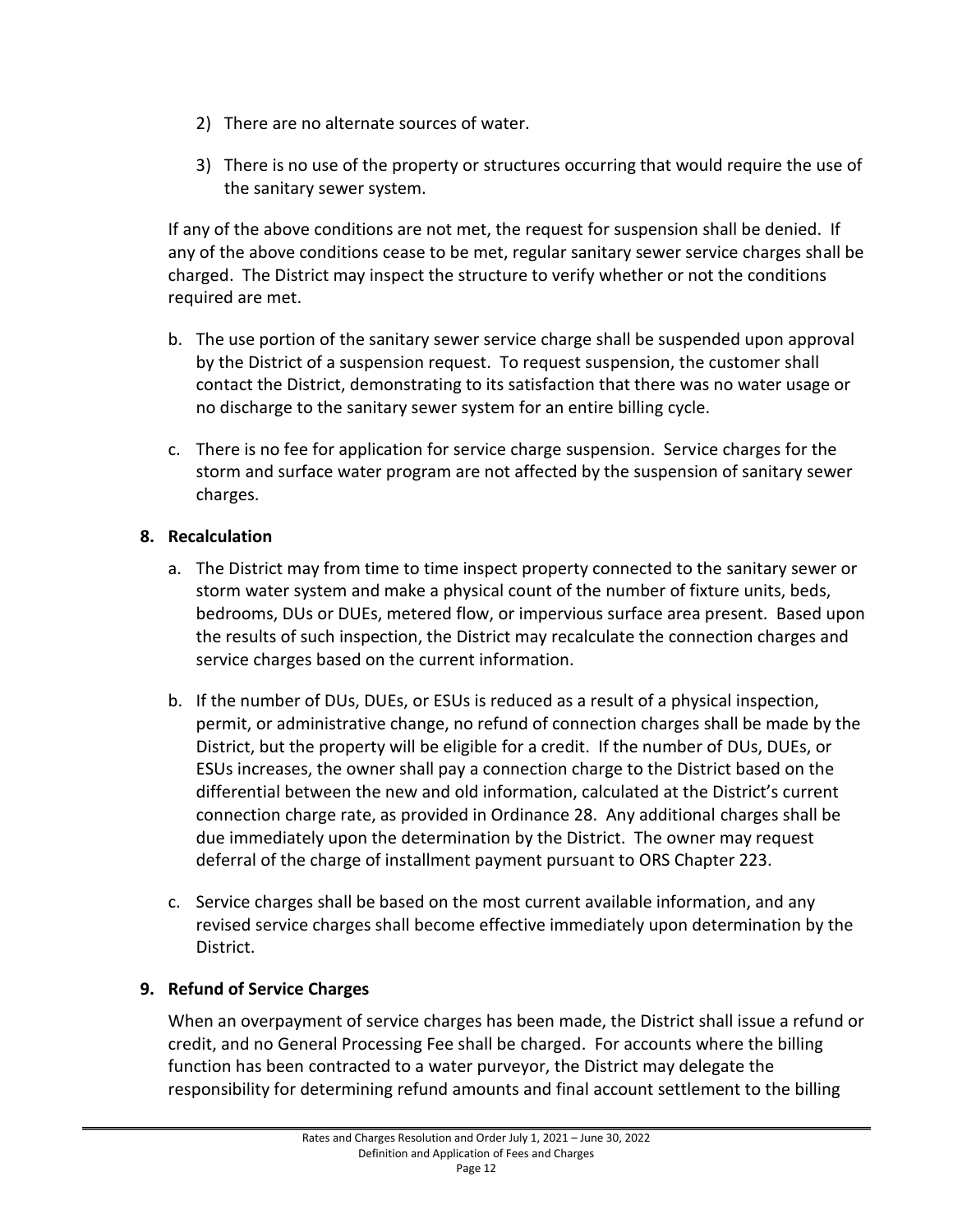entity. However, a refund of more than \$100.00 in District user charges may be subject to approval by the District.

# <span id="page-16-1"></span><span id="page-16-0"></span>**B. SYSTEM DEVELOPMENT CHARGES (CONNECTION CHARGES)**

# **1. Sanitary**

Authority – Sewer connection charges shall be charged in accordance with Ordinance 28 for any and all of the following:

- a. Direct connections to the District sewer system;
- b. Indirect connections to the District sewer system including, but not limited to, building additions, or expansions which include sanitary facilities;
- c. Change in the use of an existing connection; and
- d. Substantial increase(s) in the flow or alteration of the character of sewage to an existing connection.

# <span id="page-16-2"></span>**2. Storm and Surface Water System**

Authority – Storm and surface water system development charges shall be charged in accordance with Ordinance 28 for construction or other activity that causes, or is likely to cause, an increase in the square footage of impervious surface area or a surface material change to one of increased imperviousness (e.g., paving an existing gravel area). Temporary impervious surfaces projected to be in place for less than one year, are excluded.

# <span id="page-16-3"></span>**3. Sanitary and Surface Water SDC Effective Date**

The Sanitary and Storm SDC rate will be applied to each connection permit issued on or after the effective date of the adopting Resolution and Order, unless a plumbing permit application has been accepted by the jurisdiction with building authority prior to the effective date of the adopting Resolution and Order. The Sanitary and Storm SDC rates in effect at the time of the plumbing permit application will apply for a period of up to 180 days from the effective date of this Resolution and Order.

# <span id="page-16-4"></span>**4. Transfer of Sanitary and Surface Water Connection Permits and SDC Credits**

- a. Residential/Commercial Connection Permits Residential or commercial sanitary sewer and surface water permits for System Development Charges are issued to a specific tax lot numbered lot within a subdivision or development. If a lot is subsequently subdivided, credits for payment of the SDC on the lot may be reassigned to one of the newly created lots. Credits for payment of the SDC on a lot may be transferred to another parcel if all of the following conditions are met.
	- 1) A property owner submits evidence that a lot that they own with an existing connection to the sanitary or surface water system has become permanently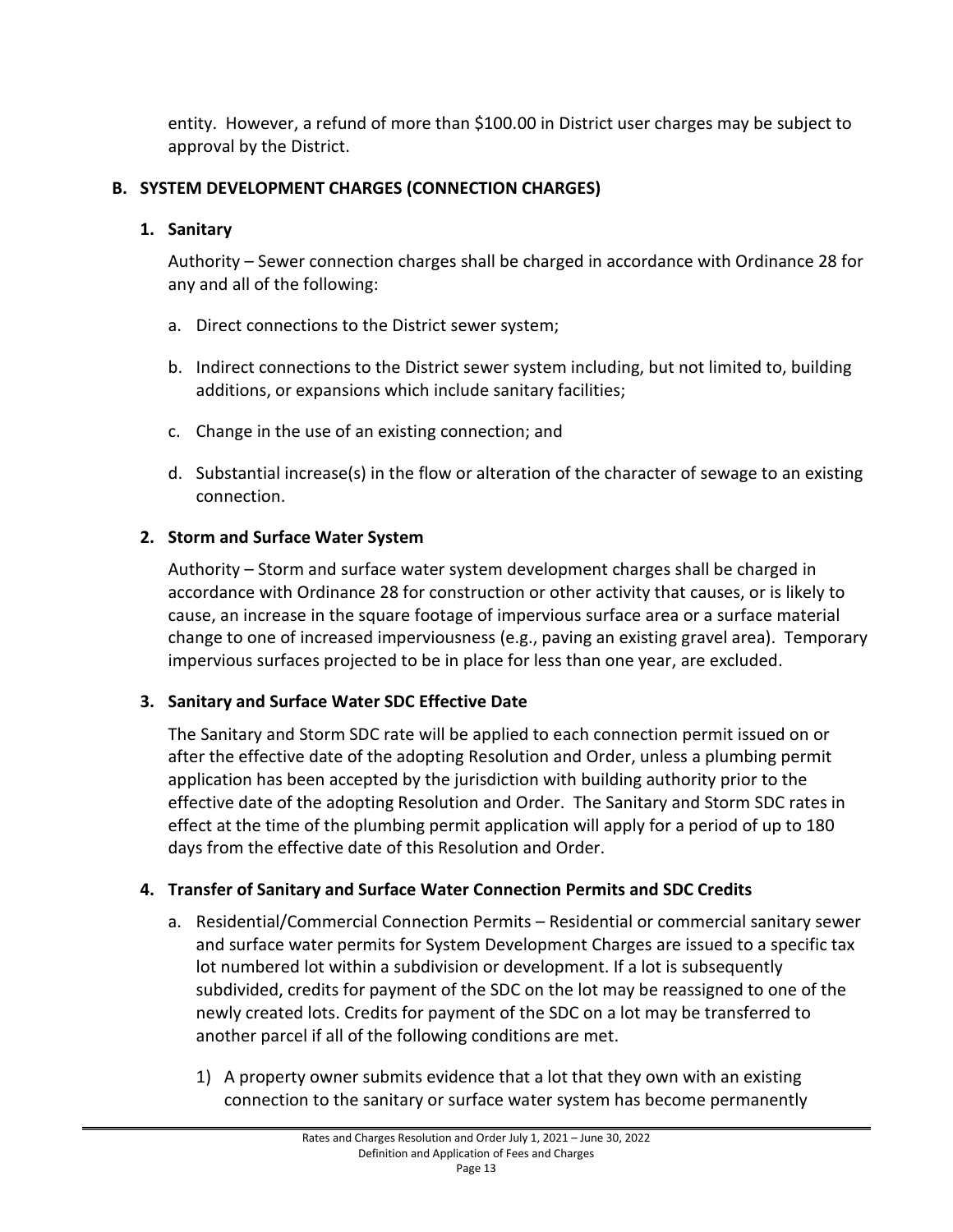unusable for any use requiring such connection due to a change in its size, topography, or permanent legal restriction; and

- 2) The property owner provides evidence that the applicable requirements of Ordinances 29 and 40 for disconnection from the sanitary sewer system or storm and surface water system have been met; and
- 3) The request to transfer the SDC Credit to another parcel owned by the property owner occurs within one year of the action making the property unusable; and
- 4) The owner pays the General Processing Fee.
- b. Industrial Connection Permits Industrial connection permits are issued to the source of industrial discharge or industrial uses and not to the lot.

Industrial permits may be transferred upon prior approval of the District Source Control Division. DUEs from Industrial permits are not transferable between industrial and residential/commercial connection permits.

# <span id="page-17-1"></span><span id="page-17-0"></span>**C. SERVICE CHARGES – SANITARY SEWER AND STORM AND SURFACE WATER SYSTEMS**

# **1. General**

- a. Request for Service Any person who obtains a connection permit, or otherwise connects or maintains connection of private plumbing facilities to the sanitary sewer facilities of the District, or who maintains impervious surface areas, shall be deemed to have made a specific request for service of the District, and shall be responsible for applicable sanitary and surface water management charges. Such specific request shall continue until the property is disconnected from the District system or use is suspended and the customer has complied with all applicable District rules for termination or suspension of service.
- b. Responsible Party The District shall determine the person responsible for service charges. The person or entity responsible may be the owner, tenant, or person or entity responsible for the water meter serving the property, as provided in Ordinance 29. The person responsible for the water meter serving the property shall be the person responsible for paying water service charges for that water meter. In cases where there are multiple meters serving one use, the District may select what appears to be the most appropriate meter based on size or water consumption data and assess the consumption based rate methodology "base charge" to that single meter until receipt of written notice to the contrary from the user.

In cases where there is a master meter, the consumption based rate methodology "use charge" and "base charge" for all uses being served by the master meter may be billed to the person or entity responsible for the master water meter. Upon presentation of a rental agreement, homeowner association by-laws, or other similar agreement which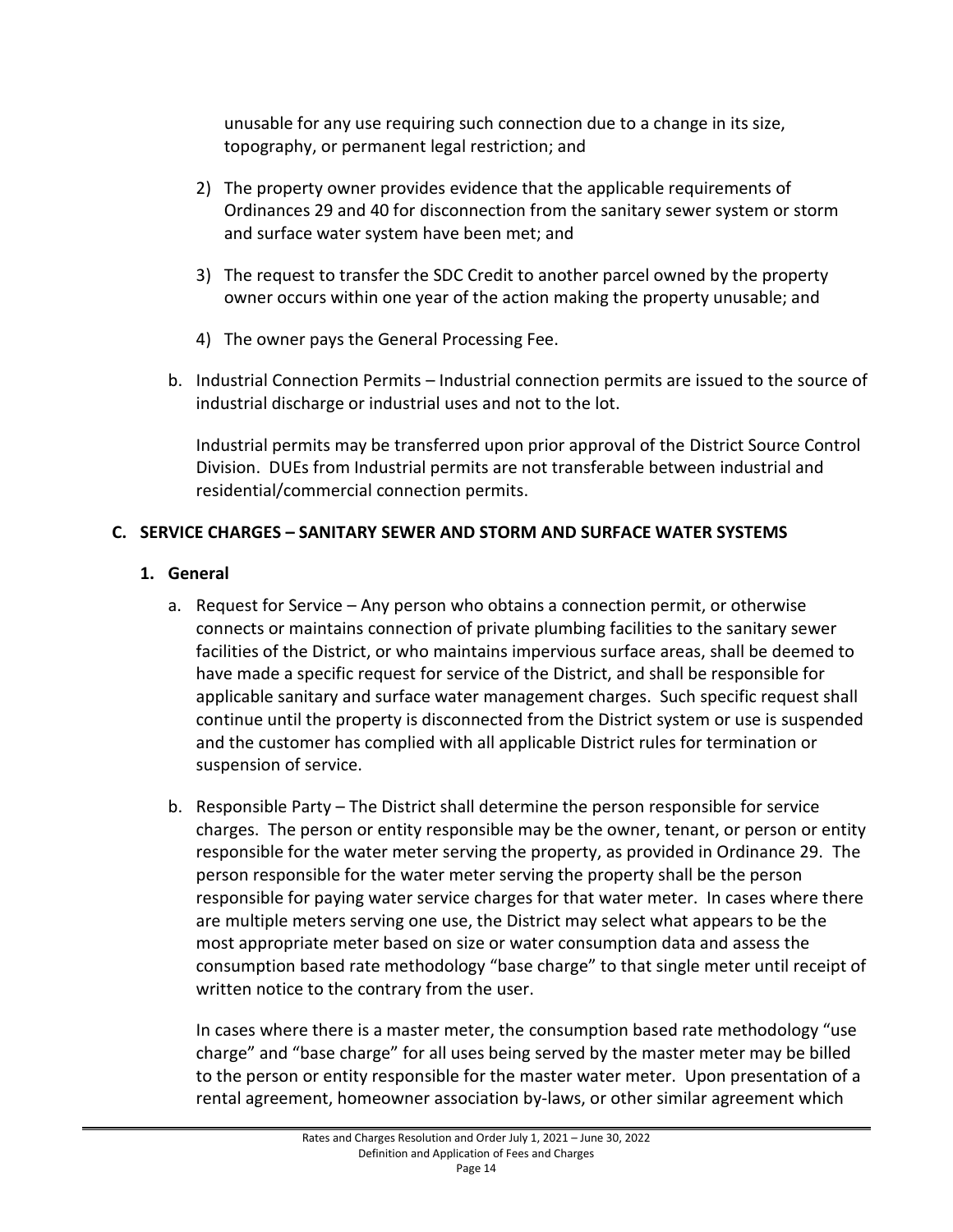defines specific payment responsibilities for sewer, surface water management, water supply and other utility charges, the District may assess charges to the individual tenants, owners, or occupants as specified in that agreement. In such cases, the total sanitary sewer and surface water management service charges shall be divided according to the DUs or DUEs of each unit, unless specified otherwise in the agreement.

- c. Service Charge Billing
	- 1) The sanitary sewer and storm and surface water monthly service charges may be billed separately or combined into a single billing, and billed on a monthly, bimonthly, quarterly, semiannual or annual system. The District may prepare and send bills using its own staff or contracted services of a private firm or governmental entity.
	- 2) Bills may be prorated whenever there is a new service request, when the user or person responsible changes, or when there is a change in the basis of the rate determination.
	- 3) Except when provided otherwise in a billing service agreement or payment agreement, when a service charge account is not paid in full, any amount paid shall be applied to the sanitary sewer and storm and surface water programs in proportion to the amount of each bill.

#### <span id="page-18-0"></span>**2. Sanitary Sewer Service Charges**

- a. Authority Sewer service charges shall be made in accordance with Ordinances 28 and 29.
- b. Commencement of Charges
	- 1) For property served or to be served by a water purveyor, connection to the system will be deemed to be complete and the charge shall commence after both of the following have occurred:
		- a) The use of municipal and /or industrial water begins at the service address.
		- b) Issuance of a sewer connection permit or sewer lateral installation to the property, whichever occurs earlier.
	- 2) If the date for such water service is unavailable, or the customer is not served by a water purveyor, connection to the system will be deemed to be complete and charges shall commence following the earliest of one of the following events:
		- a) Sewer lateral installation to the property and "rough-in" plumbing inspection approval;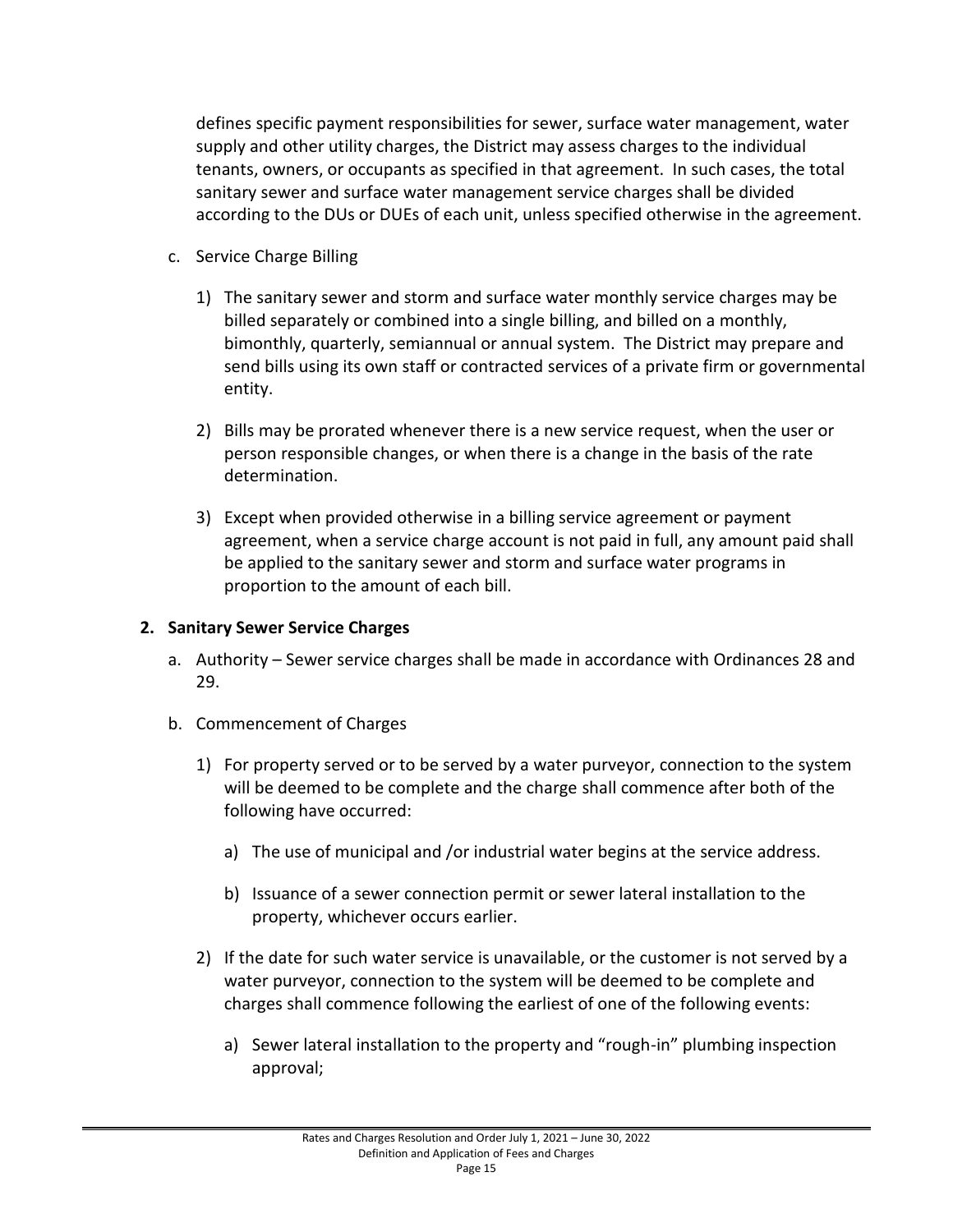- b) Sewer lateral installation to the property and any inspection that occurs after the "rough-in" plumbing inspection;
- c) Occupancy permit issuance;
- d) Evidence of plumbing fixtures connected to the public sanitary sewer system;
- e) Acquisition of a connection permit and a mobile home siting permit.
- 3) Upon presentation of evidence satisfactory to the District, the District may adjust the commencement of charges to coincide with the date water is actually available. The user shall have the burden of showing the date on which water is available.
- 4) Discontinuance of Charges Sanitary sewer service charges shall be discontinued when the property meets the conditions for disconnection per Section II.A.6, or for suspension Section II.A.7. Service charges shall recommence when the property reconnects to the sewer system, or when the conditions for suspension are no longer met.

# <span id="page-19-0"></span>**3. Storm and Surface Water Service Charge**

- a. Authority Storm and surface water service charges shall be made in accordance with Ordinances 29 and 40.
- b. Commencement of Charges For properties where there is a new or expanded (new units of connection) sanitary sewer service charge, connection to the system shall be deemed to be complete, and the storm and surface water charge shall commence at the same time the sanitary sewer service charge commences or changes. For new connections to the surface water management system where there is no sanitary sewer service charge, or no change to an existing sanitary sewer service charge, connection to the system shall be deemed to be complete, and the storm and surface water service charge shall commence six months after the issuance of the District storm and surface water permit, or the date when the permit would have been required in cases where no application was made. If no construction has commenced on the property, the owner or applicant may make a written request that the District delay the start of SWM service charges. If approved, the monthly service charge shall commence the month following the start of construction of new impervious surface on the property.
- c. Discontinuance of Charges SWM monthly service charges shall cease when the property meets the conditions for disconnection contained in Section II.A.6. Monthly service charges shall recommence when the property reconnects to the SWM system.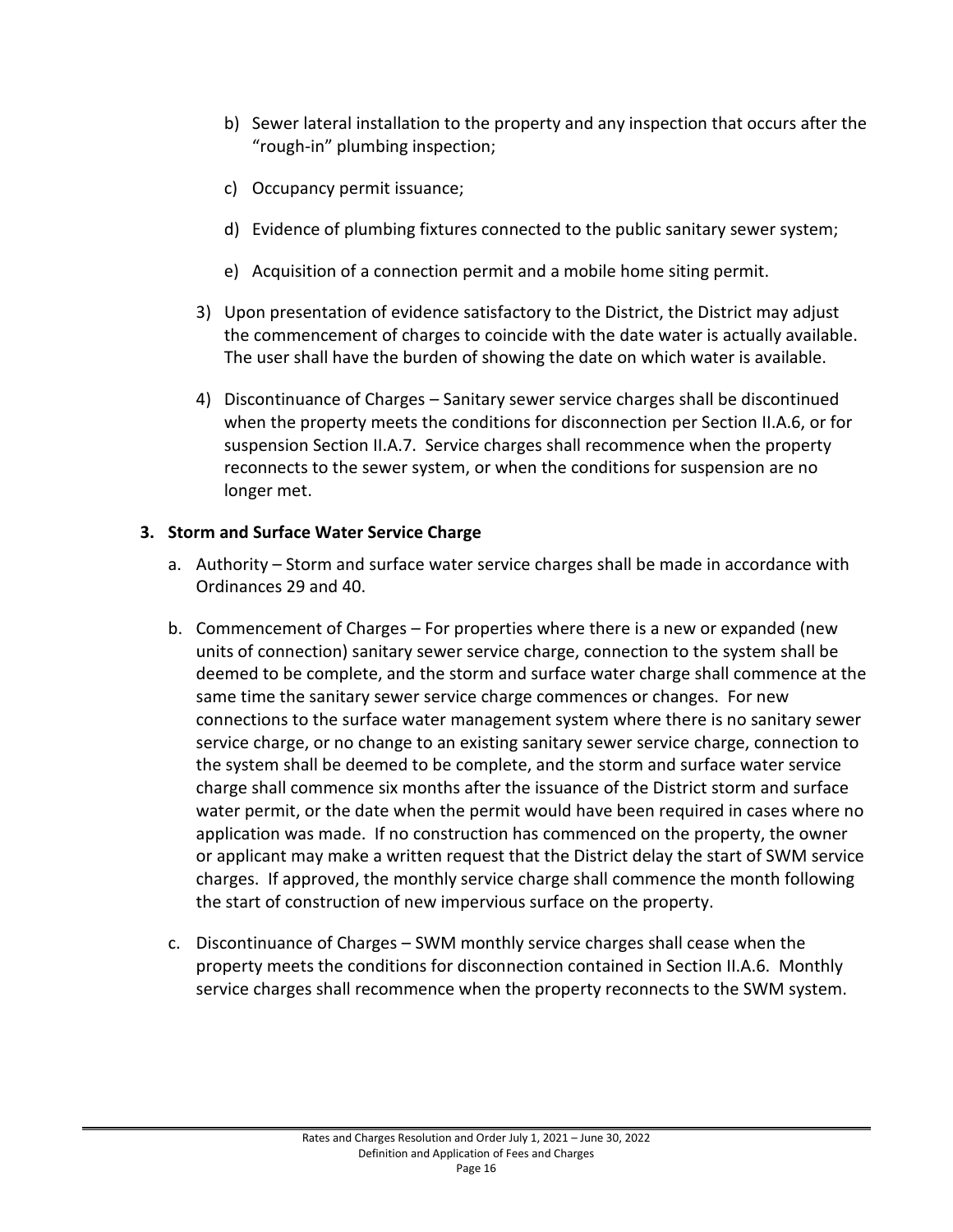# <span id="page-20-0"></span>**D. DETERMINATION OF SANITARY SEWER DWELLING UNITS (DUs) AND DWELLING UNIT EQUIVALENTS (DUEs)**

# <span id="page-20-1"></span>**1. General**

- a. There are four methods of determining sanitary sewer system Dwelling Units (DU) and Dwelling Unit Equivalents (DUEs). Two of the methods are generally for "residential" uses:
	- 1) Residential I
	- 2) Residential II

One of the methods is generally for "commercial" uses:

3) Fixture Count

One of the methods is generally for "Industrial" uses:

4) Metered Method

The methods shall apply, and the DUs and DUEs shall be calculated, as defined in the following sections.

- b. The following definitions shall apply:
	- 1) Duplex, Apartment, and Condominium A group of more than one residential units (bedroom(s), bathroom(s) and kitchen) together in one structure, whether or not owned singly or separately, leased or rented.
	- 2) Bathroom A room in a residential structure containing a toilet or urinal and a sink. It may or may not include a tub or shower.
	- 3) Bedroom A room in a residential structure intended to be used as a sleeping area.

For a bedroom containing more than four beds (a dormitory), the number of "bedrooms" shall be determined by dividing the number of beds by four. For example, a dormitory with 40 beds shall equal 10 bedrooms (40/4).

In a hotel, motel, bed and breakfast, or other commercial lodging facility, each unit that can be individually rented shall be a bedroom. A "suite" with more than one bedroom in an indivisible rental unit shall be counted as one bedroom, provided it does not exceed four beds.

4) Kitchen – A room in a residential structure intended for the preparation of meals for residents which includes a sink and stove or cook-top. An area intended for the preparation of snacks, or to prepare infrequent small meals shall not be classified as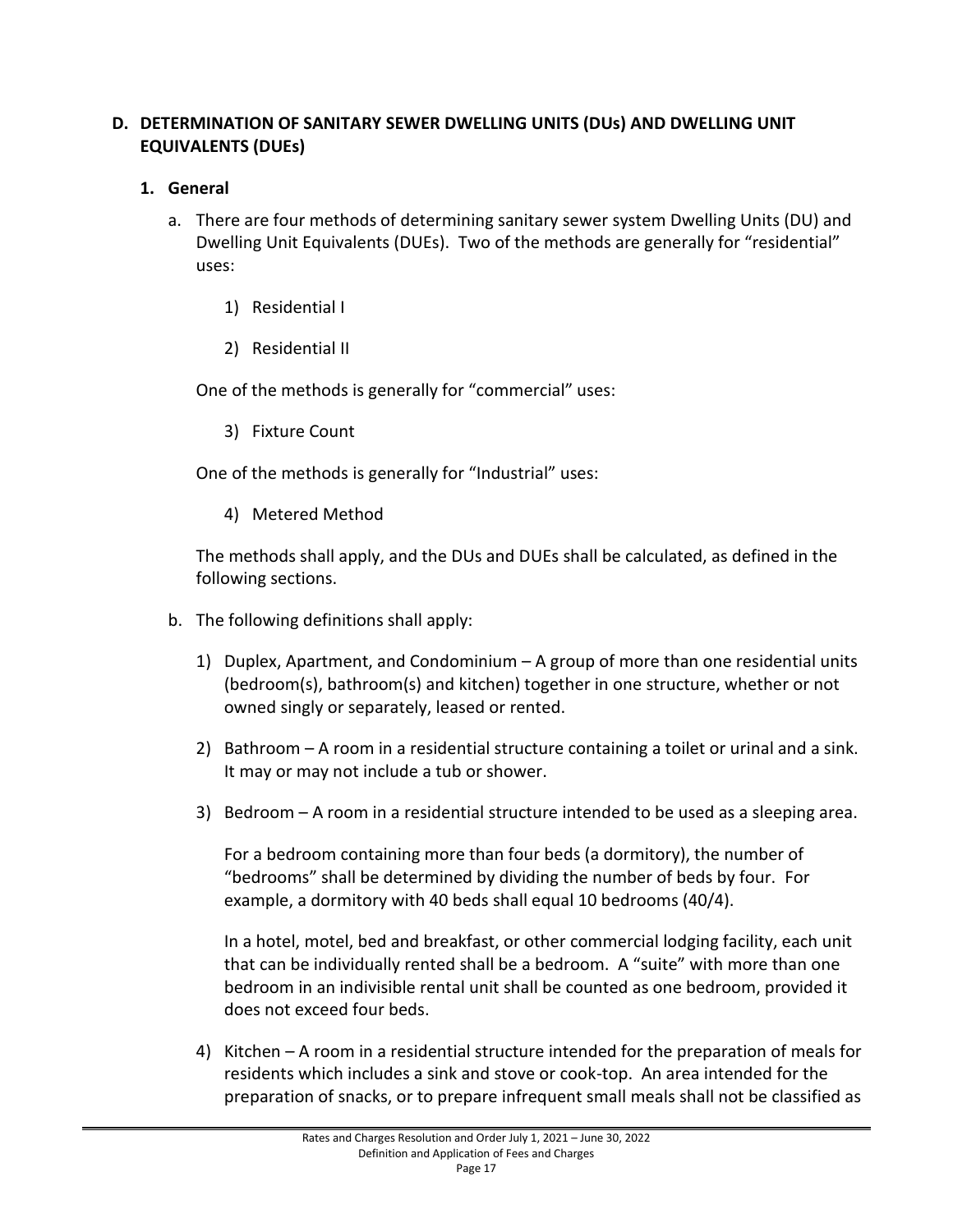a kitchen. A kitchen designed for commercial use (sale of food to the general public) shall not be included in the Residential I or Residential II Rate methods.

- 5) Recreational Vehicle Park A facility intended for the short-term transitory use of a recreational vehicle trailer or motor home. The use is primarily for vacation or travel. The length of stay is generally 1 week or less, but occasionally could be up to one month. This use does not include a trailer or motor home being used as a permanent residence.
- 6) Residential Unit  $-$  A structure intended for habitation containing one or more bedrooms, bathrooms, and a kitchen.

# <span id="page-21-0"></span>**2. Residential I Rate Method**

- a. Applicable Uses This method shall apply to two major categories:
	- 1) Separate residential dwellings, including ancillary dwelling units located on the same lot, provided all the dwelling units are served (or calculated to be served) by a single ¾" or smaller water meter and water service;
	- 2) Each unit of a duplex, apartment, condominium, townhome, cottage cluster, courtyard unit, quad, mobile homes, hotel or motel which includes an individual kitchen.

This method shall apply whether the dwelling or unit is occupied or not. The Residential I Rate Method shall include all common facilities such as laundry, kitchen, and recreation areas so long as they are located on the same tax lot as the residential units and are intended for the sole use of the residents. However, if the common facilities are available for use by the general public, or located on a separate tax lot served by direct access to public sewer, additional DUs or DUEs shall be determined using the Fixture Count Method.

Legally established home occupation businesses shall be determined by the Residential I Rate Method, and no additional DU or DUE for offices in the residential dwelling will be levied using the Fixture Count or Metered Method if the primary use of the structure is maintained as residential. If more than 50 percent of the fixture units in the structure are associated with the commercial use, a change of use will be deemed to have occurred and the DUs or DUEs shall be calculated using the Fixture Count or Metered Method rather than the Residential I Rate Method.

b. Facilities to be included in the Calculation – For the purpose of this section, only fixtures draining to the sanitary sewer system shall be included in the calculation. Water requirements for uses not connected to the sanitary sewer, such as irrigation, fire suppression, and air conditioning, shall not be included. The calculation shall be used only for the purpose of evaluation if the DUs or DUEs are to be determined using the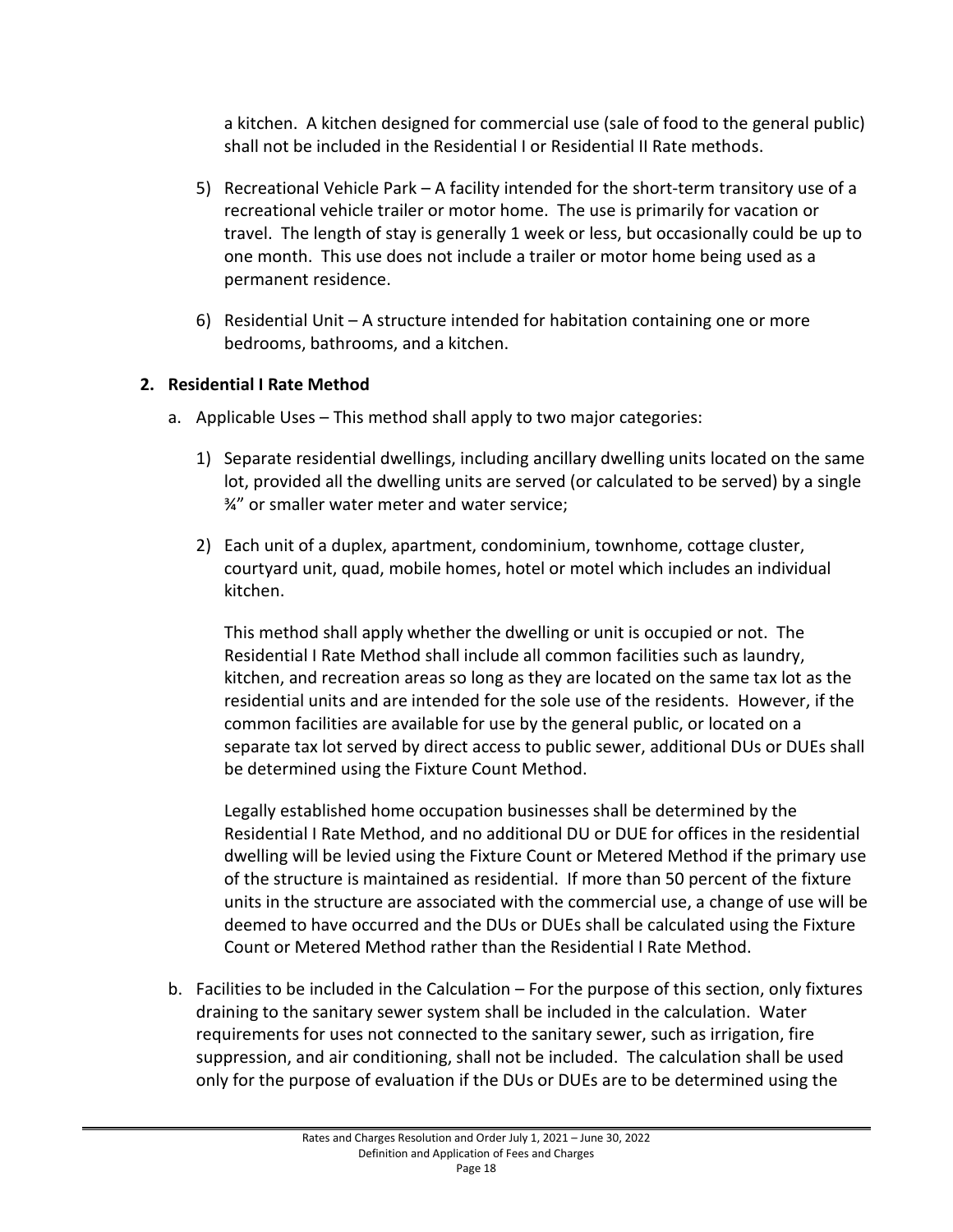Residential I Rate Method, or another method, and the actual meter size installed will have no bearing on this determination.

c. Meter Size – If the dwelling is served by a domestic well, or if the calculation requires larger than a ¾" water meter and service due to pressure or line length restrictions, but the number of fixture units in the dwelling could otherwise be served by a service with a pressure range of 46-60 psi and a line length of 100' (33 fixture units), the Residential I Rate Method shall apply. If the total water supply demand for all fixtures draining to the sanitary sewer exceeds a ¾" meter, the Residential II Rate Method shall apply.

CALCULATION – 1 DU = Each residential dwelling, and ancillary dwelling unit located on the same lot, served or calculated to be served by a  $\frac{3}{4}$ " or smaller water meter; each unit of a duplex; each unit of an apartment or condominium; and each unit of a hotel or motel which includes a kitchen.

# <span id="page-22-0"></span>**3. Residential II Rate Method**

- a. This method shall apply to five major categories:
	- 1) Residential dwellings, including any ancillary dwelling units located on the same lot, which are served (or calculated to be served) by larger than a 34" water meter and service;
	- 2) Motel and hotel units without individual kitchens;
	- 3) Dormitories;
	- 4) Bed and breakfast facilities and other commercial lodging facilities;
	- 5) Recreational vehicle parks.

This method shall apply whether the unit, dwelling, or space is occupied or not. The Residential II Rate Method shall include all facilities such as a central laundry, kitchen, and recreation area, so long as they are located on the same tax lot as the units, dwellings, or spaces and intended for the sole use of the residents or guests. However, if the common facilities are available for use by the general public, or located on a separate tax lot served by direct access to public sewer, additional DUs or DUEs shall be determined by using the Fixture Count Method.

#### CALCULATION –

- Residential Dwelling; 1 DUE for the first five bedrooms plus  $\frac{1}{2}$  DUE for each bedroom over five.
- Dormitories, Hotels, Motels, Commercial Lodging Facilities: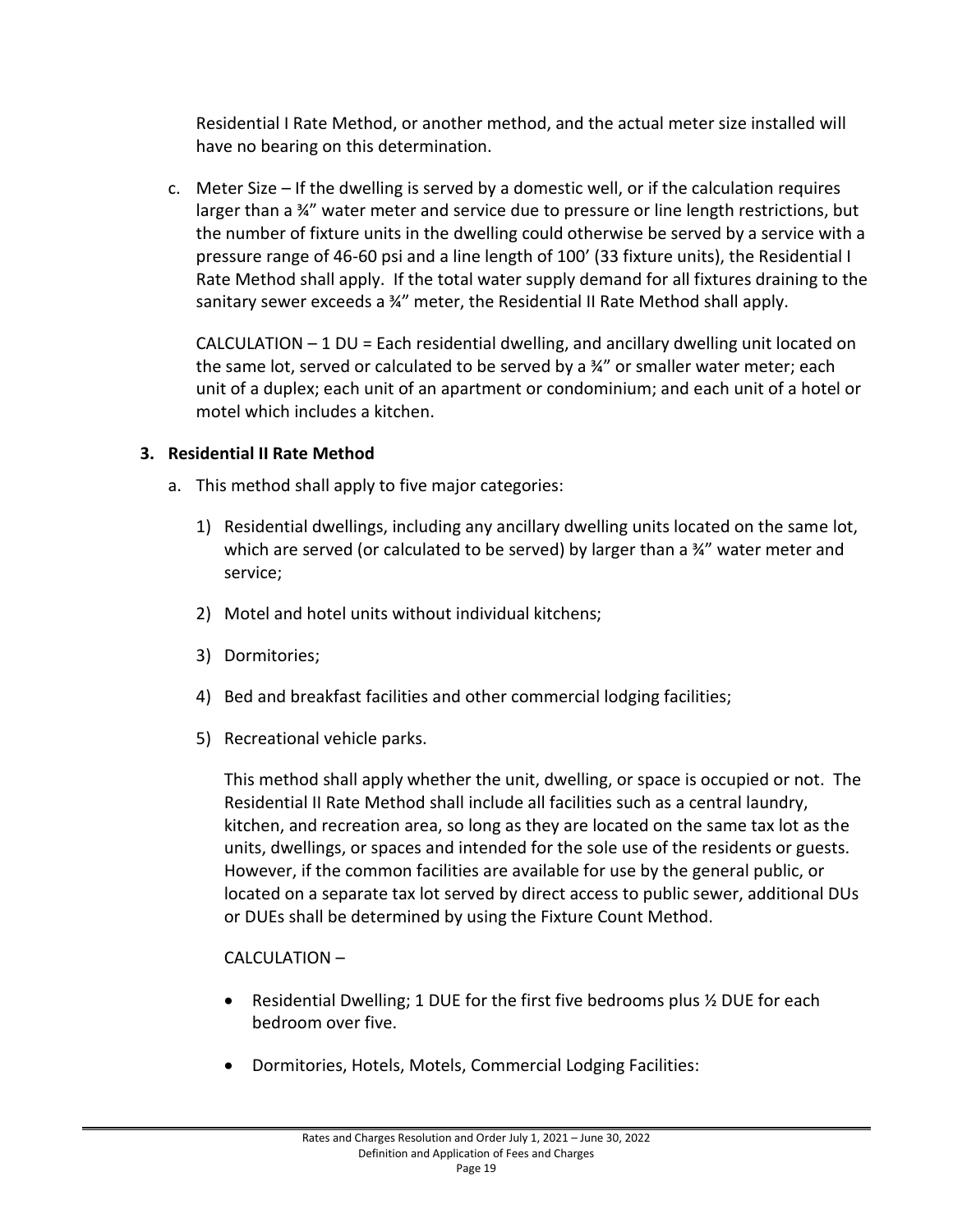1 DUE = 2 bedrooms

• Recreational Vehicle Parks: 1 DUE = 2 Recreational Vehicle Spaces with Sewer Hookups

## <span id="page-23-0"></span>**4. Mobile Business Method**

This method applies to permanent connection ports for mobile business units, such as food carts or food cart pods. This method shall apply whether the unit or space is occupied or not. The Fixture Count Method shall include all facilities used to support mobile, semimobile, or permanent connections, including a central dining area, washroom, or cleaning station, so long as they are located on the same tax lot as the mobile business connection ports, and are intended for the sole use of those businesses and customers. However, if the common facilities are available for use by the general public, or located on a separate tax lot served by direct access to public sewer, addition DUs or DUEs shall be determined by using the Fixture Count Method.

CALCULATION – 1 DU = 2 Connection Ports with Sewer Hookups

# <span id="page-23-1"></span>**5. Fixture Count Method**

This method shall apply to all nonresidential uses, when the Metered Method is not required to be used and the Mobile Business Methodology does not apply. The Fixture Count Method shall apply to all commercial, non-metered industrial uses, restaurants, schools, hospitals, public facilities, swimming pool filters, and all other similar nonresidential uses.

CALCULATION – 1 DUE per 16 fixture units (See Table 2.A for Fixture Units)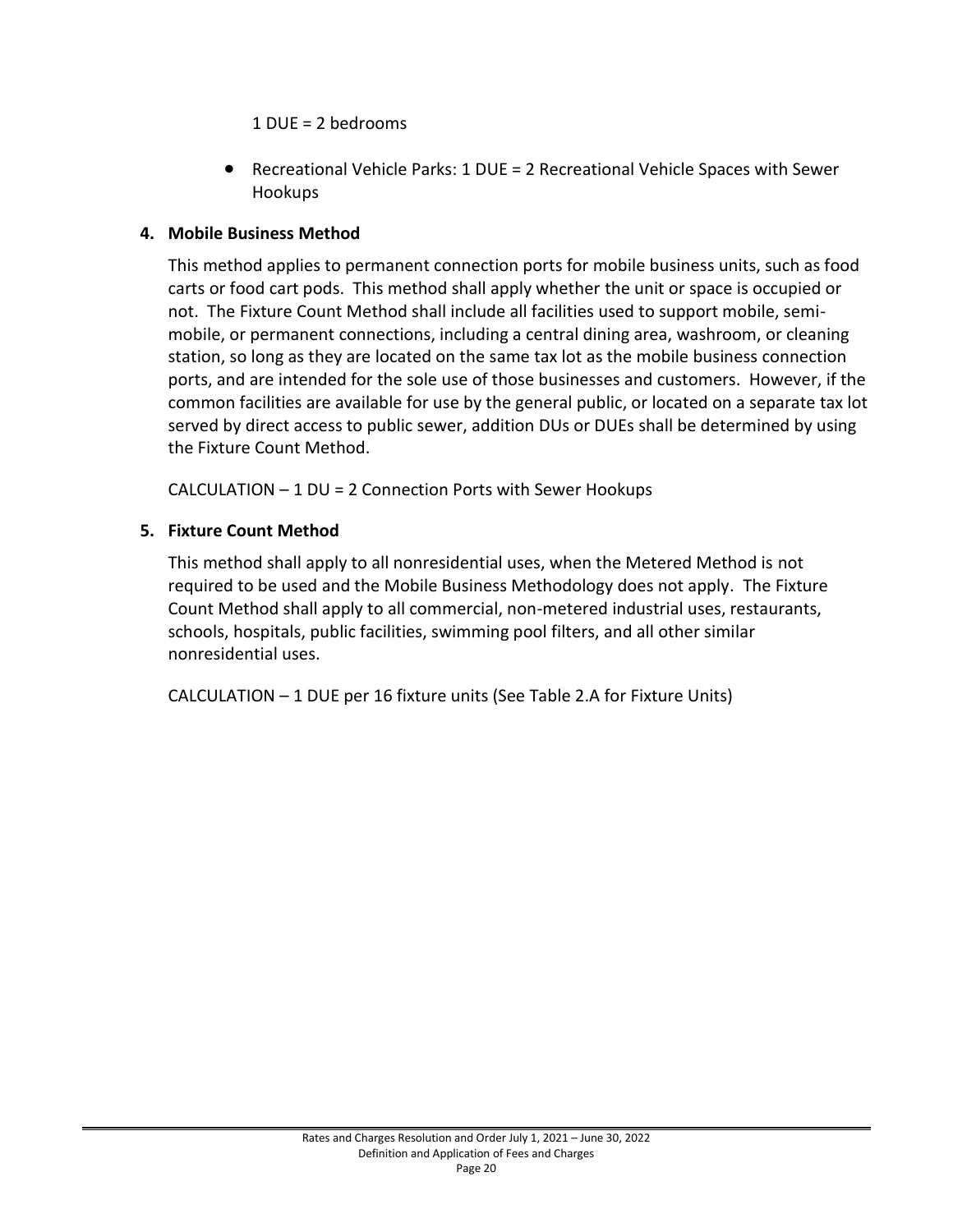# **Table 2.A**

# **FIXTURE UNIT RATINGS (SEWER SYSTEM)** Fixture Fixture Unit Value

|                                                   | Value              |
|---------------------------------------------------|--------------------|
| Baptistery/Font                                   | 4                  |
| <b>Bath</b>                                       |                    |
| Jacuzzi                                           | 4                  |
| <b>Tub/Shower Combination</b>                     | $\overline{4}$     |
| Car Wash                                          |                    |
| Each Stall                                        | 6                  |
| Drive Through                                     | 16                 |
| Cuspidor/Water Aspirator                          | 1                  |
| Dishwasher                                        |                    |
| Commercial                                        | $\overline{4}$     |
| Domestic                                          | $\overline{2}$     |
| <b>Drinking Fountain</b>                          | $\mathbf{1}$       |
| Eye Wash                                          | 1                  |
| Floor Drain/Floor Sink (see foot note #1)         |                    |
| 2-inch                                            | $\overline{2}$     |
| 3-inch                                            | 5                  |
| 4-inch                                            | 6                  |
| Car Wash Drain                                    | 6                  |
| Garbage Disposal                                  |                    |
| 3⁄4 horsepower                                    | 16 or 0            |
|                                                   | (see foot note #2) |
| 3⁄4-5 horsepower                                  | 32                 |
| more than 5 horsepower                            | 42                 |
| Ice Machine/Refrigerator Drains                   | $\mathbf{1}$       |
| Oil Separator (Gas Stations)                      | 6                  |
| Recreational Vehicle Dump Station                 | 16                 |
| Shower                                            |                    |
| Gang                                              | 1 (per head)       |
| Stall                                             | $\overline{2}$     |
| Sink                                              |                    |
| Hand/Lavatory/Kitchen/Bar Sink -non-food          | $\overline{2}$     |
| service or utility related use including ≤ 3⁄4 hp |                    |
| disposal                                          |                    |
| <b>Bradley</b>                                    | 5                  |
| Commercial/Service/Utility Sink - food service    | 3                  |
| related use                                       |                    |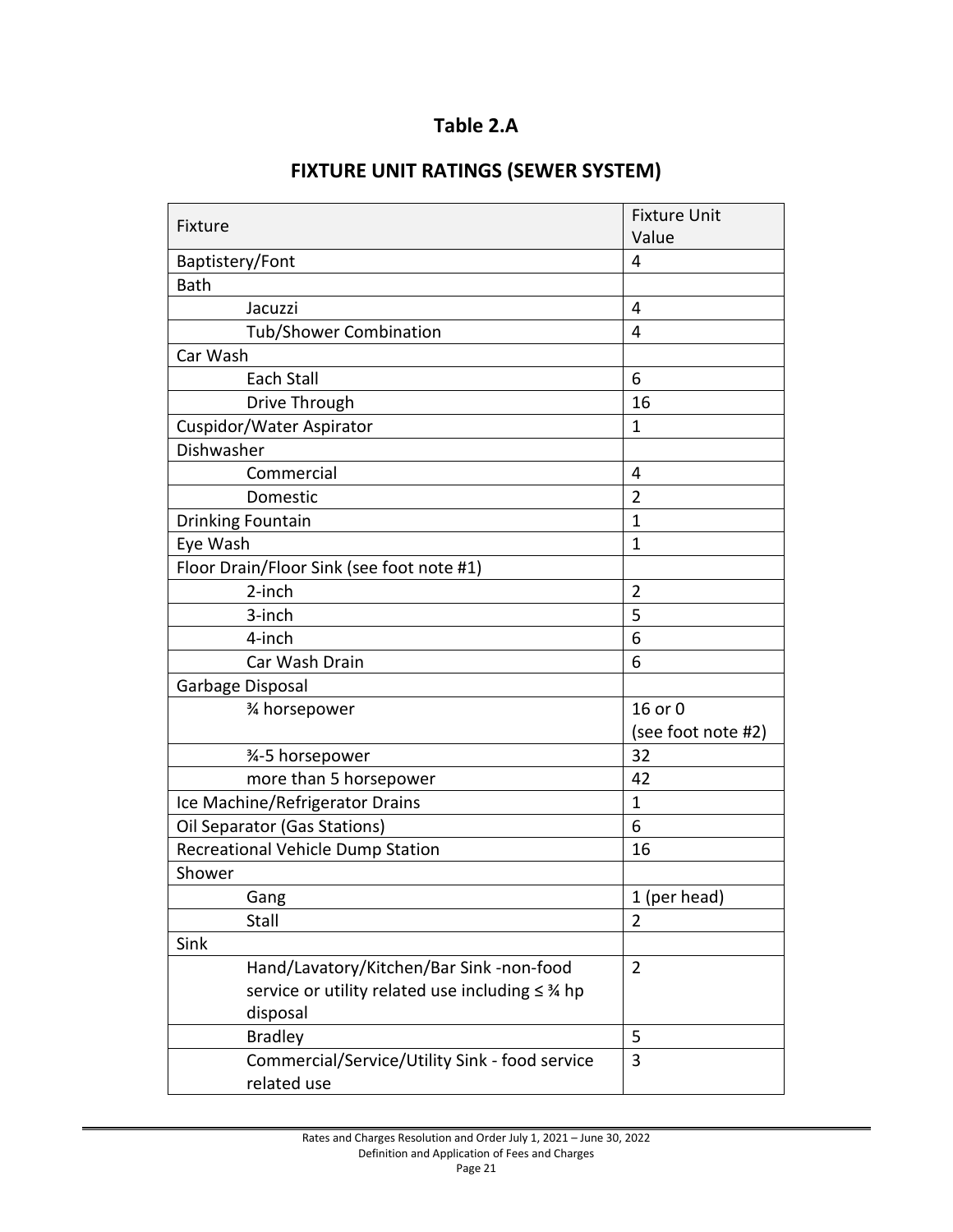| Fixture                                                                          | <b>Fixture Unit</b><br>Value |  |  |  |
|----------------------------------------------------------------------------------|------------------------------|--|--|--|
| Swimming Pool Filter                                                             |                              |  |  |  |
| Washer, Clothes                                                                  | 6                            |  |  |  |
| <b>Water Extractor</b>                                                           | 6                            |  |  |  |
| Water Closet, Toilet                                                             | 6                            |  |  |  |
| Urinal                                                                           | 6                            |  |  |  |
| Any fixture unit rating not addressed in this table shall be calculated pursuant |                              |  |  |  |
| to the current State Plumbing Code.                                              |                              |  |  |  |

- 1. The District will count the greater of either the number of floor sinks or the units that drain into them, but not both.
- 2. Fixture unit values for garbage disposals less than ¾ hp installed in non-residential applications shall be based on the proposed use of the facility. Uses associated with commercial food processing, preparation, handling, or group food service (cafeterias) shall be charged 16 FU. Uses for individual employee support (i.e., employee lunchrooms) shall not be separately charged.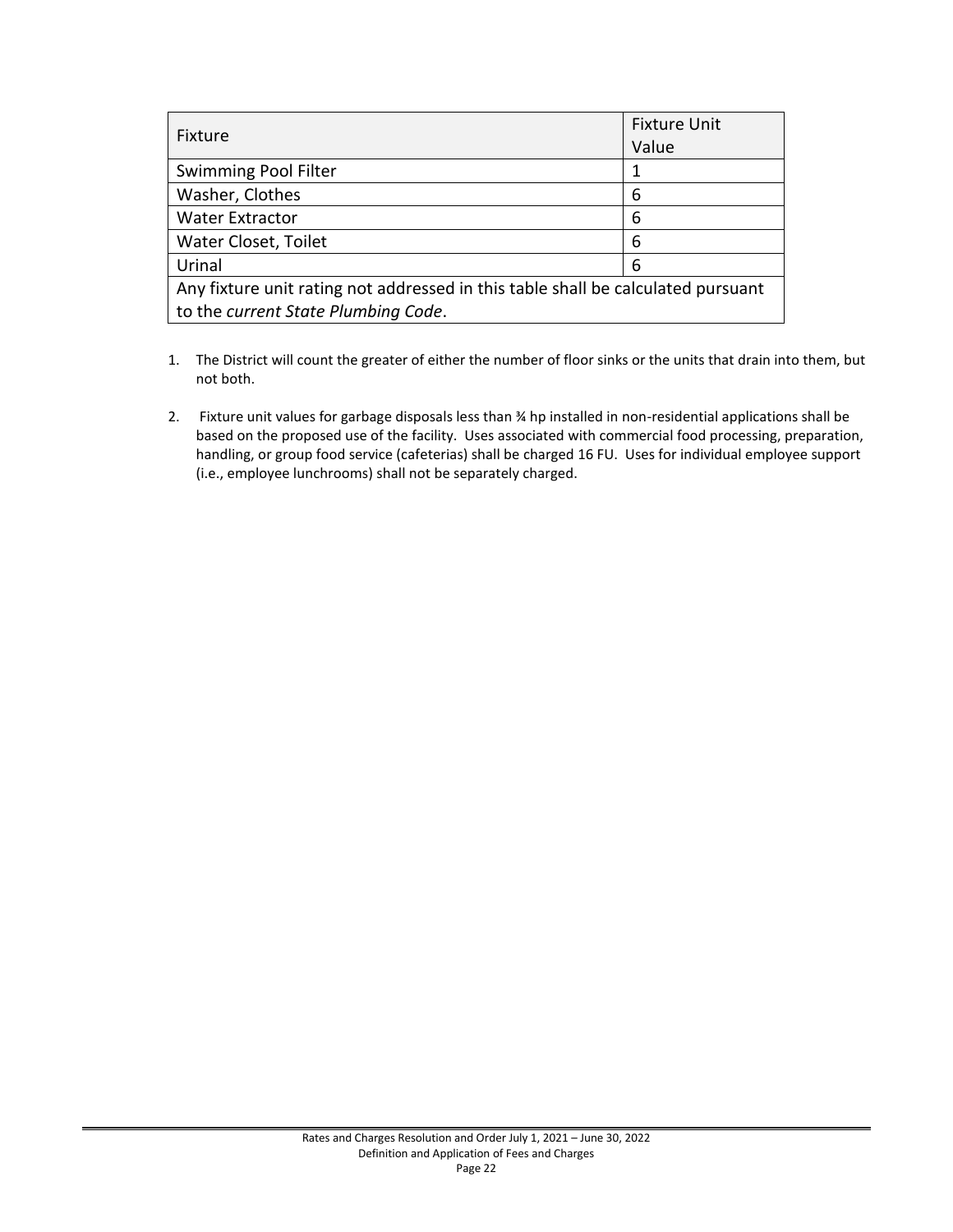#### <span id="page-26-0"></span>**6. Industrial or Metered Method**

a. This category shall include all industrial uses and such other uses where the District determines that the DUs or DUEs shall be based on estimated or actual metered flow of incoming water, or metered effluent. This calculation shall only be used in determining industrial user connection charges.

The Metered Method shall include any use identified by the District as having a high volume or strength of effluent discharging to the sanitary sewer system.

- b. The following definitions shall apply:
	- 1) Category I (Dry) Defined as a source which does not generate or discharge any industrial waste or wastewater. DUEs for Category I sources shall be calculated under the Fixture Count Method (or other applicable method), unless the District determines that the Metered Method will be required. If so, the use will be evaluated under Category II below.
	- 2) Category II (Minor) Defined as a source of industrial waste or wastewater discharging less than 25,000 gallons per day with a strength of waste discharge less than 800 mg/l chemical oxygen demand (COD) and 400 mg/l suspended solids (SS). DUEs for Category II sources shall be calculated based on flow. The amount of connection charge DUEs purchased will equal the sanitary wastewater discharge permit monthly average flow limit.
	- 3) Category III (Major) Defined as a source of industrial waste or wastewater discharging more than 25,000 gallons per day, or with a strength of waste discharge of more than 800 mg/1 chemical oxygen demand (COD), or 400 mg/1 suspended solids (SS). DUEs for Category III sources shall typically be calculated based on flow. The amount of connection charge DUEs purchased will equal the sanitary wastewater discharge permit monthly average flow limit.

District may, at its discretion and upon evaluation of the impact of a Category III source with strength of waste discharge exceeding 800 mg/l chemical oxygen demand (COD) or 400 mg/l suspended solids (SS), calculate DUEs based on either strength component instead of flow.

CALCULATION -

# **Category II**

1 DUE= 625 gallons per day average value plus DUs and DUEs for sanitary and domestic facilities calculated using other applicable methods.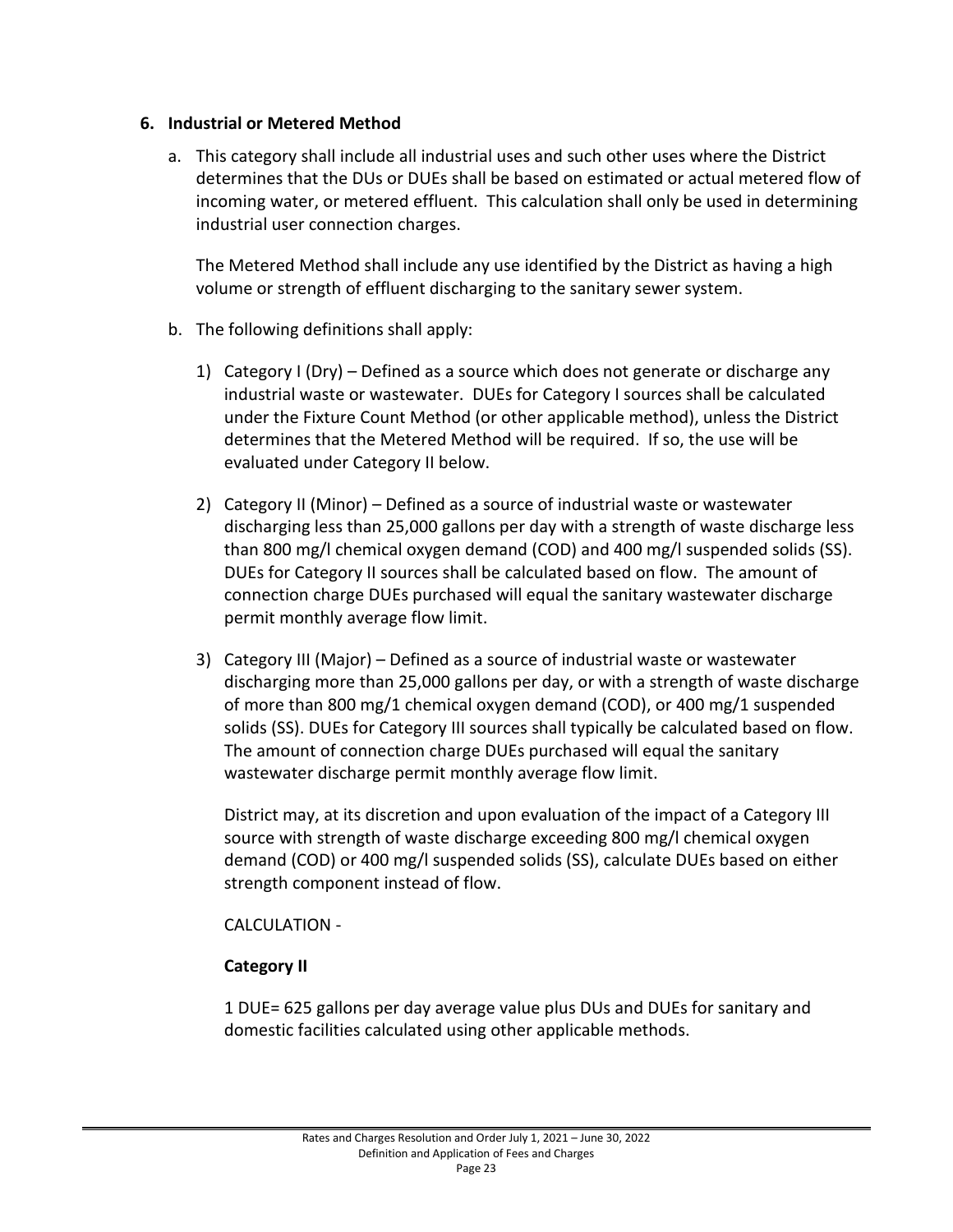# **Category III**

1 DUE = 625 gallons per day average value plus DUs and DUEs for sanitary and domestic facilities calculated using other applicable methods

OR, upon District evaluation:

1 DUE = 0.7 pounds BOD or 1.4 pounds COD per day average value

1 DUE = 0.7 pounds SS per day average value

(The DUE calculation yielding the largest System Development Charge shall be used)

Plus DUs and DUEs for sanitary and domestic facilities calculated using other applicable methods.

#### <span id="page-27-0"></span>**7. General Rules Regarding DU and DUE Determination**

Mixed Uses – The DUs (DUEs) for a single establishment may be calculated using more than one method when the uses on the site vary. For example, in an industrial site, the office portion may be based on the Fixture Count Method, and the industrial portion may be based on the Metered Method. In such cases, the total DUs (DUEs) shall be based on the total calculated from all applicable methods.

#### <span id="page-27-1"></span>**E. SANITARY SEWER SYSTEM – DETERMINATION OF WATER CONSUMPTION FOR THE CONSUMPTION BASED RATE METHOD**

#### <span id="page-27-2"></span>**1. Methods**

For each customer, the District shall determine the appropriate method for determining water consumption. There is one standard method and two alternative methods for determining water consumption for the Consumption Based Rate Method:

#### Standard Method

• Winter Average

#### Alternative Methods

- Yearly Average
- Actual Monthly Usage
- a. Winter Average Method

This method shall apply to all users of the sewer system unless the Yearly Average Method or Actual Monthly Usage Method applies. Water meter data used to calculate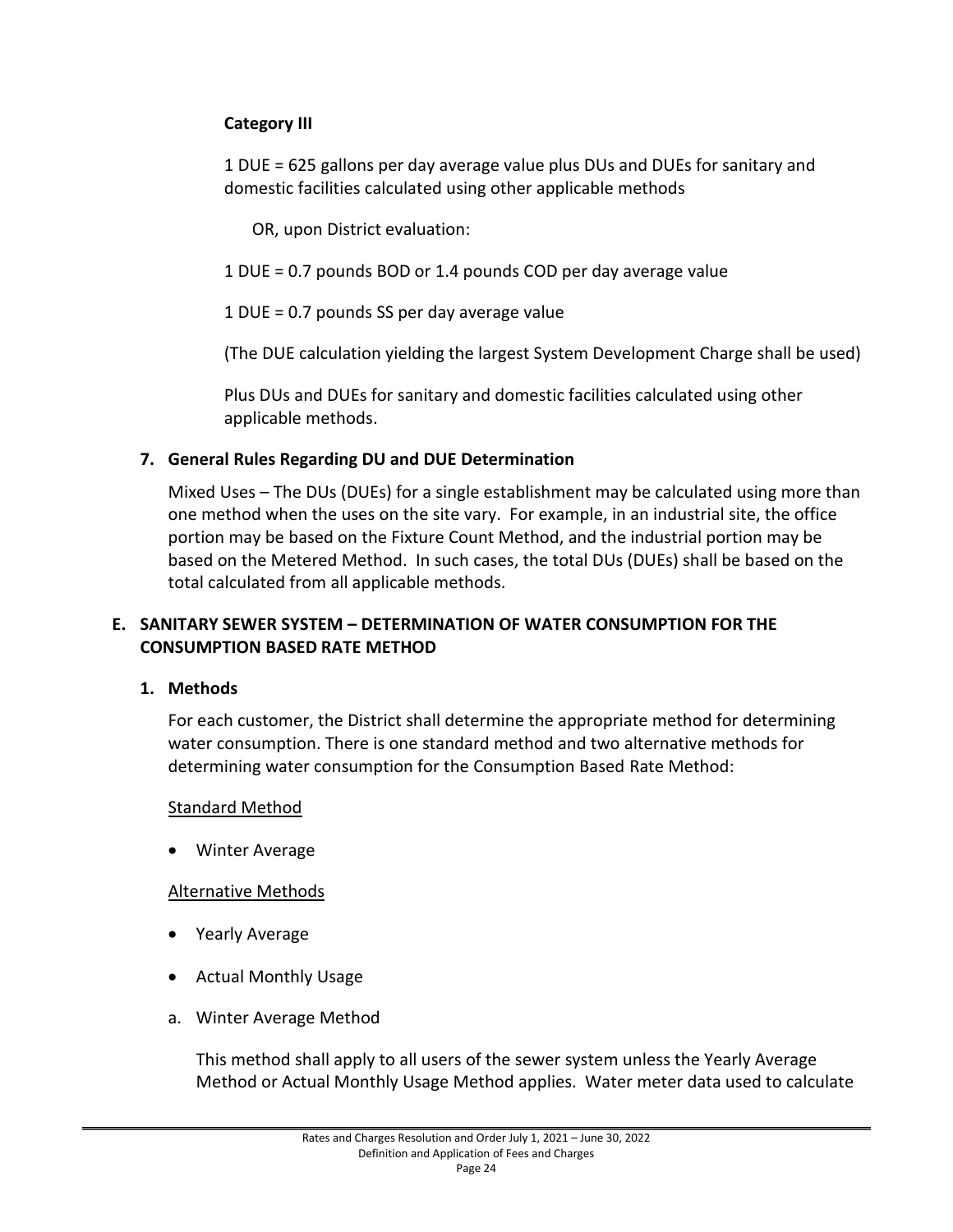the Winter Average shall include, at a maximum, the period from October 23 to a date between April 30 and May 7. Cities referenced in Section II.A.3.b may choose any ending date between April 30 and May 7 that is compatible with their utility billing system. If valid data is available for the full period, it shall be used in calculating the average. For new customers at new or existing structures, a minimum of two months of data during that period must be available in order to use the consumption-based rate method (Section II.E.2.a). A new Winter Average will be determined each year for each customer effective with the charges incurred no earlier than July 1 and no later than September 1 of that year.

b. Yearly Average Usage

This method shall apply to those customers where the District determines that there is a significant seasonal variation such that the winter average usage is not a representative estimate of actual sanitary sewer usage throughout the entire year.

The most recently available yearly water usage data shall be used to determine a monthly water usage average. A new yearly average will be determined each year as specified in Section II.E.1.

c. Actual Monthly Usage Method

This method is commonly referred to as the "On-line" Method. This method shall apply to any customer where the monthly data is available, the billing system can accommodate the monthly processing of the data, and the District determines the methods listed above are not representative of actual sanitary sewer usage.

The actual water usage from each measurement period shall be used in determining the sewer charges for the following month or billing period.

#### <span id="page-28-0"></span>**2. Exemptions and Adjustments to Determination of Water Consumption**

a. No Winter Water Usage Data

Where minimum water usage data described on Section II.E.1.a is not available, a system-wide average water usage per DU or DUE shall be used. (See Appendix A, Section B.1.b)

b. Metered Water not Entering the Sewer System

Metered water which is not and cannot, under normal operations, be discharged to the public sanitary sewer system shall be deducted from the determination of water usage if it qualifies under one of the following:

1) The water is separately metered by the water purveyor.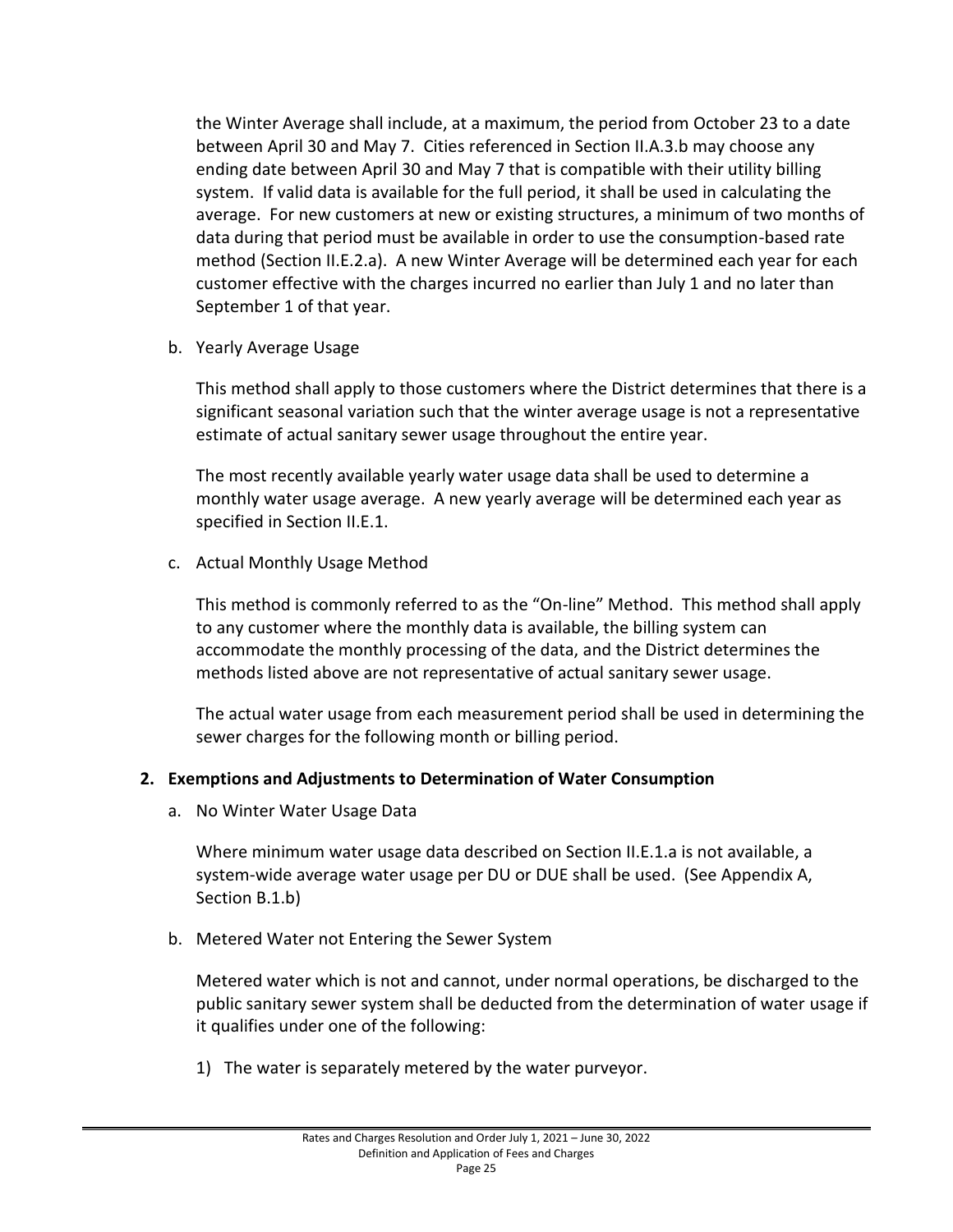- 2) There is a properly installed internal "deduct" metering system and the procedures for reading and reporting are followed. The District shall determine the extent of the metering system necessary to provide adequate documentation of the water which is not discharged to the sanitary sewer system.
- c. Short Term Variation in Usage

Water usage occurring due to a one-time event (e.g., major water line break, fire fighting, swimming pool filling) shall be deducted from the water usage data if the following conditions are met.

- 1) The water was not and cannot be discharged to the public sanitary sewer system.
- 2) The amount of the water not being discharged to the sewer system can be reasonably estimated and documented by the customer.
- 3) The water represents at least 20 percent of the total usage during that water meter reading period. District shall determine the adequacy of the estimate and documentation.

When these conditions are met, the District may either deduct the water not entering the sewer system from the total usage during the winter average period, or disregard that single water meter reading period.

d. Long Term Variation in Usage

Where seasonal or long term variation in use affects the accuracy of the winter average as an estimate of the year round sewer system use and where that discrepancy constitutes at least a 20 percent difference between estimated winter and non-winter periods, the District may require, or a customer may make application and request, that the water usage be based on the yearly average usage method as described in Section II.E.1.b.

e. Sewer System Usage Change Mid-Year

Any customer who can document the likelihood of a long term 20 percent or greater reduction in usage may apply to use the lower of the current winter average or be evaluated according to Section II.E.2.a. See rules on "disconnection" Section II.A.6.

The District, at its discretion, may evaluate any customer that increases the number of plumbing fixtures mid-year by 20 percent or more as described above in Section II.E.2.d.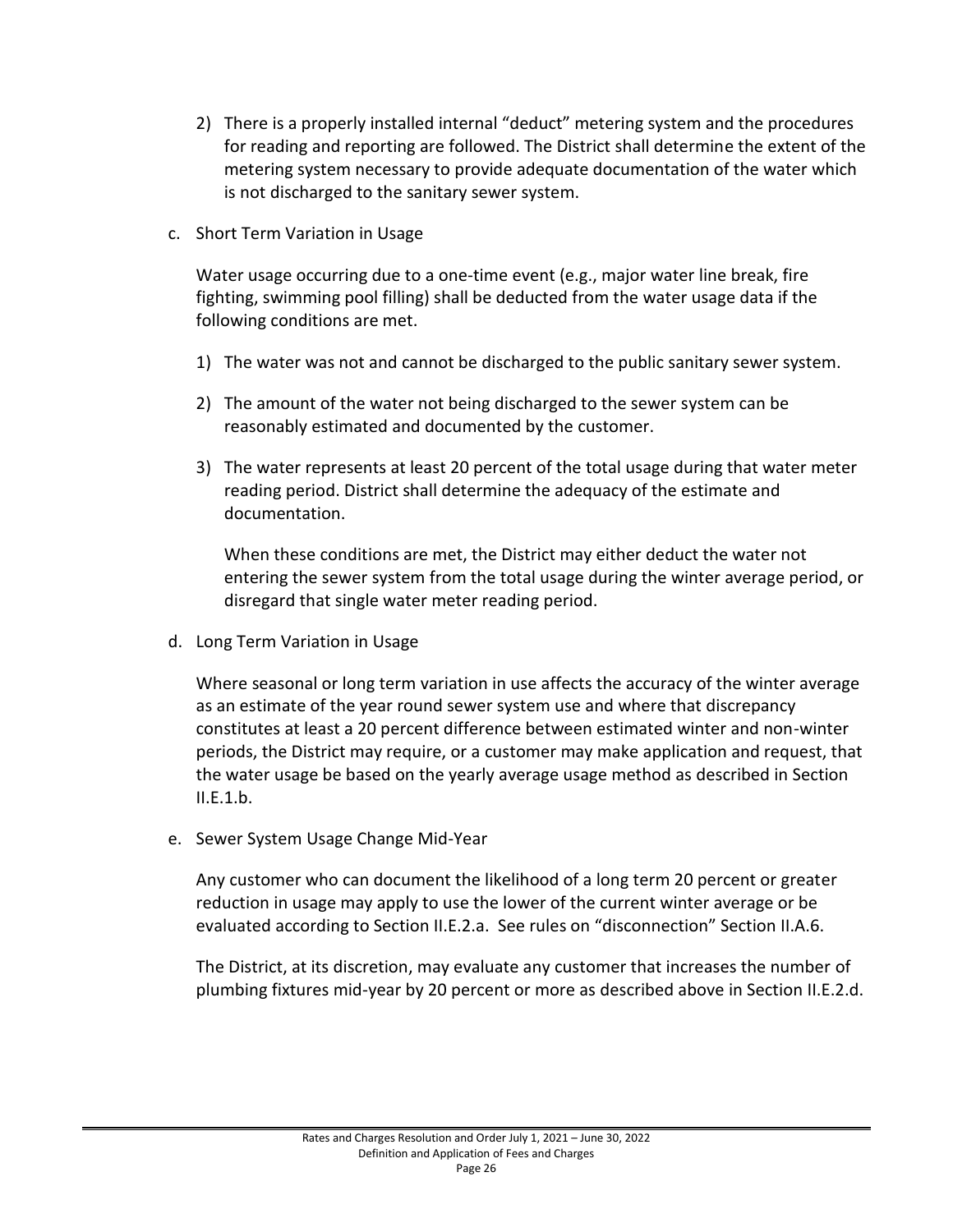# <span id="page-30-0"></span>**F. SANITARY SEWER SYSTEM – DETERMINATION OF WATER CONSUMPTION FOR THE INDUSTRIAL METERED METHOD**

- 1. The District's Source Control Division will determine which users shall be classified as "Industrial," and shall determine the method of measuring or estimating sewage effluent entering the District's system.
- 2. The possible methods for measuring or estimating flow for industrial customers and high volume uses such as car washes and commercial laundries shall include an effluent meter, a process inflow meter, or such other method as determined by the District.
- 3. Meters and Monitors, when required by the District, shall be installed, operated, and maintained at the sole expense of the user. All metering equipment shall be approved by the District. With the approval of the District, a meter measuring all incoming water may be used, or an effluent meter may be used to measure actual sewerage flow.
- 4. Nothing in this Resolution and Order limits the District's authority to require the user to separate its industrial waste/wastewater discharge from its sanitary or domestic waste discharge.

# <span id="page-30-1"></span>**G. DETERMINATION OF STRENGTH COMPONENT FOR INDUSTRIAL USERS FOR MONTHLY SERVICE CHARGES**

The Source Control Division of the District shall determine which Industrial Category III users shall be charged a strength component for COD and/or SS in addition to a flow component. The Source Control Division shall determine the measurement method to be used.

# <span id="page-30-2"></span>**H. DETERMINATION OF STORM AND SURFACE WATER EQUIVALENT SERVICE UNITS FOR MONTHLY SERVICE CHARGES AND THE WATER QUANTITY PORTION OF THE SWM SDC**

There are two methods for determining ESUs. There is one which is generally for single family and duplex residential uses:

• Flat rate method

The second is for all other uses (multi-family and non-residential):

• Measured method

These are defined as follows:

#### <span id="page-30-3"></span>**1. Flat Rate Method**

The flat rate method shall be used for the following uses: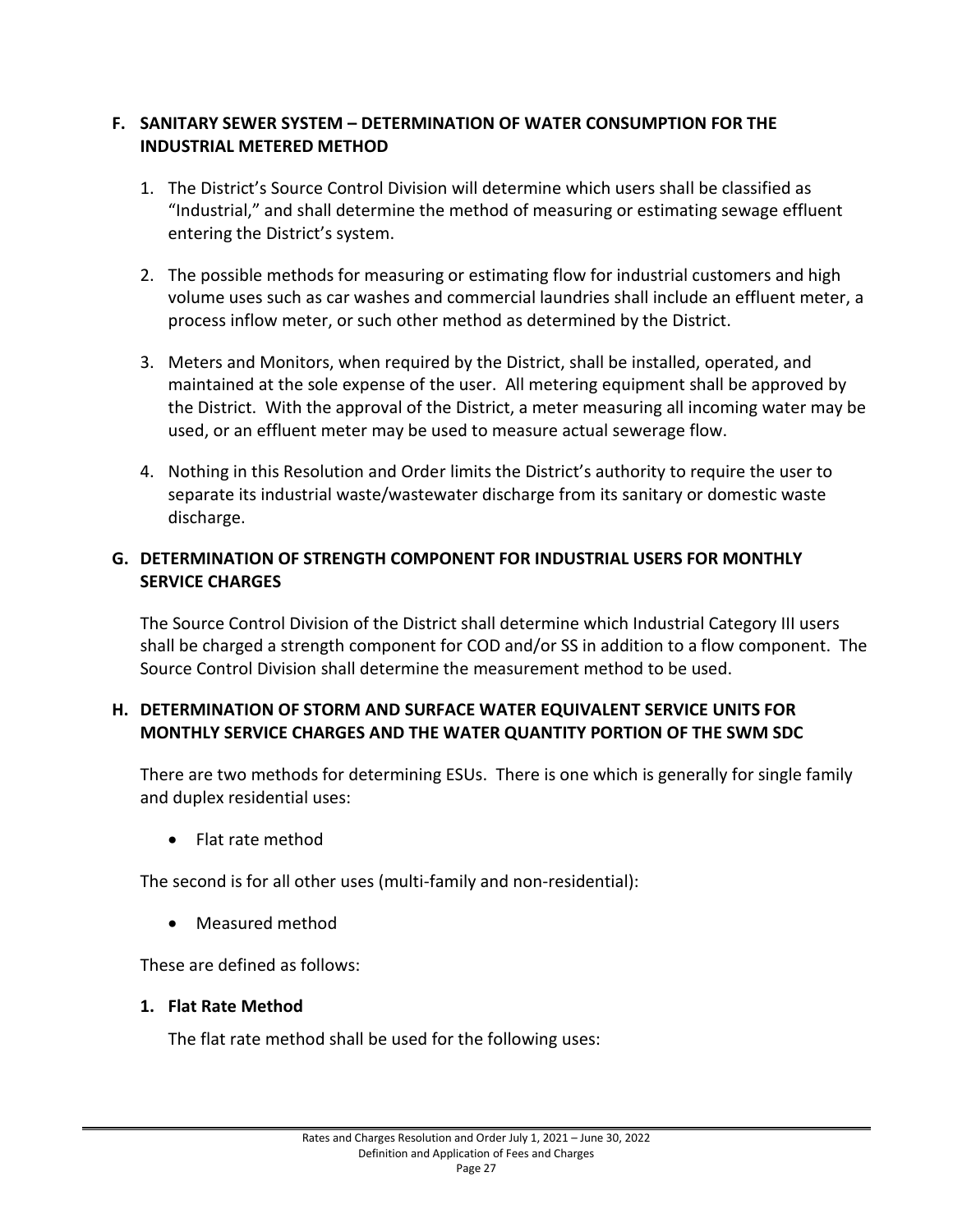a. Flat Rate Use Residence – A residential structure not attached to another residential structure on one or more parcels of land, providing that there are not more than two residential structures on one parcel. This definition also includes trailers, mobile homes, and manufactured homes, if on separate parcels. Two separate dwelling units on a single parcel shall be charged one ESU per dwelling unit.

Three or more residential dwelling units on one parcel, whether attached or unattached, shall be considered a multiple unit residential use, and shall be a measured use, as defined below.

- b. Duplex Two dwelling units joined to each other with a common wall, or one above the other, on one or two parcels. The units may be under one ownership, or owned separately. Townhome structures with two residential units may meet the criteria for measured use, as defined below.
- c. Trailer Parks, Mobile Home Parks Includes trailers and mobile homes on a single tax lot (even if there are more than 2 per tax lot) under one ownership, where spaces are leased or rented for a mobile home or trailer to be placed. Mobile homes on separate parcels are treated as Flat Rate residential uses, including additional structures such as a recreation center, community storage building, or an RV parking lot.
- d. Uses Associated with Residence A flat rate residence or duplex use may have other structures, and other impervious areas, associated with it. An out-building or other impervious area that is typically associated with a residential use is considered part of the flat rate residence or duplex use, and is included within the flat rate charge. Associated uses include: an automobile garage, a deck, or a small garden shed. Impervious areas not typically associated with a residential or duplex use are not included as a part of the flat rate residence or duplex use, and shall be measured (See "Mixed Use.") Such uses include: barns, equipment storage areas and buildings, recreation centers, livestock sheds, horse sheds, access roads to commercial operations, day-care facilities (exceeding home use standards), retail and commercial uses (exceeding home use standards), church facilities, school facilities, and other similar uses.

CALCULATION – One ESU per dwelling unit.

# <span id="page-31-0"></span>**2. Measured Method**

The Measured Method shall be used for properties that are not included in the Flat Rate Method. The ESUs for all of the users in this subsection shall be determined by measuring the impervious area.

a. Multi-Unit Residential Use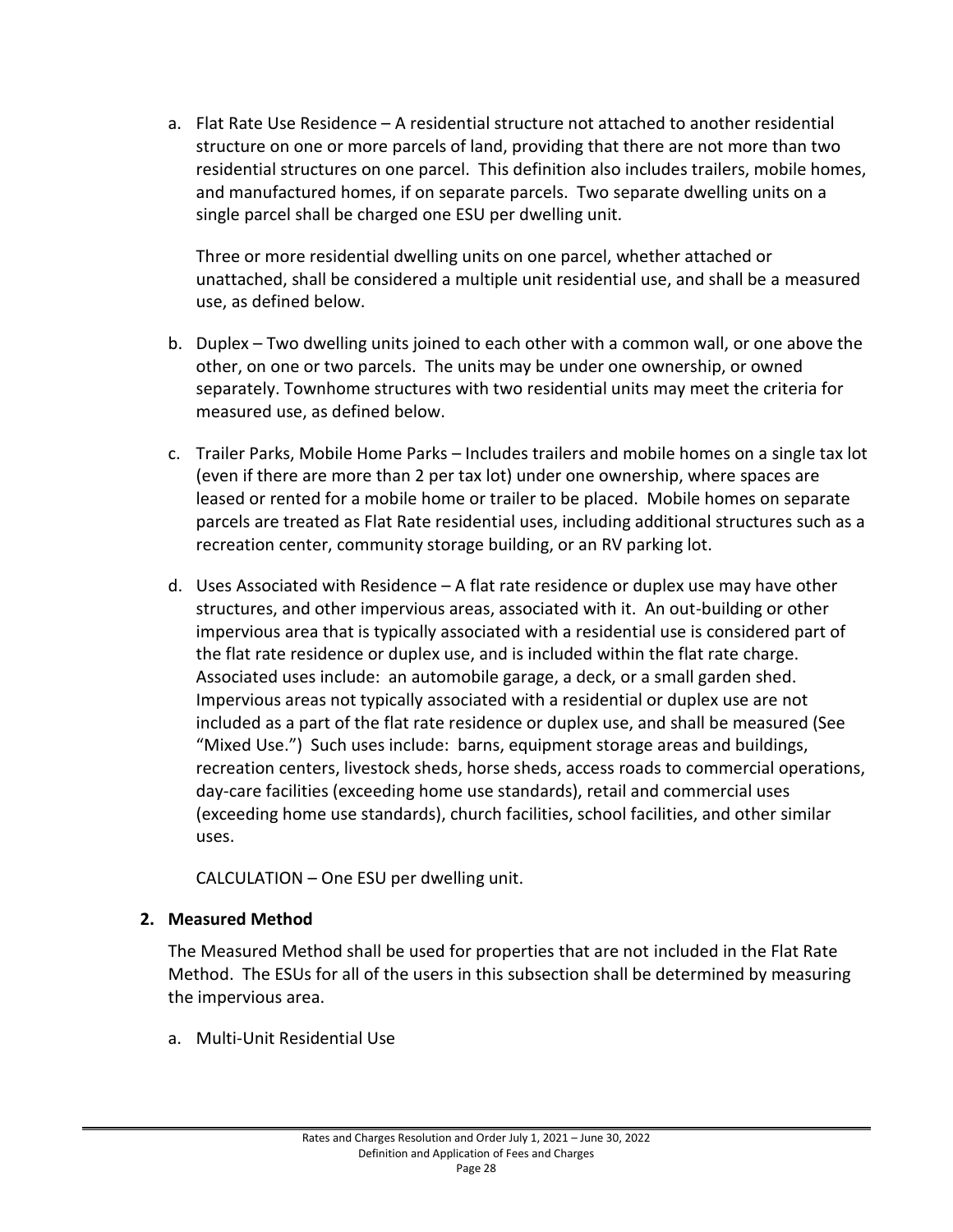- 1) A group of residential dwellings on one parcel including three or more units, such as cottage clusters, courtyard units, and quads, whether or not the units are attached, or
- 2) Three or more attached or detached units on one or more parcels. This definition includes triplexes, townhouses, apartments, condominiums, hotels, motels, recreational vehicle parks, measured use residences, townhomes structures with two residential units when constructed as part of a project that includes structures with three or more residential units, and similar uses.
- b. Commercial, Industrial, Institutional: These categories include the entire range of office, manufacturing, service, sales, restaurant, day care, nursery, warehouse, churches, schools, utilities, public services buildings, parks, hospitals, and other similar uses.

CALCULATION – One ESU per 2,640 square feet of impervious surface of the property, as defined by District rule.

# <span id="page-32-0"></span>**3. General SWM ESU Determination Rules**

- a. Condominiums The total charge for a single condominium unit shall be calculated by measurement of the total impervious surface area in the entire complex, including the garages and common areas, and then divided by the total number of condominiums in the complex.
- b. No Limit on Charge for a Measured Use Flat Rate Use Residences and duplexes are not individually measured. All other uses are individually measured. For some uses, such as Condominiums, this will result in a charge of less than 1 ESU per unit, and for some uses, more than 1 ESU. If a use is a measured use its charge shall not be limited to 1 ESU, even if it is residential.
- c. Community Facilities ESUs for a community or neighborhood recreation center or similar facility located on its own tax lot, within a development shall be calculated by the Measured Method.
- d. Mixed Uses on One Property A mixed use shall be defined as a parcel containing both a flat rate use and a measured use. This includes but is not limited to a single residence associated with a farm. In such cases the house (or duplex), the road or driveway leading to the house, and any out-buildings normally associated with a single residence, as defined in Section II.H.1, shall be separated out and charged 1 ESU. The remainder of the square footage of impervious surface will be measured, and divided by 2640 to determine the ESUs associated with the nonresidential ESUs to determine the total number of ESUs for the parcel.
- e. Seasonal Impervious Area Properties which have areas that are impervious for only a portion of the year shall constitute seasonal impervious area. For example, a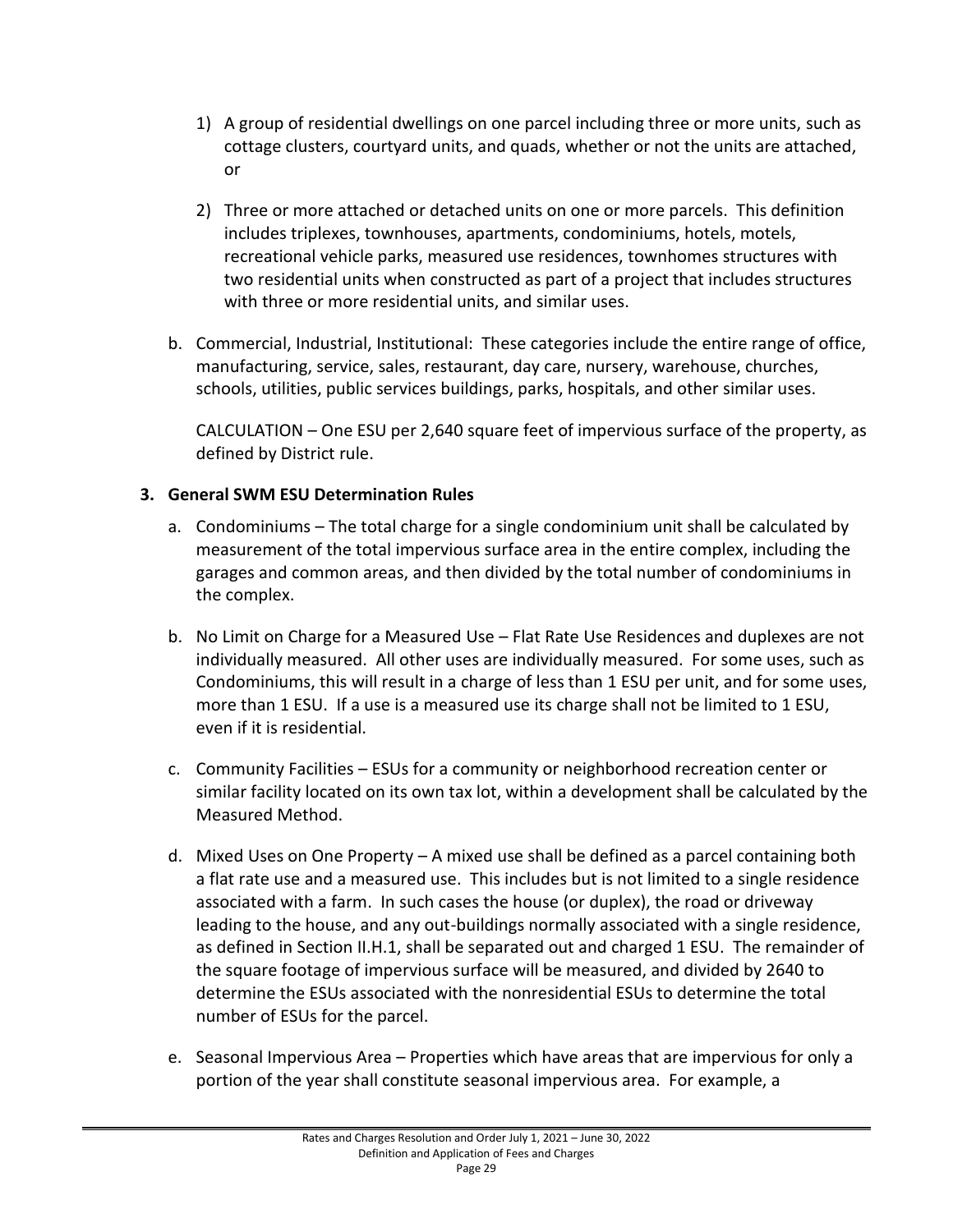greenhouse that is covered 6 months, and open with a pervious floor for 6 months is considered a seasonal impervious area. If an impervious area is in place for more than 1 month per year, it shall be included in the impervious area measurement, unless exempted under the policy for "Spreading of Runoff to Pervious Surfaces" Section II.H.3.i.

- f. Miscellaneous
	- 1) No credits, exemptions, or reductions shall be given for impervious surfaces that are submerged for a portion of the year.
	- 2) A Flat Rate Use residence (or a duplex unit) and garage, under one ownership, shall be charged 1 ESU (2 for a duplex), even if on two adjacent parcels.
- g. Roads
	- 1) For the purposes of determining the water quantity portion of the SWM system development charge, public roads shall not be included in the measurement of impervious surface area. "Public roads" shall also include all private roads which meet all the following criteria:
		- a) The road must be open to the public and serve multiple properties.
		- b) The road must be paved, with curbs and gutters.
		- c) The road must connect between two public roads, or must end in a cul-de-sac turnaround.
		- d) The road may not have perpendicular or diagonal on-street parking, but may have parallel parking by the curbs. Off street parking areas may only access the road through a driveway curb cut, or through the connection of another side street.
		- e) The road may not be an aisle-way through a parking lot.

Any revision of the SWM service charge based on this section shall apply to charges incurred on and after July 1, 1996.

2) For the purposes of determining the SWM service charges, all private roads are to be included in the measurement of impervious surface areas, except private roads that serve flat rate uses (single family, duplex and trailer park properties) and those which are exempt under Subsection 1 above. Private roads are defined as all roads and driveways which have not been dedicated to the public and accepted for public use, and which are defined as an impervious surface under other District rules. Any revision of the SWM service charge based on this section shall apply to charges incurred on and after July 1, 1996.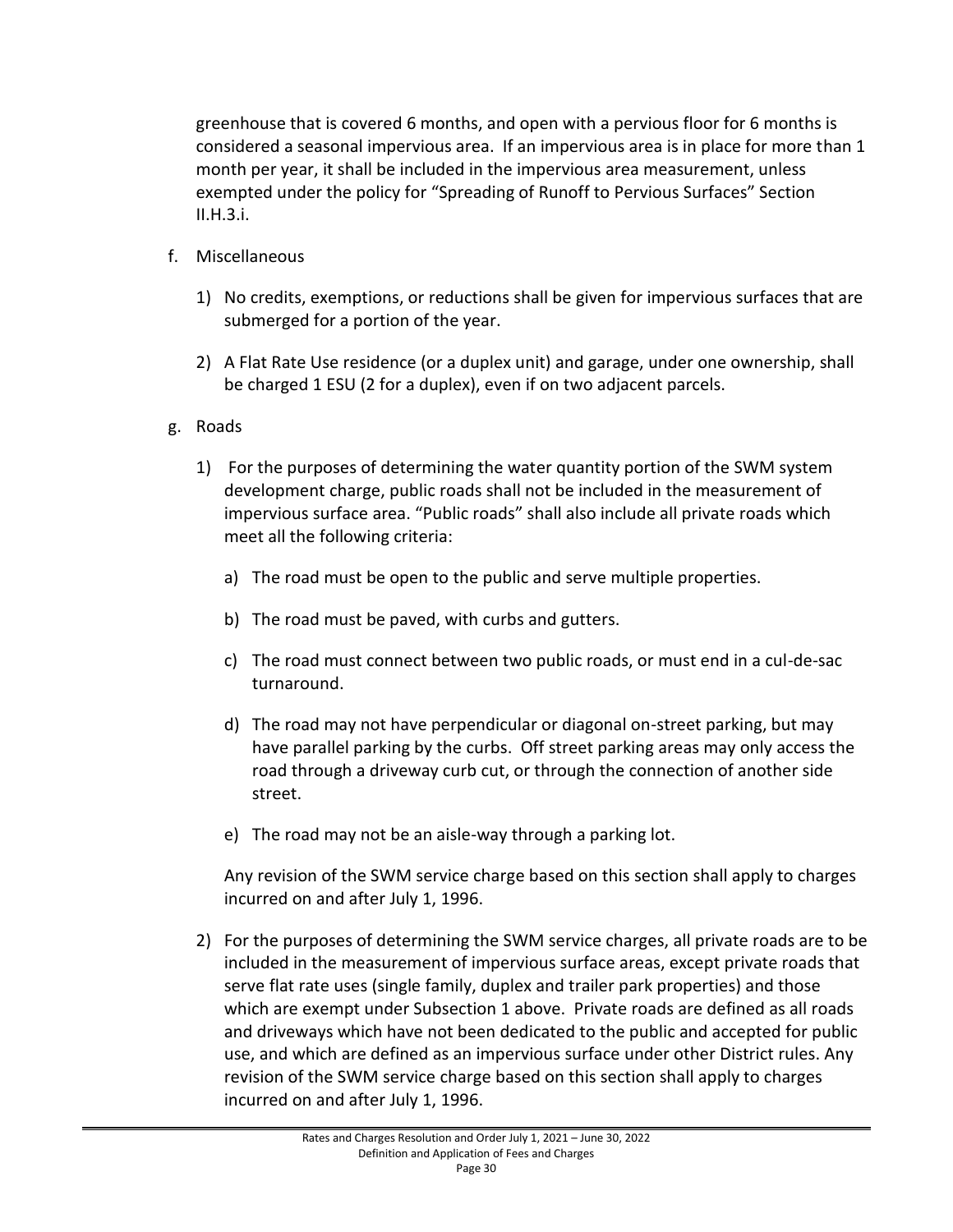- 3) All roadways, whether dirt, gravel, or paved, shall be considered impervious, and unless a part of an exempted category defined in Section II.H.3.g, shall be included in the impervious area measurement. A "roadway" is defined as an area intended for the purpose of providing access for motor vehicles. Motor vehicles shall include automobiles, trucks, and tractors if similar or larger in size and weight to a passenger automobile. Roadways shall include such things as roads, streets, alleys, driveways, and aisle ways in parking lots and storage areas.
- h. Determination of Impervious Surfaces Aisle ways and Storage Areas
	- 1) A dirt or gravel parking lot shall be deemed to include 40 percent of its area in "aisle ways", and therefore 40 percent of dirt and gravel parking areas will be deemed impervious. A parking area is defined as an area where motor vehicles are parked temporarily. This shall include such areas as public and private parking lots (regardless of frequency of use), and equipment storage areas. The 40 percent figure is based on typical requirements for the dimensions of parking lots (24 foot aisle, 18 foot parking stalls on each side).
	- 2) A dirt or gravel storage area shall be deemed to have 20 percent of its area in "aisle ways," and therefore 20 percent of measured dirt and gravel storage area will be deemed impervious. A storage area is defined as an area where materials are stored and accessed by motor vehicles. This shall include such uses as container nursery areas, and auto salvage yards. The 20 percent is based on the assumption that a storage area will have ½ the roadway ratio as a parking lot.
	- 3) A dirt or gravel area that is not accessed by motor vehicles, or is not otherwise highly compacted, shall be considered not impervious. This shall include such uses as landscaping, and gravel or dirt areas accessed only by foot traffic, or small vehicles, as defined above.
	- 4) A user may submit information for District review showing that the road and aisle way area of a parking lot or storage lot is less than the standard 40 percent or 20 percent. The District shall review such information and may perform a site inspection. Based upon objective, verifiable information presented, or upon the site inspection performed, the District may modify the ESUs for the property to conform to the actual impervious surface. Failure to permit the District to perform a site inspection of property shall be grounds to deny an application for review under this subsection.
- i. Spreading of Runoff to Pervious Surfaces Impervious areas shall be excluded from measurement and surface water management charges if the runoff is spread to a pervious area that does not otherwise receive rainfall. For properties which meet the criteria of this subsection, all or part of the impervious area may be excluded from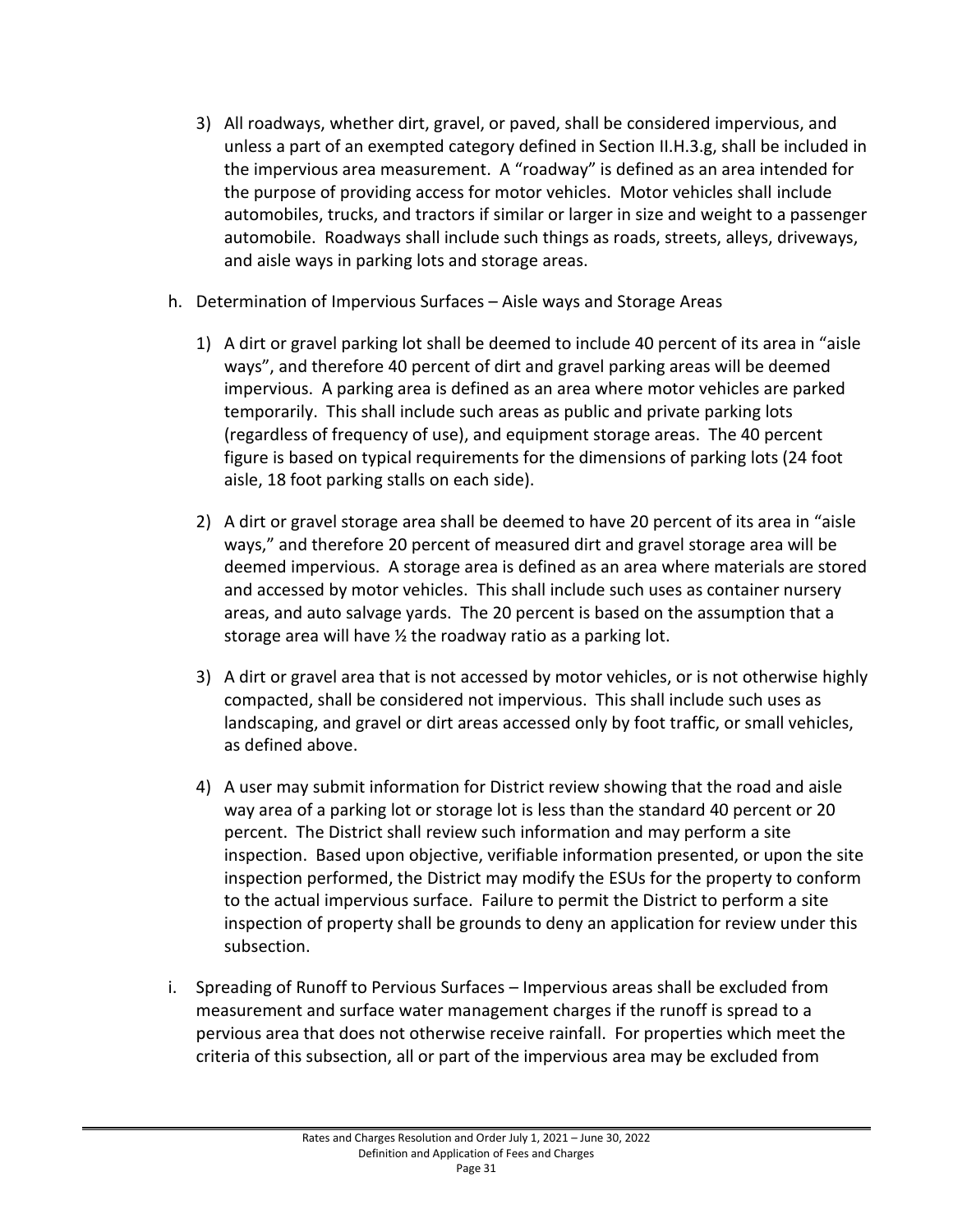measurement and charge, as appropriate. For such property, the following criteria shall apply:

- 1) It shall be the responsibility of the user to provide documentation as required by the District to demonstrate that the criteria are met.
- 2) The area of impervious area that can be exempted is limited to the area of the pervious area where the runoff is effectively spread.
- 3) To qualify, the runoff from an impervious area must not be concentrated but must remain as "sheet flow", or be spread so it is in sheet flow; the runoff must pass through the pervious area before it is collected in a drain or channel system and carried away; and there cannot be any barriers such as a concrete foundation preventing the sheet flow runoff from passing through the impervious area.
- j. Quarry Property Permanent roadways, parking areas, and structures shall be included in the impervious area measurement. The actual excavated area from which material is being taken, and the temporary service roads in the excavation area shall be excluded as not being impervious.
- k. Railroad Facilities Railroad facilities shall be included in the measurement of impervious area, but the rail grade itself shall be excluded as being pervious.

# <span id="page-35-0"></span>**I. DETERMINATION OF ESUs FOR WATER QUALITY PORTION OF SWM SDC**

The water quality component of the SWM SDC shall be determined by using the methods for calculating ESUs as defined in Section II.H, except that all roads, both public and private, and even if serving flat rate uses, shall be included in determining the ESUs.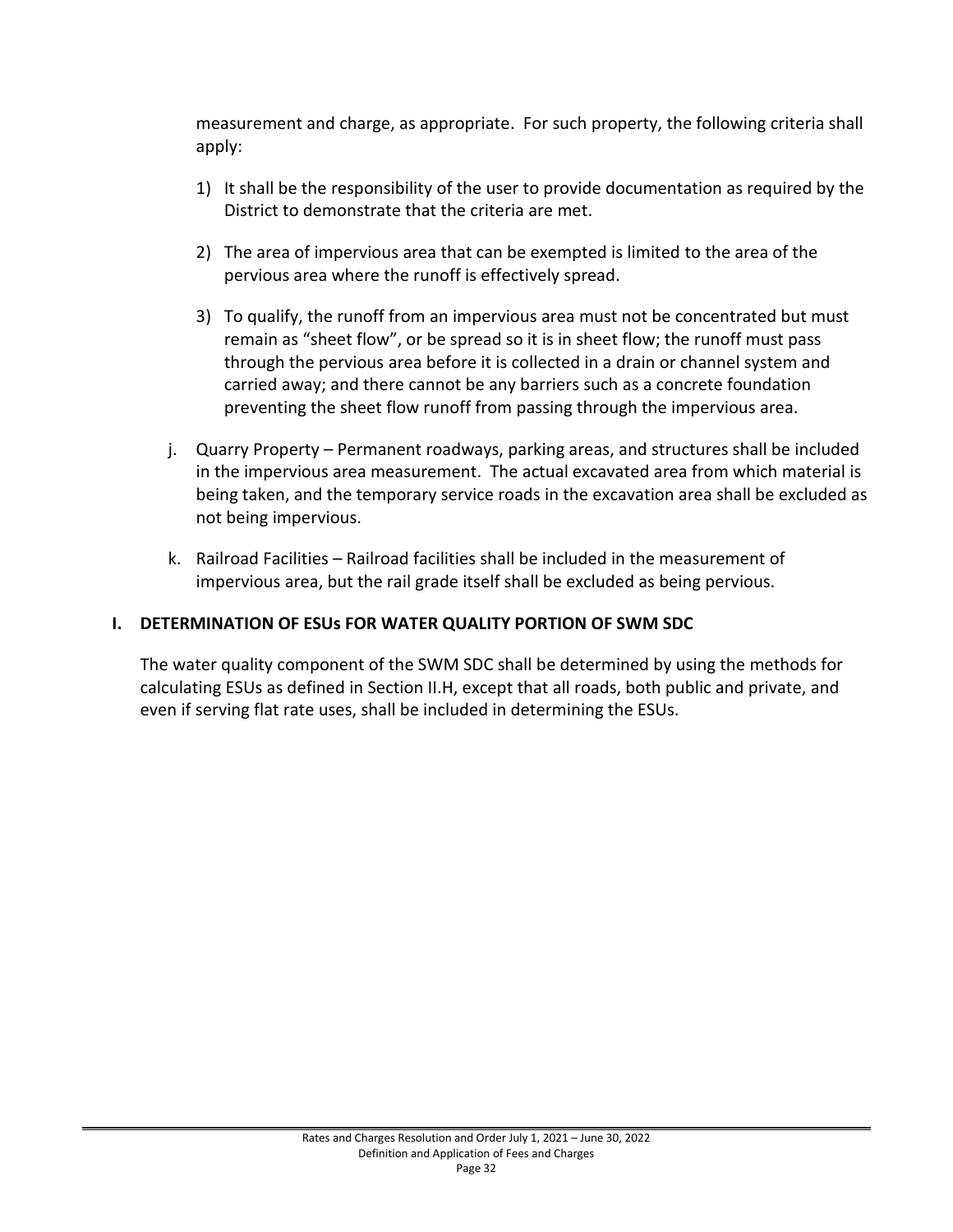## **III. DEFINITION AND APPLICATION OF FEES AND CHARGES**

# **A. SYSTEM DEVELOPMENT CHARGES (CONNECTION CHARGES)**

#### **1. Sanitary Sewer**

a. Determination of Sanitary Sewer Connection Charges

Except as shown in Section III.A.1.b. and Section III.A.1.c, Connection charges are based on the number of Dwelling Units or Equivalent Dwelling units as determined in Section II.D multiplied by the Rate per DU or DUE in Appendix A.

- b. Exemptions to Determination of Sanitary Sewer Connection Charges
	- 1) Car Washes The initial connection fee for a car wash shall be based on Fixture Count Method. Adjustments to the connection fee based on actual water use will be made after six months of operation, based on a Category II Industrial Rate. Additional connection fees may be required at the time.
	- 2) The initial connection fee for unfinished or undeveloped ("shell") commercial establishments shall be 1 DU (DUE). Additional connection fees may be required at the time that interior improvements are made to the building. Owners, developers or tenants making interior improvements which include plumbing facilities shall be required to pay additional connection fees at the time such improvements are made.
	- 3) Temporary discharges of wastewater as defined in Section I shall be charged connection and/or discharge fees as described below.
		- a) Temporary discharges of domestic wastewater as defined in Section I require a sanitary sewer connection permit and shall be charged a temporary sanitary sewer connection fee as described in Appendix A, Section A.1.b. These discharges are subject to Sanitary Sewer Services Charges as defined in Section III.B.1.a.1.
		- b) Temporary discharges of non-domestic wastewater as defined in Section I occurring more than twice in a six-month period are subject to the permit and approval requirements of R&O 09-1 regarding industrial (non-commercial, nondomestic) discharges. These discharges require an Industrial Waste Discharge Permit and permit fees described in Appendix A, Section D.3.a. These discharges also require a sanitary sewer connection permit and shall be charged a temporary sanitary sewer connection fee as described in Appendix A, Section A.1.b. These discharges are subject to Sanitary Sewer Services Charges as defined in Section III.B.1.a.2.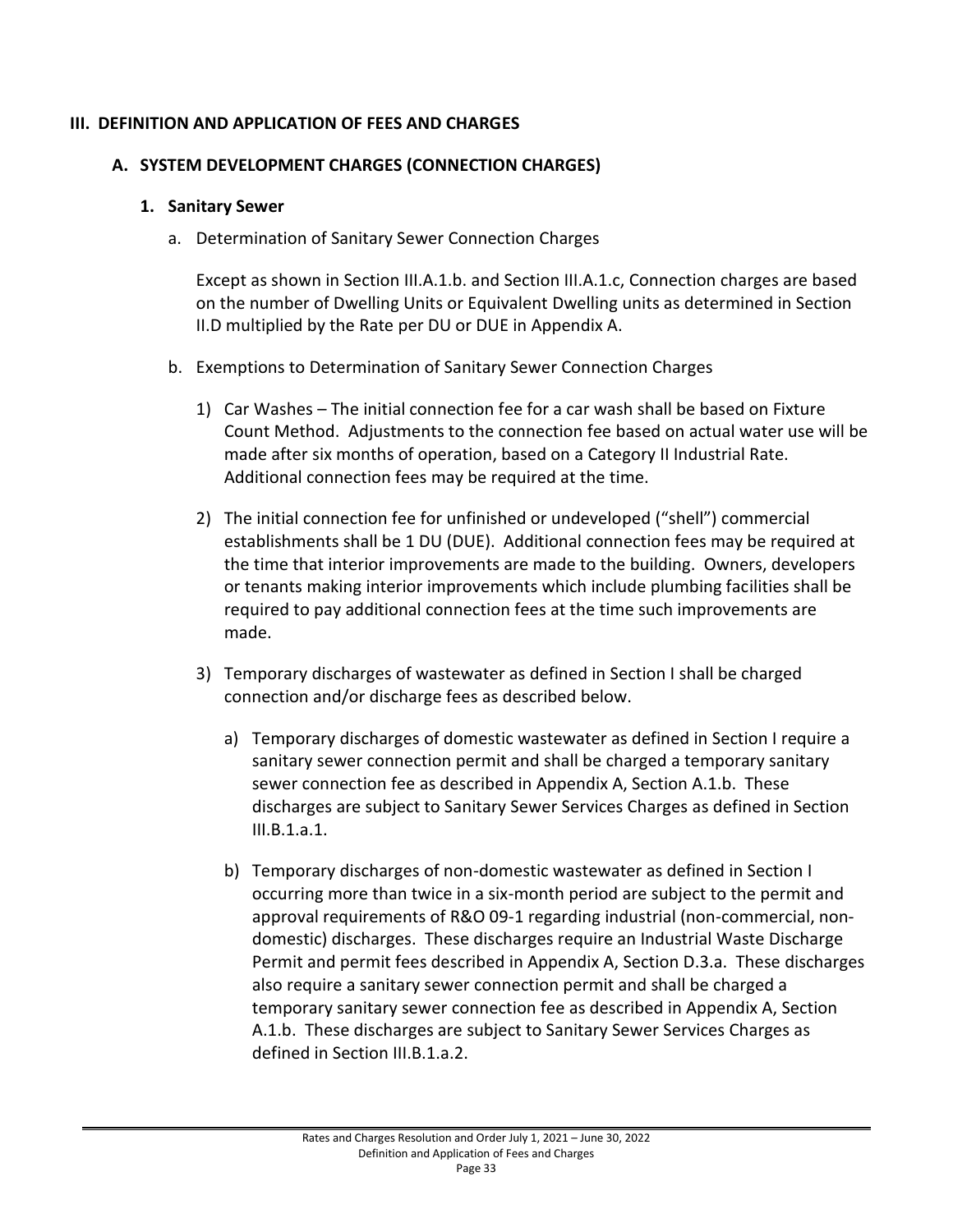- c) Short Term Temporary Discharges as defined in Section I are subject to the permit and approval requirements of R&O 09-1 regarding industrial (noncommercial, non-domestic) discharges. Short Term Temporary Discharges are exempt from sanitary sewer connection fees, but require an Industrial Wastewater Discharge Permit and permit fee described in Appendix A, Section D.3.d. These discharges are subject to Sanitary Sewer Service Charges described in Section III.B.1.a.2.
- c. Credits
	- 1) Credit Through Prior Payment Whenever a connection charge is computed on property for which sewer connection charges have been previously paid, a credit may, in the discretion of the District, be allowed. The amount of the credit shall be determined by District staff by taking into consideration the connection charge calculation method existing at the time of the payment of the earlier connection charge(s) along with the number of existing and proposed DUs or DUEs and then computing the extent and amount of the credit, if any. If records of such previous charges are not available, the burden of proof shall be on the property owner to establish the amount of those earlier charges. The exact manner of calculation of any credit allowed shall be in the discretion of the District.
	- 2) Credit Through Facility Construction A property earning a credit through the construction of a facility as specified in Ordinance 28 may apply those credits to reduce connection charges.

# **2. Surface Water Management**

a. Determination of Surface Water Management Connection Charges

The SWM SDC charge, for quantity and quality, will be charged at the time connection permits are issued unless on-site facilities are not constructed. Except where credits are available pursuant to Section III.A.2.c.1 and III.A.2.c.2, the Water Quantity portion of the SWM SDC shall be based on the number of ESUs for that purpose as determined in accordance with Section II.H. Except where credits are available pursuant to Section III.A.2.c.1 and III.A.2.c.2, the Water Quality portion of the SWM SDC shall be based on the number of ESUs for that purpose as determined in accordance with Section II.I. The resulting combined Water Quantity and Quality ESUs shall be multiplied by the SWM SDC Rate per ESU from Appendix A.

- b. Exemptions to Determination of Surface Water Management Connection Charges
	- 1) Short term temporary discharges to the storm or surface water system are exempt from stormwater management connection fees, but require a Temporary Discharge Review and associated fee, as listed in Appendix A, Section D.13.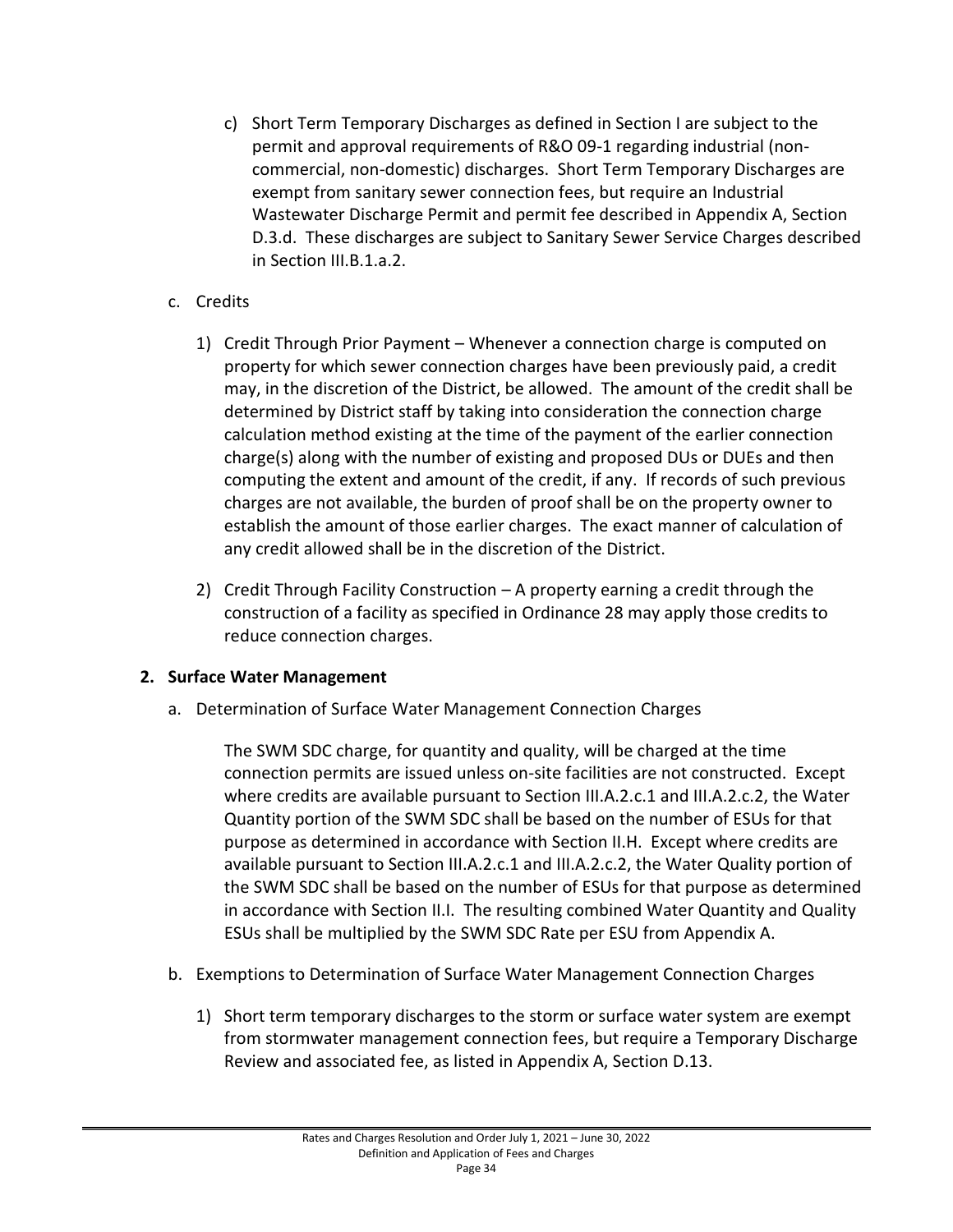- 2) Short term temporary impervious surfaces projected to be in place for less than one year are subject to Surface Water Management Service Charges described in Section III.B.2.a.
- 3) Short term temporary non-runoff discharges to the storm or surface water system are exempt from Surface Water Management Service Charges.
- c. Credits
	- 1) Credit Through Prior Payment Whenever a connection charge is computed on property for which surface water management connection charges have been previously paid, a credit may, in the discretion of the District, be allowed. The amount of the credit shall be determined by District staff by taking into consideration the connection charge calculation method existing at the time of the payment of the earlier connection charge(s) along with the number of existing and proposed ESUs and then computing the extent and amount of the credit, it any. If records of such previous charges are not available, the burden of proof shall be on the property owner to establish the amount of those earlier charges. The exact manner of calculation of any credit allowed shall be in the discretion of the District.
	- 2) Credits Though the Construction of a Facility The procedure for allowing and determining the amount of credits is established in separate rule pursuant to Ordinance 28.
		- a) Credits for Water Quantity Portion of the Surface Water Management SDC

New developments that provide on-site or off-site water quantity control improvements for conveyance capacity according to Ordinance 28, are entitled to a credit in SDC fees. The improvement must meet or exceed the requirements in the District's Design & Construction Standards.

i) To be eligible for a credit (reduction) of SDC fees, the request must be submitted prior to, or as a part of, the development process, but in all cases the request must be made prior to the payment of the SDC fees. To be eligible for a credit, the request can be made at any time, in accordance with District Ordinance 28. The request shall demonstrate the property meets one of the above conditions.

For on-site facilities, the District reserves the right to inspect the facilities installed at any time. If it is found that the system no longer functions, then the SDC fees that were waived will become due and payable.

b) Credits for Water Quality Portion of the Surface Water Management SDC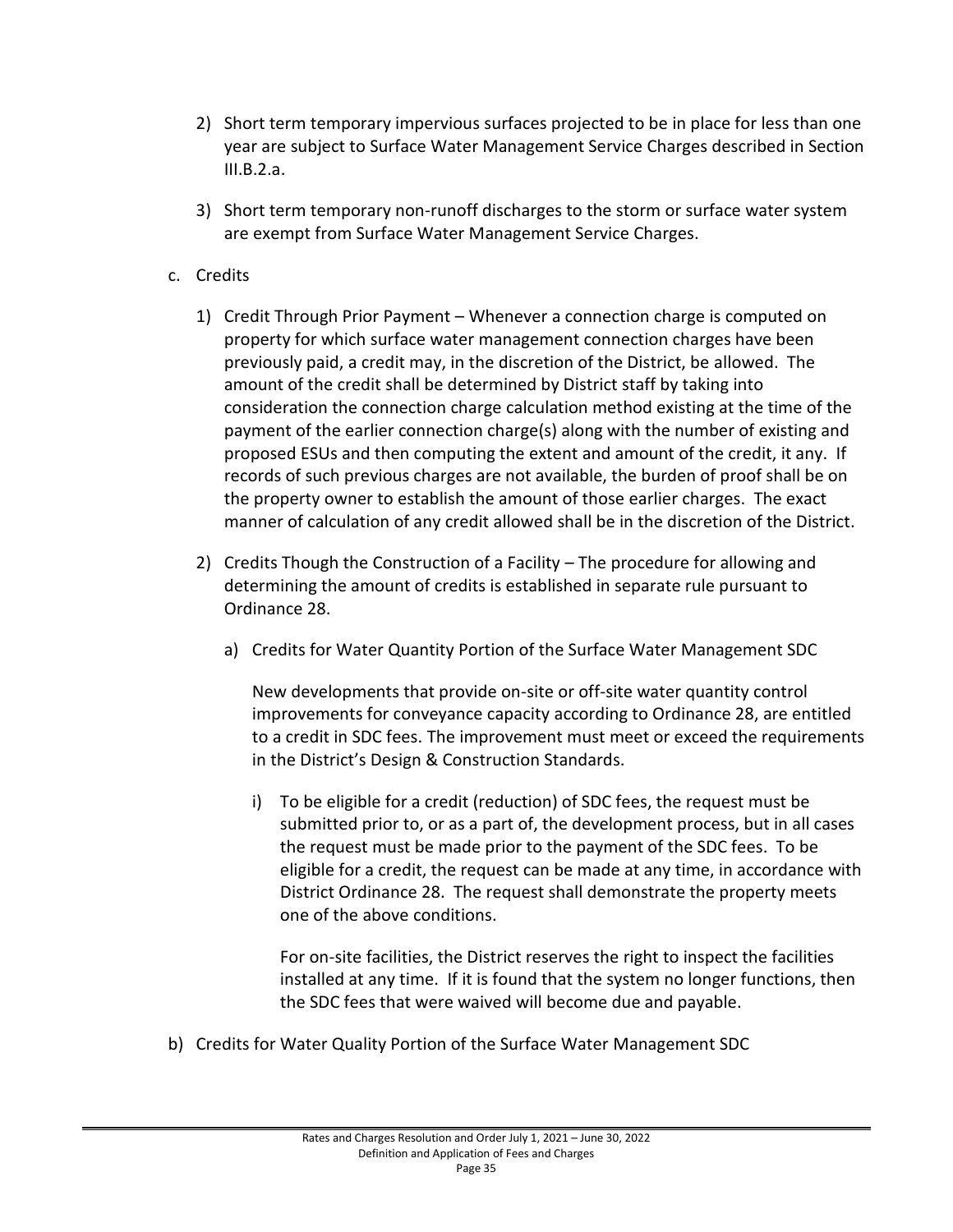Properties that provide on-site retention, disposal, or treatment may apply for and receive a credit in the water quality portion of SDC fees. A credit also may be given for future phases of development.

To be eligible, new development, or portions of new development, must include design, construction and maintenance of an on-site treatment facility which meets or exceeds the standards defined in District rules for on-site water quality facilities.

The term "on-site" means on the parcel, or on another parcel in the near vicinity of the parcel requesting the credit or reduction.

To be eligible for a reduction of SDC, the property owner must submit a request prior to, or as a part of, the development process, but in all cases the request must be made prior to the payment of the SDC fees. To be eligible for a credit, the request can be made at any time, in accordance with District Ordinance 28. The request shall demonstrate the property meets one of the above conditions.

The District reserves the right to inspect the facilities installed at any time. If it is found that the system no longer functions, then the SDC fees that were waived will become due and payable.

#### **B. SERVICE CHARGES**

#### **1. Sanitary Sewer**

a. Determination of Sanitary Sewer Service Charges

The two methods for determining sanitary sewer service charges are:

- Consumption Based Rate Method
- Industrial Method
- 1) Consumption Based Rate Method

This method shall apply to all uses except those qualifying under the Industrial Method.

The sewer service charge shall be based on the total of Dwelling Units or Dwelling Units Equivalent (the "Base Charge" as determined in Section II.D) multiplied by the rate per DU or DUE in Appendix A, plus the customer's average monthly water consumption (the "Use Charge" as determined in Section II.E) multiplied by the rate per water unit [gallons or hundred cubic feet (CCF)] in Appendix A.

2) Industrial Method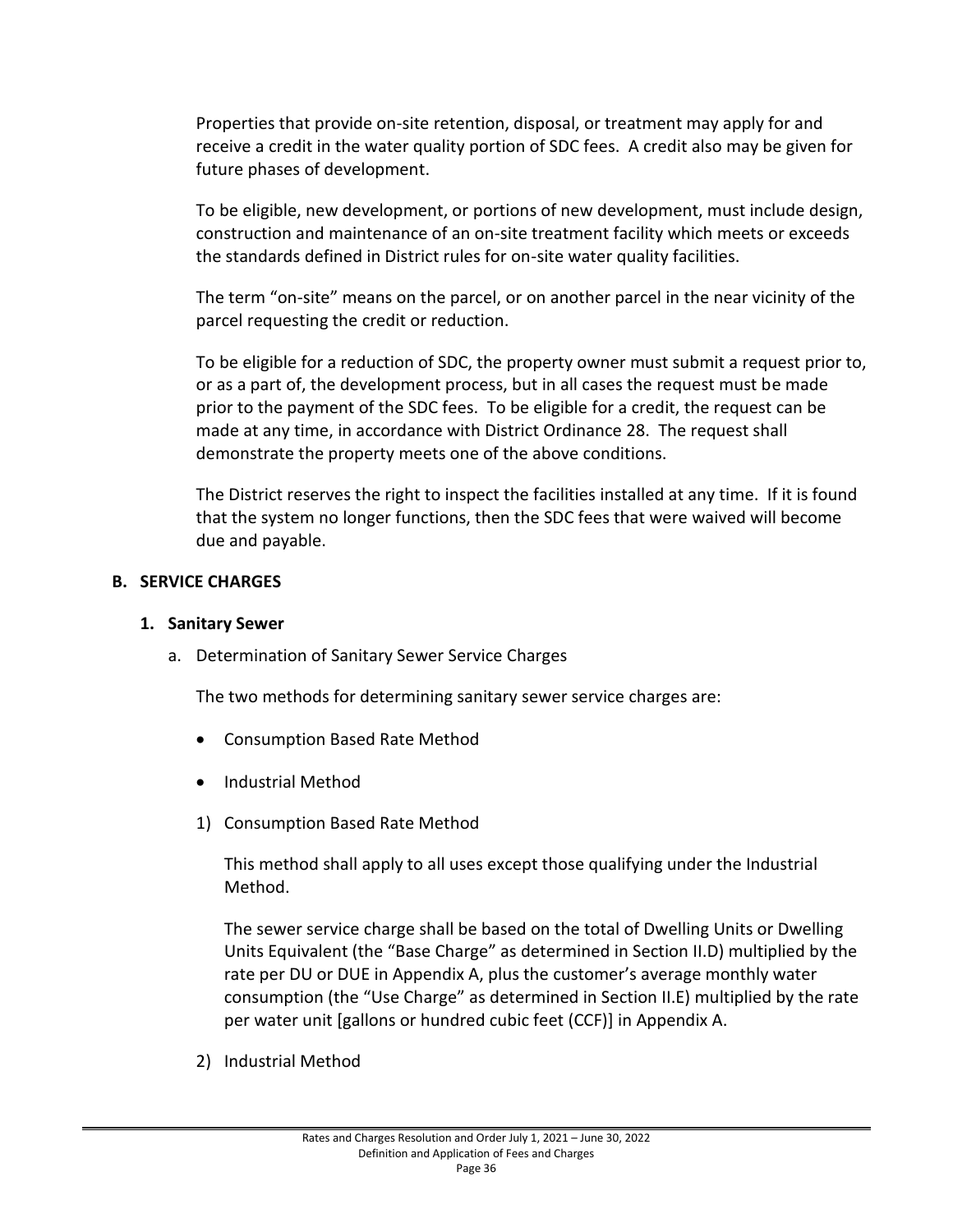This category shall include all industrial uses and such other uses where the Source Control Division of the District determines that the charge shall be based on a combination of metered effluent (or metered inflow), plus in some cases a strength component.

This method shall include any use identified by the District with a high volume or strength of effluent discharging to the sanitary sewer system, such as industries, car washes, and commercial laundries.

The monthly sewer service charge shall be based on the total volume of effluent (as determined in Section II.F) multiplied by the monthly rate per volume in Appendix A.

In addition, the Source Control Division of the District shall determine which Industrial Category III users shall be charged a strength component for COD and/or SS (as determined in Section II.G) multiplied by the monthly rate per volume in Appendix A, in addition to the flow component.

- b. Other Sanitary Sewer Service Charges
	- 1) Liquid Waste/Septage Waste Charges Shall be charged as defined in Appendix A, Section B.1.d for the treatment of waste from septic tanks or portable toilets delivered to a District treatment facility by an authorized Liquid Waste Hauler. Nondomestic wastes will only be received by the District if approved by Source Control and determined to be similar to domestic waste and can be effectively treated at the District treatment facility.
	- 2) Sludge Waste Charges Sludge waste charges shall be charged for the treatment of sludges from other than District wastewater facilities as defined in Appendix A, Section B.1.e.

## **2. Surface Water Management – Determination of Surface Water Management Service Charges**

- a. Except as provided in Section III.B.2.b, the surface water management service charges shall be the number of ESUs (as determined in Section II.H) times the rate per month per ESU in Appendix A. Temporary discharges to the storm system shall be charged as shown in Appendix A. Charges for temporary discharge shall be due at the time of permit issuance.
- b. Exemption from Surface Water Management Service Charges
	- 1) Users of properties for which all storm water is disposed of on-site, as defined by District standards, may request an exemption from surface water management service charges. No partial exemptions or reductions for detention, or for disposal of only a portion of the storm and surface waters onsite, shall be allowed. In order to qualify for a service charge exemption, the user must design, construct and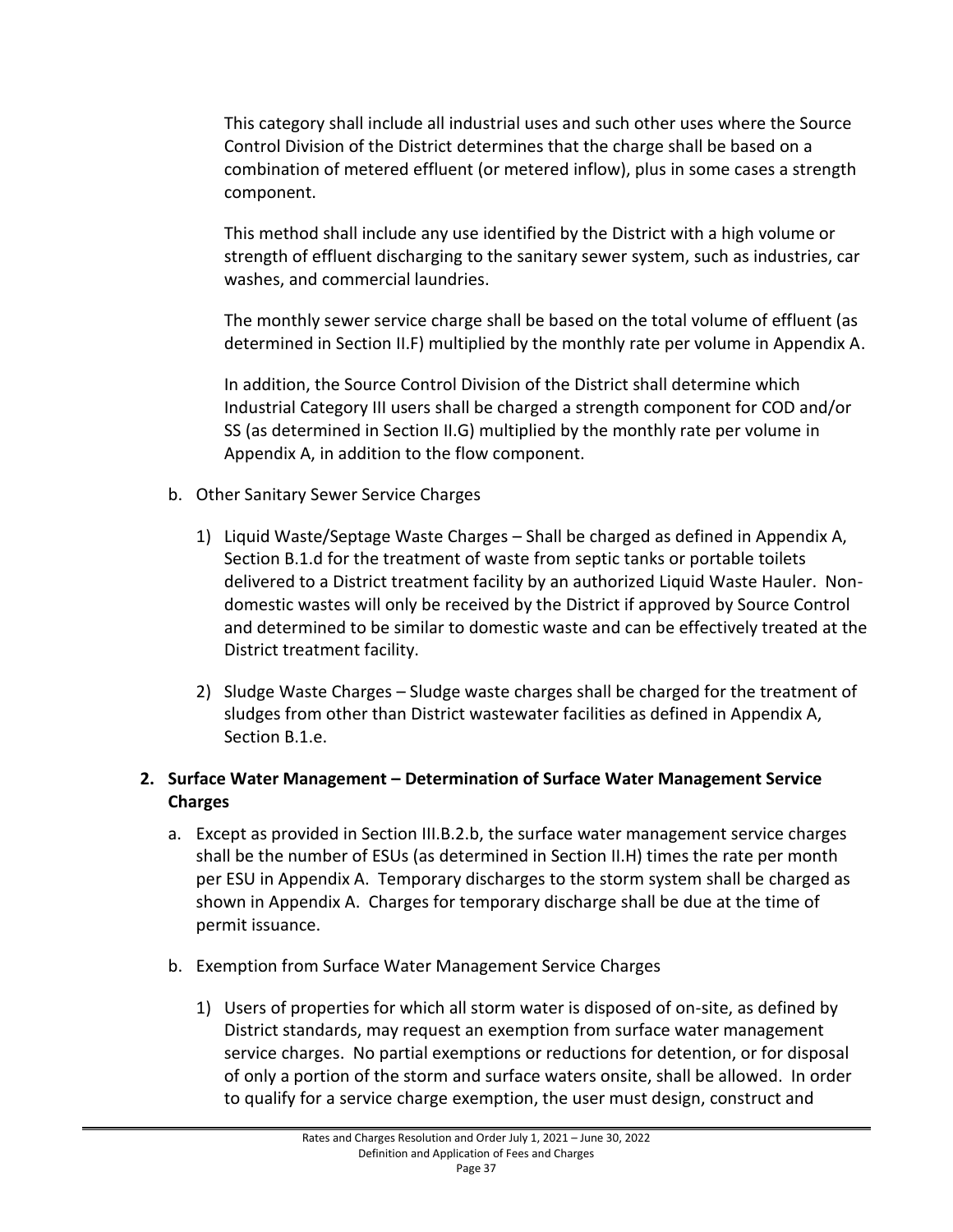maintain an on-site facility that keeps all storm and surface water separated from the public system, and disposes of it on-site for the full range of storms. The applicant for exemption must pay an initial inspection/review fee.

For the purpose of this Section, the term "property" means a parcel of land, or a group of adjacent parcels working in cooperation. The term "on-site disposal" means on the parcel, or on another parcel in the near vicinity of the parcel for which a user requests the exemption.

In order to qualify for the exemption, the on-site system must encompass the entire property (except for incidental impervious area as defined below), must be completely separated from the public system, and must provide adequate on-site disposal. Incidental areas are areas such as sidewalks, decks, and driveway aprons, and shall not exceed 10 percent of the total impervious area.

On-site disposal facilities that may qualify are dry wells, injection wells, retention basins with percolation/evaporation capacity, retention basins with capacity large enough to accommodate the total of all storms through the year, and large pervious areas as provided in Section III.B.2.b.6. Due to possible adverse effects on ground water, some techniques may require approval of State, Federal and local agencies.

2) To qualify, an applicant must submit a request to the District for an exemption from monthly service charges relating to the property. This request shall include a certification from an engineer, or other evidence acceptable to the District, that shows the system is separate and will dispose of the full range and volume of storm water through the year on site. The applicant shall also submit a maintenance plan for assuring the system will function as designed. The application must be signed by the property owner.

An inspection/review fee shall be paid at the time of application. If the request for the exemption is made as a part of the construction plans, this fee shall be waived. A decision denying an exemption may be appealed following the procedures in Ordinance 29. If approved, the exemption will be effective for the next billing cycle.

- 3) The District retains the right to inspect the on-site measures to assure they are functioning as designed. If at any time the measures are found to not be effective, the exemption shall cease.
- 4) If the property has a dry well and is a flat rate residential use, the applicant must submit a request for an exemption from monthly service charges demonstrating that property meets the following dry well criteria. Any newly installed dry well must meet Washington County Building Department or applicable City requirements, and evidence of such approval must be submitted to the District. If the application is for an existing dry well, evidence of compliance with one of the following must be submitted: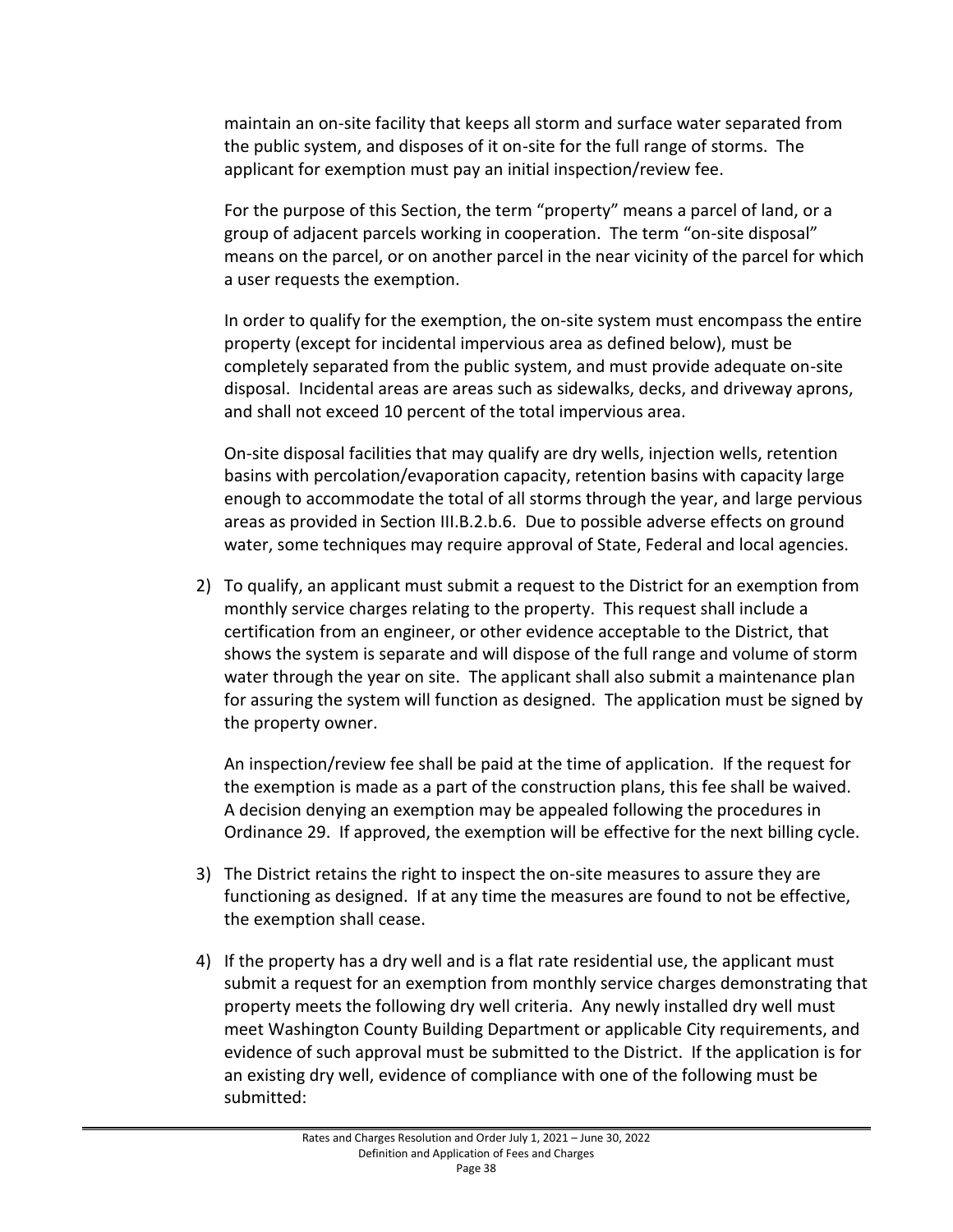- a) The dry well meets current city or Washington County Building Department Standards; or
- b) The dry well installation was approved by the city or Washington County Building Department at the time of installation; or
- c) The dry well design was certified by a licensed civil engineer at the time of installation, or can now be certified as meeting District standards.
- 5) This provision does not approve the use of dry wells, but only recognizes the reduction in impact to the surface water management system. Installation of dry wells must still meet the approvals of all jurisdictions with authority.
- 6) A property with a large vegetated pervious area may receive an exemption based upon disposal of all storm water on site, upon application to and approval by the District. Upon approval, the exemption will apply to the next billing cycle following approval. For applications meeting the requirements of this subsection, no design, construction, engineer's certification, or maintenance plan shall be required, provided however that the term "property" shall refer only to the parcel for which the exemption is requested. The parcel and vegetated pervious area must meet all of the following criteria:
	- a) It must have at least 150 feet distance from the edge of the imperious surface to the property line, for each ESU on the parcel; and must be at least 50 feet in width for its entire length;
	- b) The pervious area must be located downhill from the impervious area, between the impervious area and the property boundary; and configured so that all storm water from the impervious area flows to the pervious area;
	- c) Storm water runoff must not be concentrated, piped, or channelized in the pervious area, but instead must flow uniformly over the vegetated surface ("sheet flow");
	- d) The pervious area must have sufficient established vegetation over its entire area to slow the flow, and prevent erosion.

# **C. SERVICE REQUEST FEES**

The following are fees charged for services requested or required to be performed by the District. In each case, the fee is established based upon the estimated actual cost, as defined in Ordinance 28, of performing the service or making the service available. Service request fees, copying charges and similar customer service charges are due and payable at the time such services are provided. The District may require payment at the time the service or product is delivered.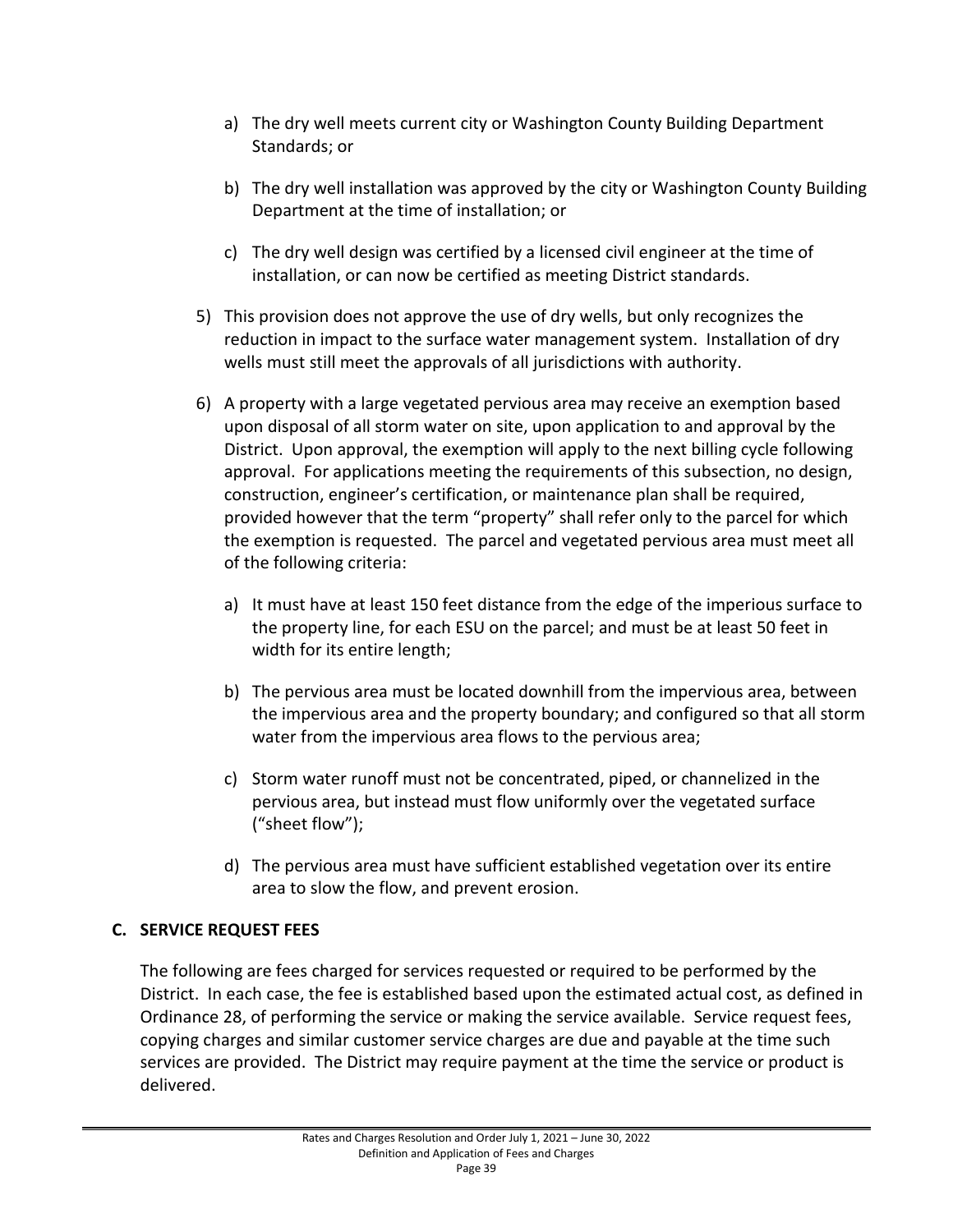#### **1. Customer Assistance Charges**

Copies of District maps, publications and other documents provided by the District shall be charged at actual cost. Maps, publications and copy fees shall be waived for all government entities providing there is a reciprocal waiver of such fees. No charge shall be made for providing information as to sewer availability and lateral location.

## **2. Easement Fees**

a. Vacation (Release) and Consent to Release Fee

Easement vacation and consent to release fees shall be charged for the investigation, review and preparation of the necessary documents; and approval and recording of the documents for the legal termination of an easement. Owners of properties that have been paid for an easement who request vacation of the same easement or a portion thereof may be required to pay to the District a like amount for the easement in addition to this fee.

b. Encroachment Agreement Fees

Encroachment agreement fees shall be charged for the investigation and preparation of the necessary documents; and review, approval and recording of the necessary documents allowing an encroachment on an easement.

#### **3. Private Stormwater Facilities Agreement Recording Fee**

Recording fees shall be charged for each Private Stormwater Facilities Agreement to be recorded with the County. This fee shall be charged each time a document must be recorded. It shall be paid in addition to regular construction plan review fees or connection permit fees.

# **4. Public Notice Fee**

Actual publication fees shall be charged for the public notice of an individual project or request, in addition to regular project application, review, and processing fees. This fee shall be paid by the applicant prior to associated project approval, permit issuance, or staff recommendations to the Board.

# **5. General Processing Fee**

A fee shall be charged for the submittal to appeal, or other service that requires District staff time and/or where action by the Board of Directors or Advisory Commission is requested. It excludes items covered by other fees and contracts.

#### **6. Line Cleaning Fees**

Line cleaning fees shall be charged for cleaning of a portion of the sanitary or storm sewer line by District personnel when necessary to allow video inspection of the line.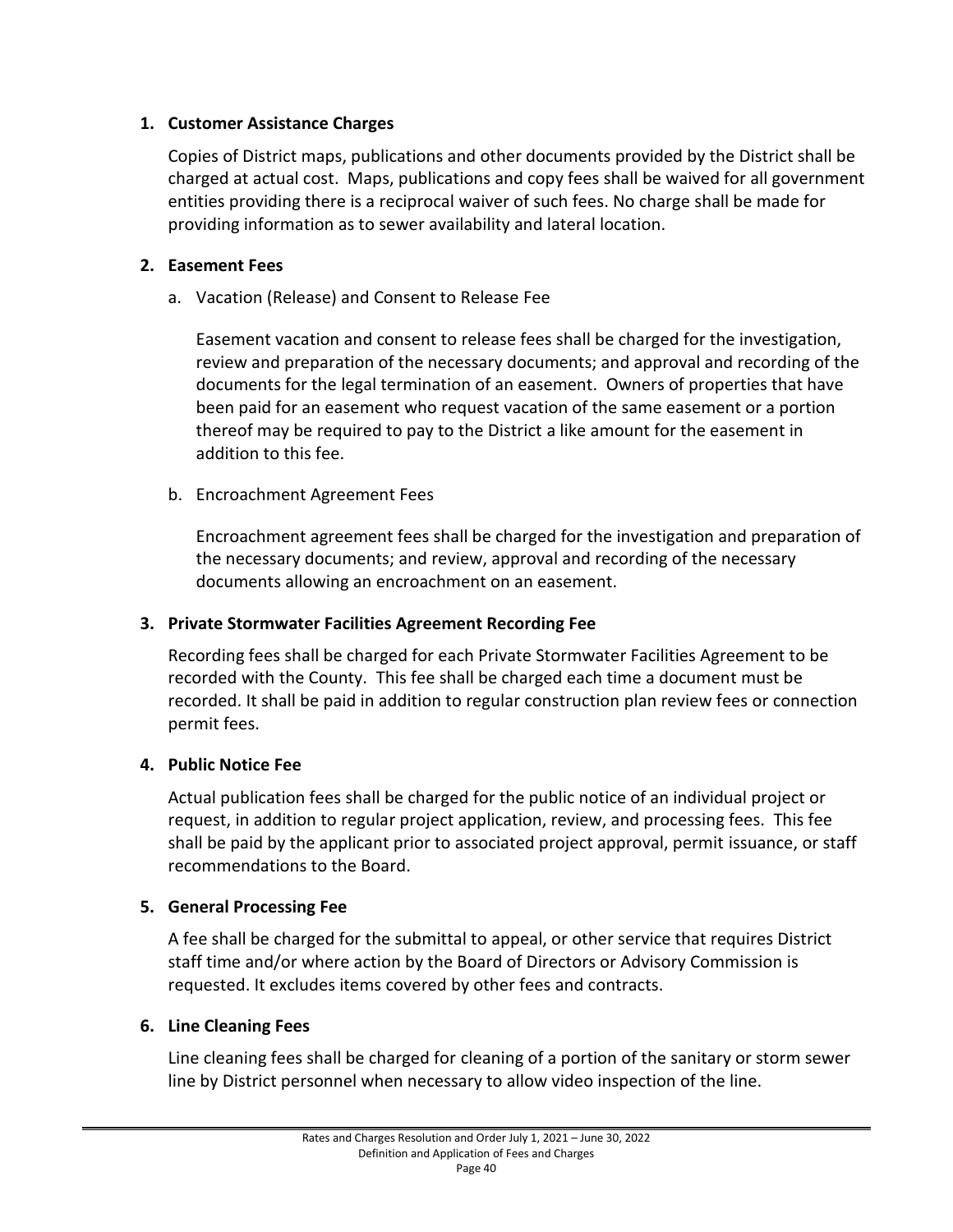#### **7. Local Improvement District Fees**

a. LID Apportionment Processing Fees

Apportionment processing fees shall be charged to cover the cost to the District for processing apportionments. The fee is charged as part of the application unless the apportionment is initiated by the District where it is added to the apportioned amount.

b. LID Initiation Fee

Local improvement district initiation fee shall be charged to help defray the cost of the engineering feasibility study for all proposed LIDs which contain more than 50 percent undeveloped properties by area.

## **8. Local Sewer Improvement Fees**

a. A Local Sewer Improvement Fee (LSI) is charged upon connection of a property identified as potentially benefited by a local public sanitary sewer line built in accordance with the District's Local Sewer Improvement program. LSI Fees collected by the District shall be used to reimburse the District and/or others for their contribution to the costs of constructing such local lines.

The LSI fee shall be assessed in accordance with District Ordinance 43 and revisions thereto.

b. The District shall charge a Reimbursement Processing Fee (Processing Fee) to be retained by the District from the amount reimbursed to the party funding construction of a qualified LSI project. The Processing Fee is charged to the party funding construction of the qualified local sewer improvement to cover the District's costs in administering the LSI reimbursement program.

# **9. Contracted Services**

Contracted services provided by District personnel shall be addressed as part of the executed contract for services. Contracts shall provide for payment to reimburse costs of labor and other personnel expenses (see OPE below) on an actual individual basis, and additional actual material costs as applicable.

#### **10. Miscellaneous Fees**

Except for services specified in Section III, C.8 above, any other services performed by District personnel for which a fee is not specified in this Resolution and Order shall be charged at the employee's salary rate plus the cost of other personnel expenses (see OPE below) for actual time spent on the service (minimum 0.25 hours), plus the cost for materials and District equipment used. There will also be a charge per page for copying pertinent documents.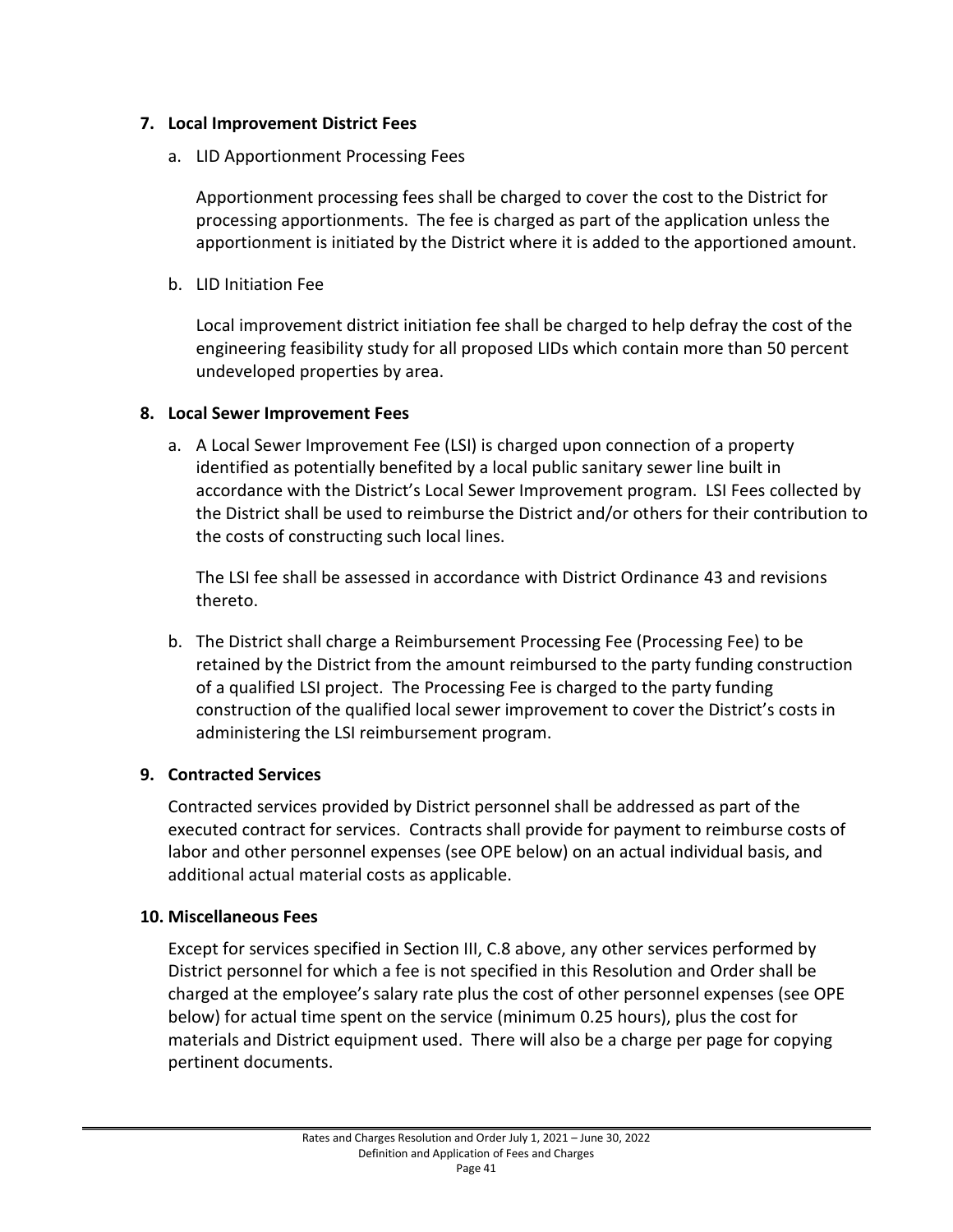#### **11. Other Personnel Expenses (OPE)**

Expressed in terms of a percentage of an employee's base salary, the additional actual employee costs, including but not limited to health insurance, retirement, vacation, sick leave, and workers compensation costs, and social security taxes.

#### **12. Payment Service Fee**

A payment service fee may be charged to offset the costs associated with District's acceptance of credit card payments for permit and service request fees.

## **13. Permit Processing Fee**

A Permit Processing Fee shall be charged for issuance of all permits which do not have a separate application fee. The Permit Processing Fee shall also be charged on permits which do not result in any other charges, such as permits that are issued on lots which carry connection credits.

# **14. Physical Connection to Public Facilities (Line Tap Fees)**

Line tap fees shall be charged for installation of a connection of a private lateral or side sewer to the public facilities of the District. The amount of these fees reflects the actual cost of installing connections from private facilities to public facilities, based upon the average cost to the District of performing such work. Line Tap Fees are not System Development Charges.

# **15. Refund Fee**

A refund fee shall apply to requests for refunds, except for overpayment of service charges. Refunds for just cause as determined by the District shall be granted provided that a written request for refund is received not later than one year after the charge was paid, and is accompanied by a refund fee.

The refund fee shall be the General Processing Fee. In addition to the refund fee, the District shall deduct the costs of actual work performed from the amount of the refund, as defined under "Miscellaneous Fees." Refunds due to a bona fide and verifiable error or omission on the part of the District or another public agency shall not be subject to a Refund Fee or Miscellaneous Fee, or the one year refund limitation.

# **16. Regional Stormwater Management Charge (RSMC)**

- a. Authority Regional Stormwater Management Charge charges shall be made in accordance with Ordinance 40.
- b. A Regional Stormwater Management Charge (RSMC) shall be charged to a Developing Party when properties are developed that use publicly-funded Regional Stormwater Approach Projects (RSAP) for stormwater runoff management. The RSMC shall be based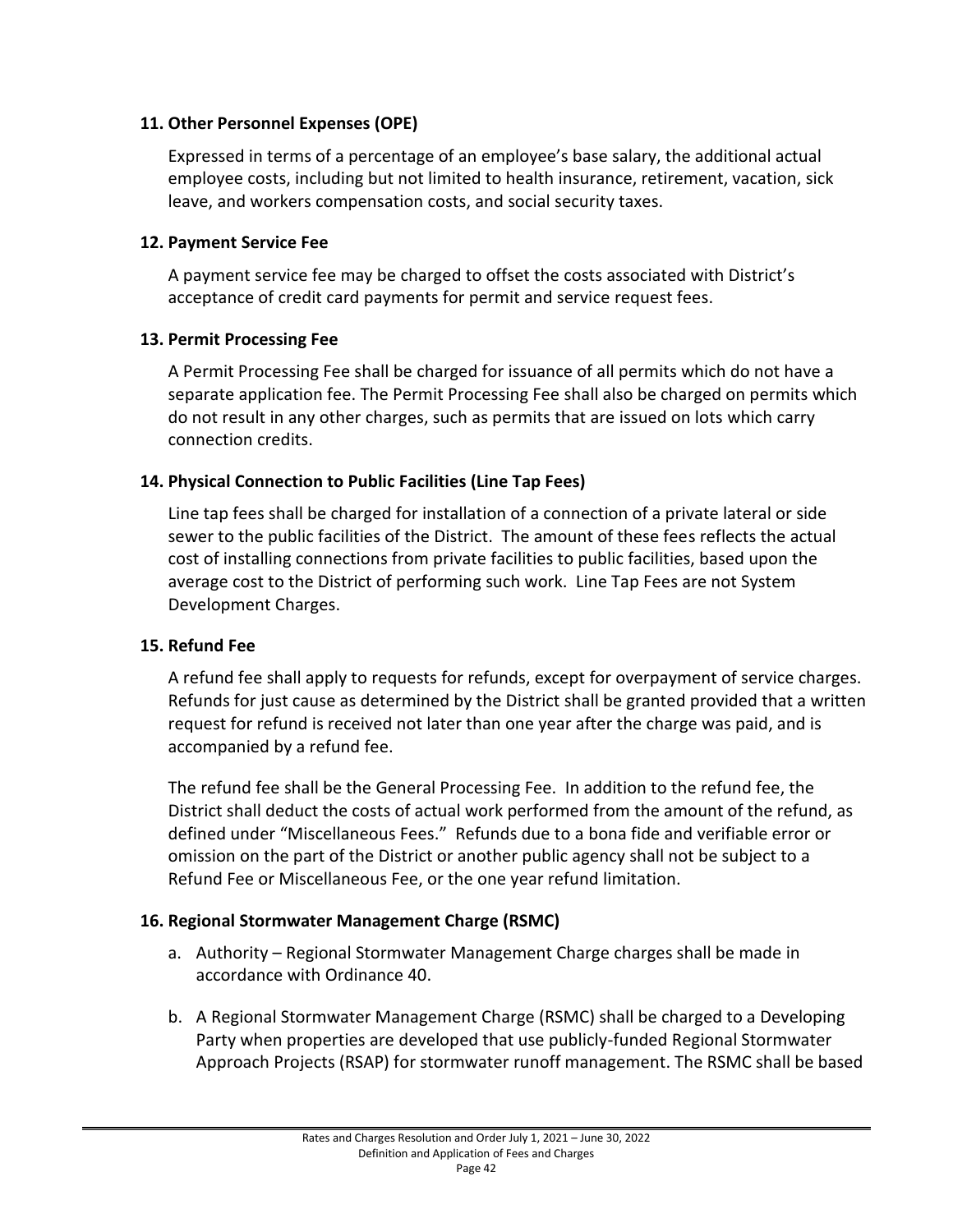on the RSAP costs and RSAP treatment volume for all publicly-funded RSAP constructed to date and shall be indexed for Public Investment Protection.

District shall collect the applicable RSMC from the Developing Party when a permit is issued that allows development on a parcel served by a RSAP. The RSMC to be paid shall be based on the volume of stormwater management required for the proposed development. The volume of stormwater management a development will require shall be based on factors which include land use designation, lot size, and effective impervious area.

District shall impose and collect the RSMC associated with right-of-way improvements from the Developing Party at the time a site development permit is issued. District shall impose and collect the RSMC associated with development on individual lots from the Developing Party at the time the connection permit is issued.

c. RSMC Calculation for Residential Land Use

For residential land use types, including attached townhomes, the RSMC will be calculated using the actual lot size, the percentage impervious design factor, a factor to convert square footage to cubic footage, and the unit rate RSMC found in Appendix A. The impervious design factor is listed in the following table:

| <b>Percent Impervious</b> |
|---------------------------|
| <b>Design Factor</b>      |
| 45%                       |
| 50%                       |
| 60%                       |
| 65%                       |
|                           |

#### **REGIONAL STORMWATER MANAGEMENT CHARGE IMPERVIOUS DESIGN FACTOR**

The following equation is used to determine the residential RSMC for a project:

# **RSMC = Lot size (SF) x Percent Impervious Design Factor x 0.131 CF/SF x RSMC unit rate**

d. RSMC Calculations for Multi-Family Residential and Non-Residential Land Use

For multi-family residential and non-residential land use types, the RSMC will be calculated using the actual impervious area, a factor to convert square footage to cubic footage, and the unit rate RSMC found in Appendix A. This methodology is for land uses including but not limited to, Institutional, Neighborhood Commercial, Neighborhood Commercial Mixed Use, apartments, condominiums, private drive aisles, Open Space, and Right-of-Way (ROW).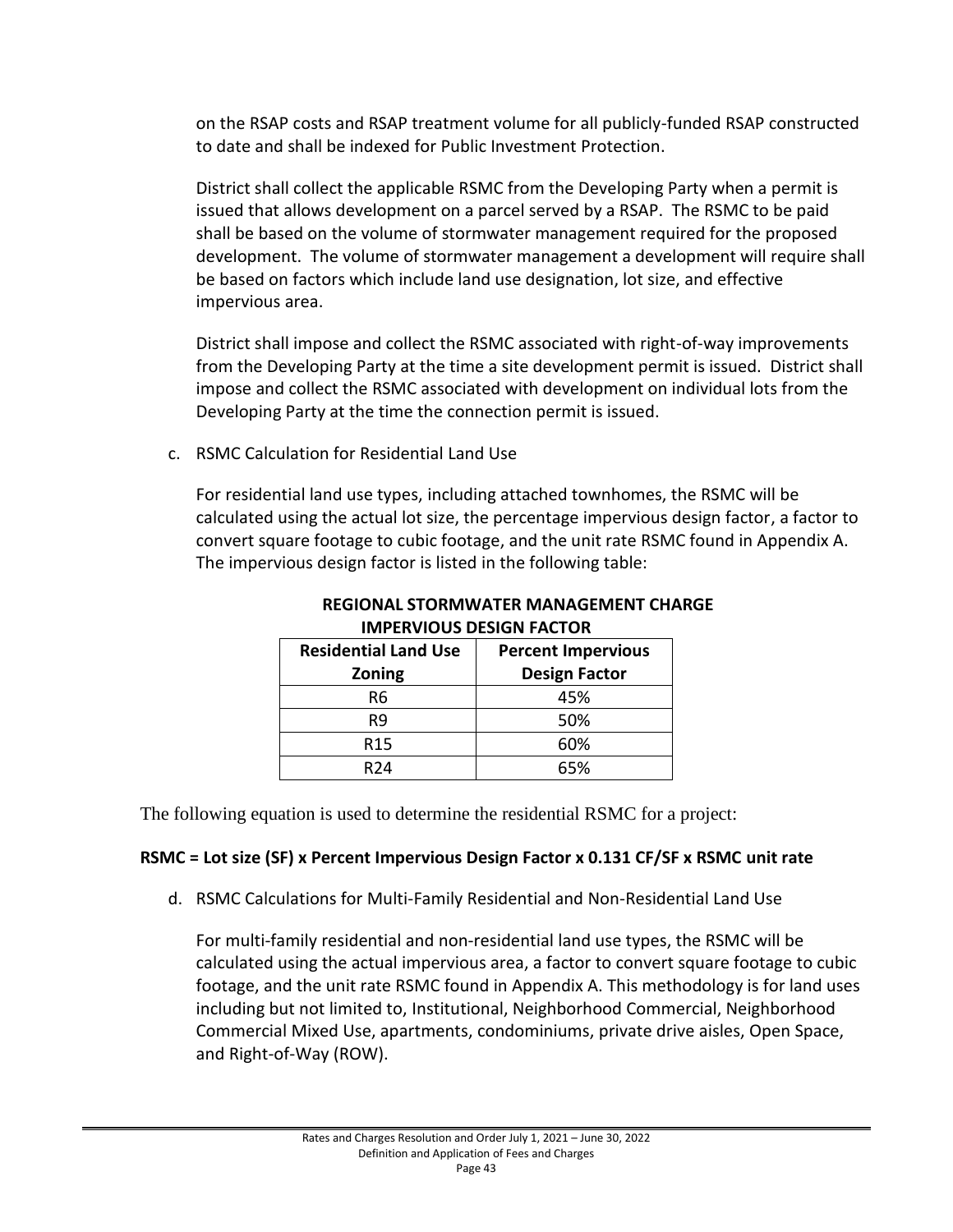The following equation is used to determine the multi-family and non-residential RSMC for a project:

# **RSMC = Actual impervious area (SF) x 0.131 CF/SF x RSMC unit rate**

## **17. Fee-In-Lieu of Construction of Onsite Stormwater Management Approaches**

A fee-in-lieu shall be charged for developments which meet the criteria of the District's Design and Construction Standards and which are not required to build on-site stormwater management approaches to address either water quality and/or hydromodification for all or a portion of the site. The amount of the fee-in-lieu shall be calculated based on the amount of unmanaged impervious service on the site.

Developments that do not construct either an on-site water quality approach or hydromodification approach, shall pay the combined fee-in-lieu. Projects constructing an approach meeting only the water quality requirement or the hydromodification requirement shall pay the corresponding fee-in-lieu.

## **18. Reimbursement District Application Processing and Review Fees**

a. Reimbursement District (RD) Application Processing Fee

A non-refundable RD Application Processing Fee shall be charged upon submittal of an application for the formation of a RD. The Application Fee is charged to cover the District's costs in providing notice of public hearing and the District's examination and report.

b. RD 2nd Notice and Review Fee

If application to form a RD is submitted prior to the installation of improvements, a RD 2<sup>nd</sup> Notice and Review Fees shall be charged to the Developing Party to cover the District's costs in providing notice of public hearing and the District's examination and report of final cost information.

c. RD Charge

An RD Charge is due upon connection of a property identified as benefited by an eligible project in accordance with the District's RD program. RD Charges collected by the District shall be used to reimburse the District and/or others for their contribution to the costs of constructing eligible projects.

The RD Charge shall be assessed in accordance with District Ordinance 43 or revisions thereto, and any Resolution and Order resulting in the formation of an RD.

d. RD Administrative Fee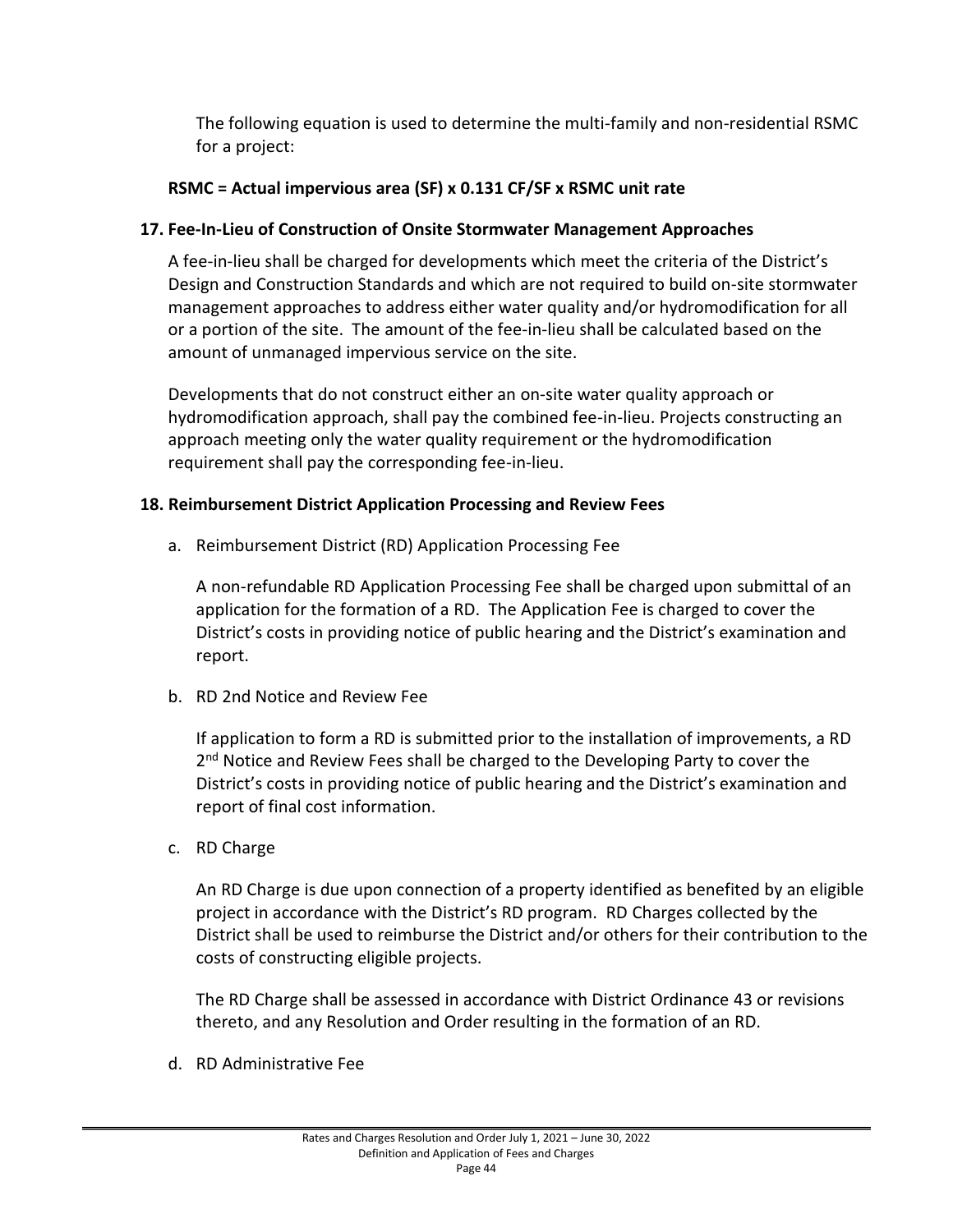The District shall charge an Administrative Fee to be retained by the District from the amount reimbursed to the party funding construction of the qualified RD project. The Administrative Fee is charged to the party funding construction of the qualified project to cover the District's costs in administering the RD program.

e. RD Apportionment Processing Fee

A non-refundable RD Apportionment Processing Fee shall be charged, upon request from the owner of a Specially Benefited property, to apportion a RD Charge. This fee is charged to cover the District's cost in examining the proposed apportionment methodology in providing notice of public hearing.

#### **19. River Ranger Program Materials Fees**

The River Ranger Program Material Fees shall be charged for provision of River Ranger instructional materials for use in teaching grade school student about wastewater treatment, water conservation, and surface water pollution. Such fees are based on the cost of making the materials available. The fees shall not apply for provision of materials to educational programs within the Tualatin River Basin, to the extent sufficient supplies of materials are available. The fees consist of:

a. River Ranger Basic Program Materials Charge

The charge made for the River Rangers Program Packet, sold in units of 250 packets, which consists of an illustrated booklet, stickers and magnet.

b. River Rangers Instructional Video and Script Charge

The charge made for the River Rangers Instructional Video and Script, which consists of a 30 minute video guide to teaching the River Rangers Program, and a script upon which teachers may base their presentations.

c. River Rangers Poster Set Charge

The charge made for the River Rangers Poster Set, which consists of fifteen (15) instructional posters that may be used as visual aids in teaching the River Ranger Program.

# **20. Special Publications and Materials Fees**

The Special Publications and Materials Fees shall be charged for documents, audio and video tapes, and other materials produced for a special purpose, in limited quantity, or by any special printing or production method. Fees for these materials shall be based on the unit cost of producing an entire production run.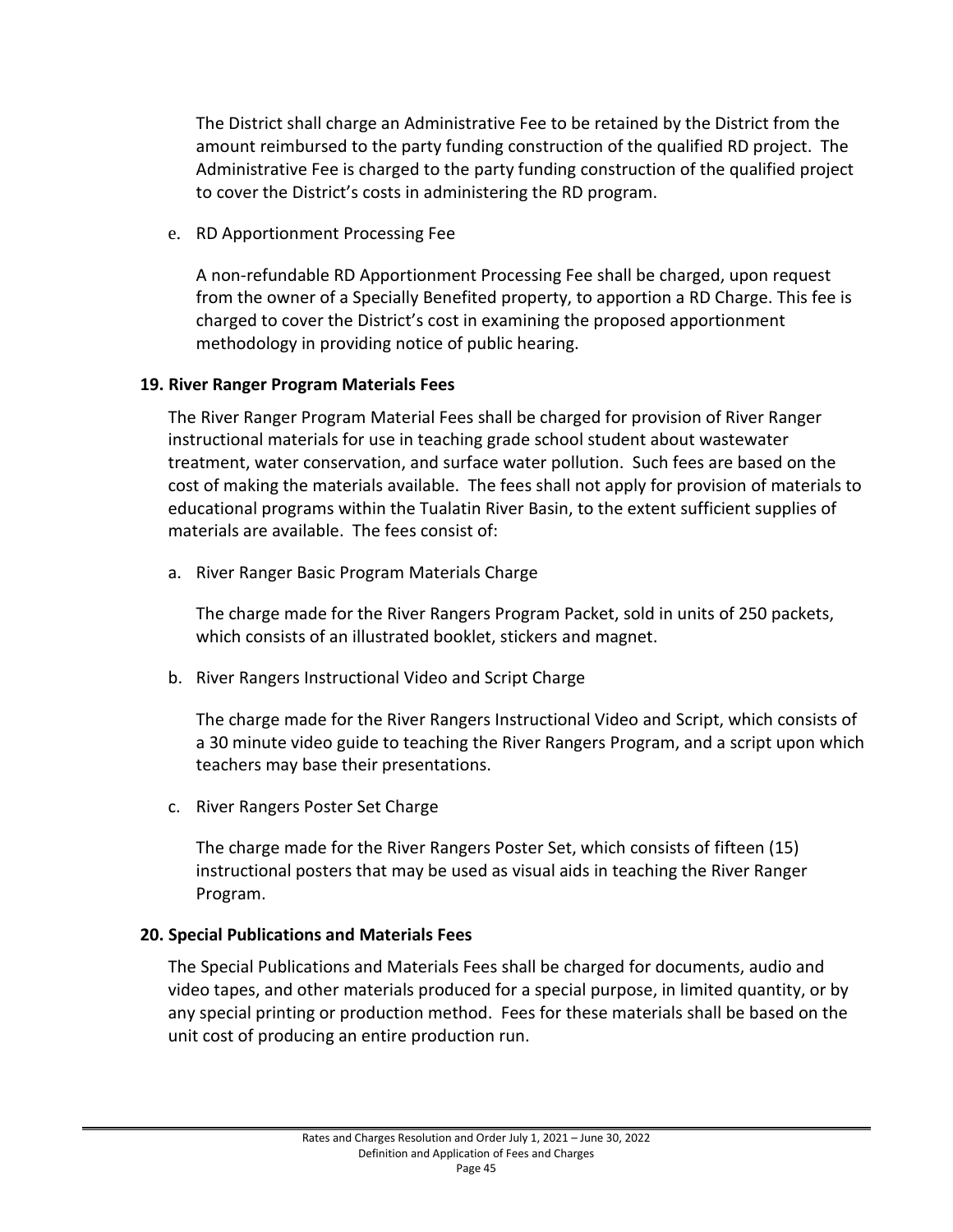The Chief Executive Officer may provide special publications without charge at Districtsponsored meetings and programs, and to persons or groups having a special interest in the subject, or to promote public information.

## **21. Stormwater Material Handling Fees**

- a. Stormwater Material Recovery Fees
	- 1) Stormwater material recovery fees shall be charged to co-implementers who elect to use the Regional Stormwater Material Recovery Facility (RSMRF) to process street sweeping material and storm system vactor material collected while performing storm system maintenance activities under the District's MS4 permit or other approved maintenance activities. The stormwater material recovery fees are based on the costs for handling, processing, loading, and beneficial use or disposal of the material
	- 2) Stormwater Material Recovery Fees shall be charged based on the type of material processed, i.e., vactor material or street sweeping material. Storm system vactor material includes material collected from maintenance activities typically performed by a vactor truck such as catch basin cleaning, water quality manhole cleaning, and storm line cleaning.
	- 3) Users are responsible for delivering collected material to the RSMRF. Use of the RSMRF by other entities is not permitted unless working under contract with one of the co-implementers within the District's service area or upon District written approval.
- b. Stormwater Material Hauling Fee
	- 1) A stormwater material hauling fee shall be charged to co-implementers who request District assistance with hauling partially dewatered storm system vactor and/or street sweeper material to the Regional Stormwater Material Recovery Facility (RSMRF). The stormwater material hauling fee includes District's delivery of empty box(es) and pick up and delivery of full box(es) to the RSMRF. Invoicing shall be based on time recorded on District work orders and include labor, OPE, equipment, material, and applicable overhead.
	- 2) Agencies are responsible for loading material in a box container compatible with the District's hook lift trucks. Vactor material and street sweeper material must be kept separate. This service is not available for private entities unless working under contract with one of the co-implementers within the District's service area.
- c. Non-Stormwater Material Recovery Fee
	- 1) Non-stormwater material recovery fees shall be charged to co-implementers who elect to use the Regional Stormwater Material Recovery Facility (RSMRF) to process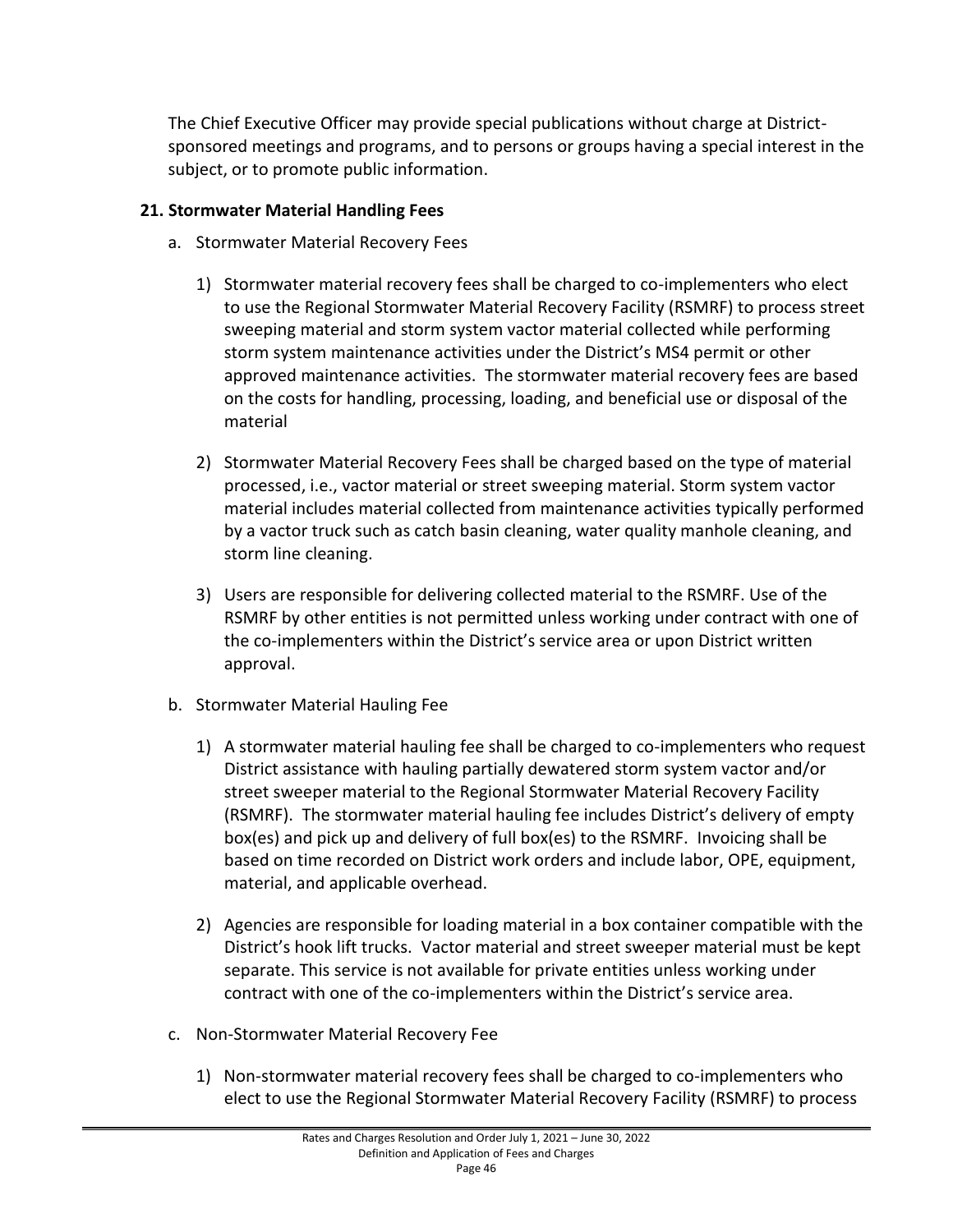non-stormwater material (e.g. hydro-excavation, mixed loads) collected while performing maintenance activities under the District's MS4 or NPDES permit or other approved maintenance activities. The non-stormwater material recovery fee is based on the cost for handling, processing, loading, and disposal of the material

2) Users are responsible for delivering collected material to the RSMRF. Use of the RSMRF by other entities is not permitted unless working under contract with one of the co-implementers within the District's service area or upon District written approval.

#### **22. Vegetated Corridor Payment to Provide**

The Vegetated Corridor (VC) Payment to Provide shall be charged as mitigation for impacts to vegetated corridors on development projects – District's Design and Construction Standards.

The Vegetated Corridor Payment to Provide is calculated based on the square footage of vegetated corridor required to be mitigated but which is not otherwise mitigated on or off site by the applicant.

#### **23. Vegetated Corridor Enhancement Fee**

Users of properties for which VC enhancement is required as a condition of development, or desired by the user, may request District implementation of VC enhancement in exchange for payment of the Vegetated Corridor Enhancement Fee.

The District will evaluate each request, and may accept or deny based on proximity to other District projects, staffing capacity, and programmatic goals and efficiency. To qualify, an applicant must also set aside and protect the VC as required by the Design and Construction Standards.

The Vegetated Corridor Enhancement Fee is calculated using the area to be enhanced based on corridor condition as defined in the Design and Construction Standards.

#### **24. Rock Creek RV Dump Fee**

A dumping fee shall be charged to users of the RV dump at the Rock Creek Advanced Wastewater Treatment Facility to cover the cost of site management and waste treatment. The fee applies to all users including, but not limited to, recreational vehicles (RVs), food trucks, carpet cleaning trucks, and medical services vehicles. The fee also applies regardless of the type of waste disposed of at the dump. Users may choose to pay either a separate fee each time they use the dump or an annual fee that will cover all usage of the dump that occurs within a given year.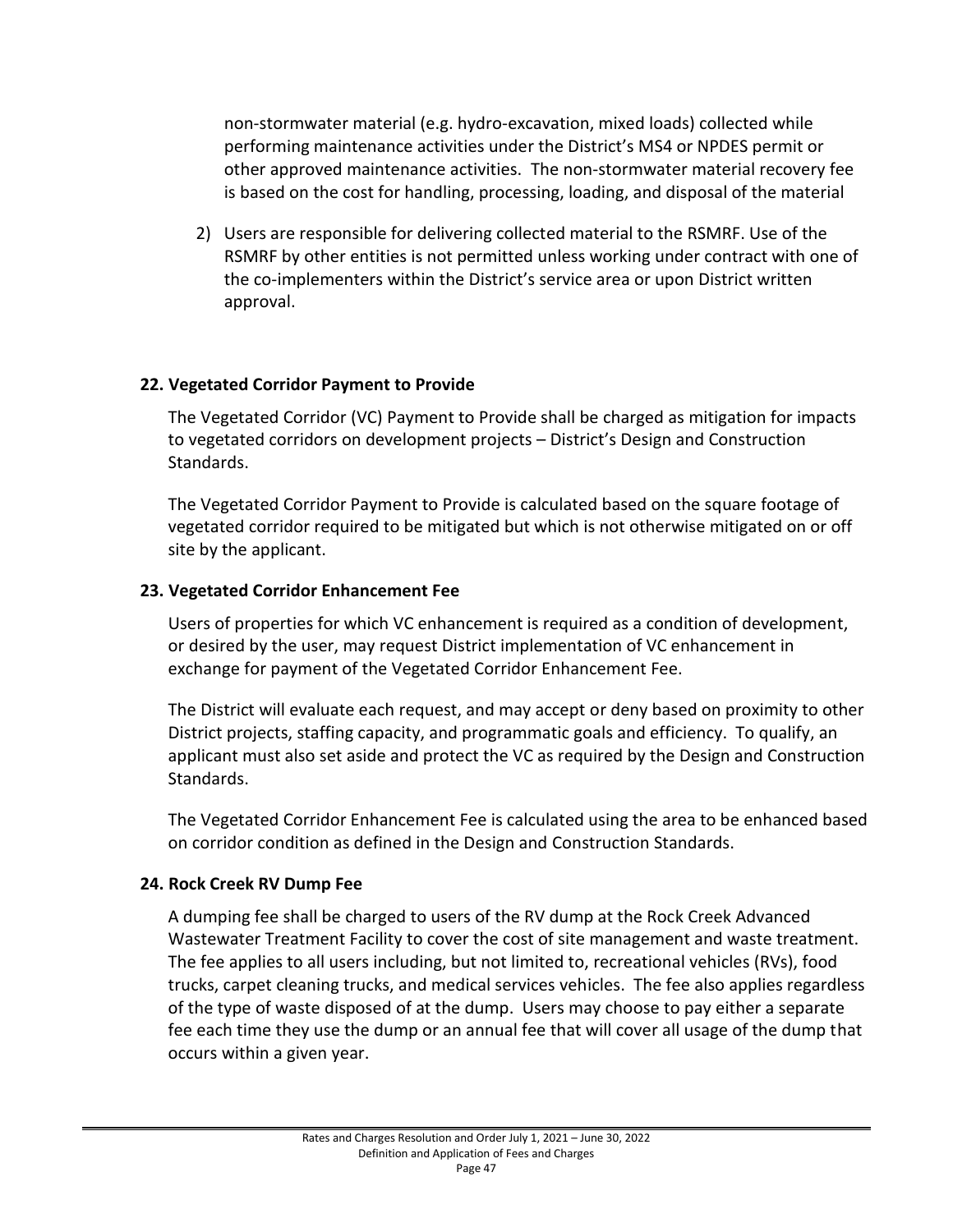#### **D. REVIEW AND INSPECTION FEES**

Review and inspection fees shall be charged for review and inspection of plans, construction, facilities, and other activities regulated by the District.

#### **1. Inspection Fees**

a. Erosion Control Inspection Fee for Construction Sites not Requiring District Site Development Permit

An Erosion Control Inspection Fee shall be charged for District inspection of measures installed to control erosion and adherence to erosion control rules on construction sites which do not require a District-issued Site Development Permit. Permits for work on lots which depend on or impact other lots, such as townhomes with shared walls or shared stormwater facility and associated conveyance, must be issued at the same time.

b. Erosion Control Only Fee (for Development Sites without Infrastructure or Vegetated Corridor Improvements)

An Erosion Control Only Inspection Fee shall be charged for District inspection of measures installed to control erosion and adherence to erosion control rules on construction sites which require a District-issued Site Development Permit, but do not have any infrastructure or vegetated corridor improvements.

c. Erosion Control Only Fee for Construction Sites Requiring Subsequent District Site Development Permit (Early EC Inspection Fee)

An Erosion Control Only Inspection Fee shall be charged for District inspection of measures installed to control erosion and adherence to erosion control rules on construction sites which have received an Erosion Control Only permit allowing limited work in advance of a District Site Development Permit. The fee shall cover routine inspection of the site for a period of up to three months. If approved, additional Erosion Control Only Inspection Fees shall be charged at three month intervals until a Site Development Permit is issued. The fee shall not be prorated or refunded.

d. Site Development Inspection Fee

A Site Development Inspection Fee shall be charged for District inspection of site development construction activities associated with erosion control, sanitary sewer and storm water infrastructure, water quality facilities, and vegetative corridor enhancement on residential, commercial, and industrial developments requiring a site development permit.

Inspection fees for industrial or commercial subdivisions over 10 acres and resulting in lots greater than 20,000 square feet, shall be charged based on the graded portion of the site.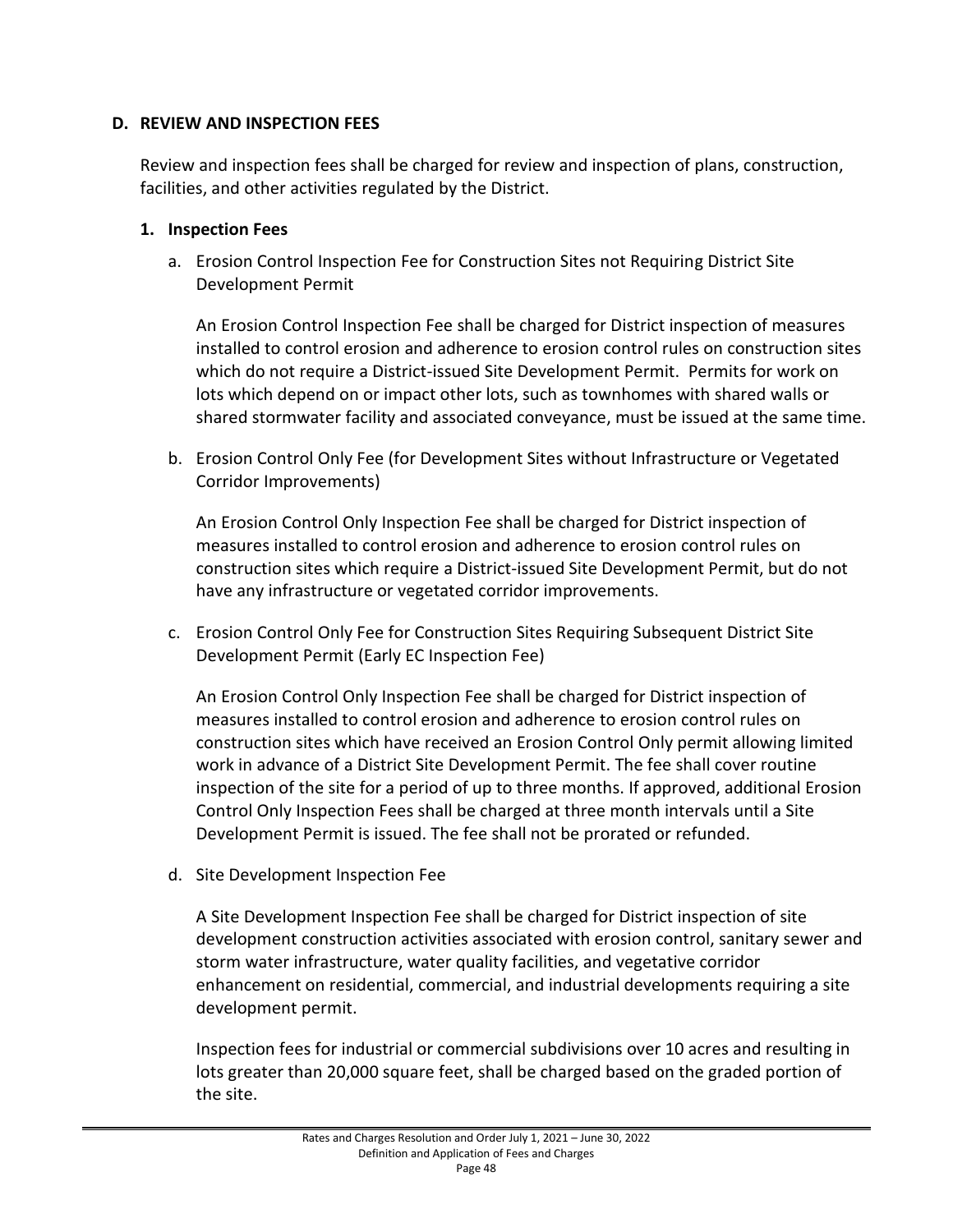e. Stormwater Inspection Fee (Non Site Development)

A Stormwater Inspection Fee shall be charged for District inspection of the construction of water quality approaches on project sites which do not require a District-issued Site Development Permit, or for construction of water quality approaches that are identified in a Site Development Plan, but are constructed with improvements on the lot subsequent to Site Development. This fee shall be charged for inspection of all water quality approach(es) reviewed and approved as part of a single stormwater management plan. If more than a single lot is served by one approach, the stormwater inspection fee may be divided among the lots that are served.

f. Line Tap Inspection Fee

A Line Tap Inspection Fee shall be charged for inspection of the connection of a private lateral or side sewer to the public facilities of the District.

g. Disconnection Inspection Fee

A Disconnection Inspection Fee shall be charged for inspection of disconnection from the public sanitary sewer system in accordance with Ordinance 29 and for inspection of disconnection from the public storm and surface water system in accordance with Ordinance 40.

h. Re-inspection Fee

A Re-inspection fee shall be charged

- 1. If inspectors are requested or required to visit a site to perform an inspection before erosion control measures or infrastructure to be inspected are in place, or
- 2. If an inspection is requested before corrections from a previous inspection are made, or
- 3. If a Food Service Establishment (FSE) fails an inspection for Fat/Oil/Grease (FOG) abatement and must be re-inspected, or
- 4. If more than two Deficiency Notices (DN) have been posted on a project, multiple lots with a common owner within a single subdivision/partition, or an individual PE permit, the Re-Inspection Fee shall be charged for each follow-up site inspection following the third DN to verify the site has been brought into compliance, or
- 5. If a Stop Work Order is posted on the site, a Re-inspection Fee shall be charged for each follow-up site inspection to verify the site has been brought into compliance.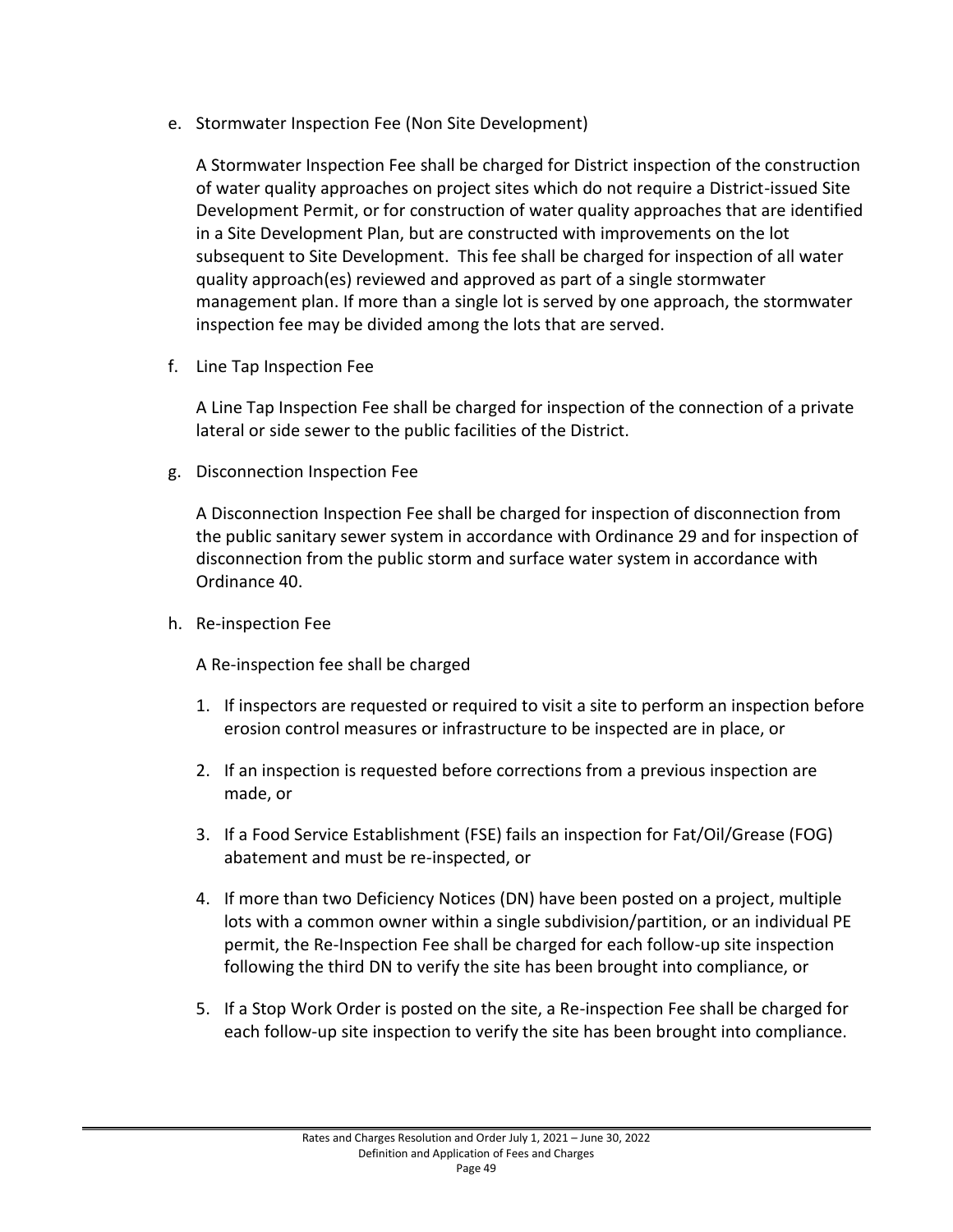Re-inspection fees are applicable for all inspection tasks including but not limited to erosion control, infrastructure improvement, water quality facilities, grease removal device maintenance, and vegetated corridor enhancement and mitigation.

i. Warranty Period Re-inspection Fee for Proprietary Treatment Systems

Proprietary Treatment Systems (PTS) shall be maintained by the applicant at six month or shorter intervals during the two year maintenance bonding period. The applicant shall provide an annual summary report certifying maintenance of PTS for proper function. The District will inspect these systems at six month intervals during this period.

If components of the PTS are found to need maintenance or replacement during this period, a Warranty Period Re-inspection Fee shall be charged for each vault or proprietary catch basin where an additional inspection is required to verify that the components have been maintained or replaced.

j. Extended Warranty Inspection Fee

An Extended Warranty Inspection Fee shall be charged if the warranty period is required to be extended due to incomplete infrastructure repairs or planting. The fee shall cover necessary additional inspections for a period of six months. Additional Extended Warranty Inspection Fees shall be charged at six month intervals until the site completes the warranty period in accordance with District Design and Construction Standards. The fee shall not be prorated or refunded.

k. Reconnection Inspection Fee

A Reconnection Inspection Fee shall be charged for inspection of physical reconnections of laterals to the public sanitary or storm sewer systems. If the re-establishment of service does not require a physical reconnection, the fee shall be the Permit Processing Fee.

l. Special Investigation Fee

Special Investigation Fees shall be applied to activities which require an erosion control permit, but which are started without having a valid erosion control permit. This fee is in addition to the regular permit fee and is to cover the costs the District incurs in its investigation of the work and evaluation of remedial proposals necessitated by the work.

m. Inspection Overtime Fee

An Inspection Overtime Fee shall be charged when District staff has been requested, in writing by the owner or owner's representative, to perform inspections outside normal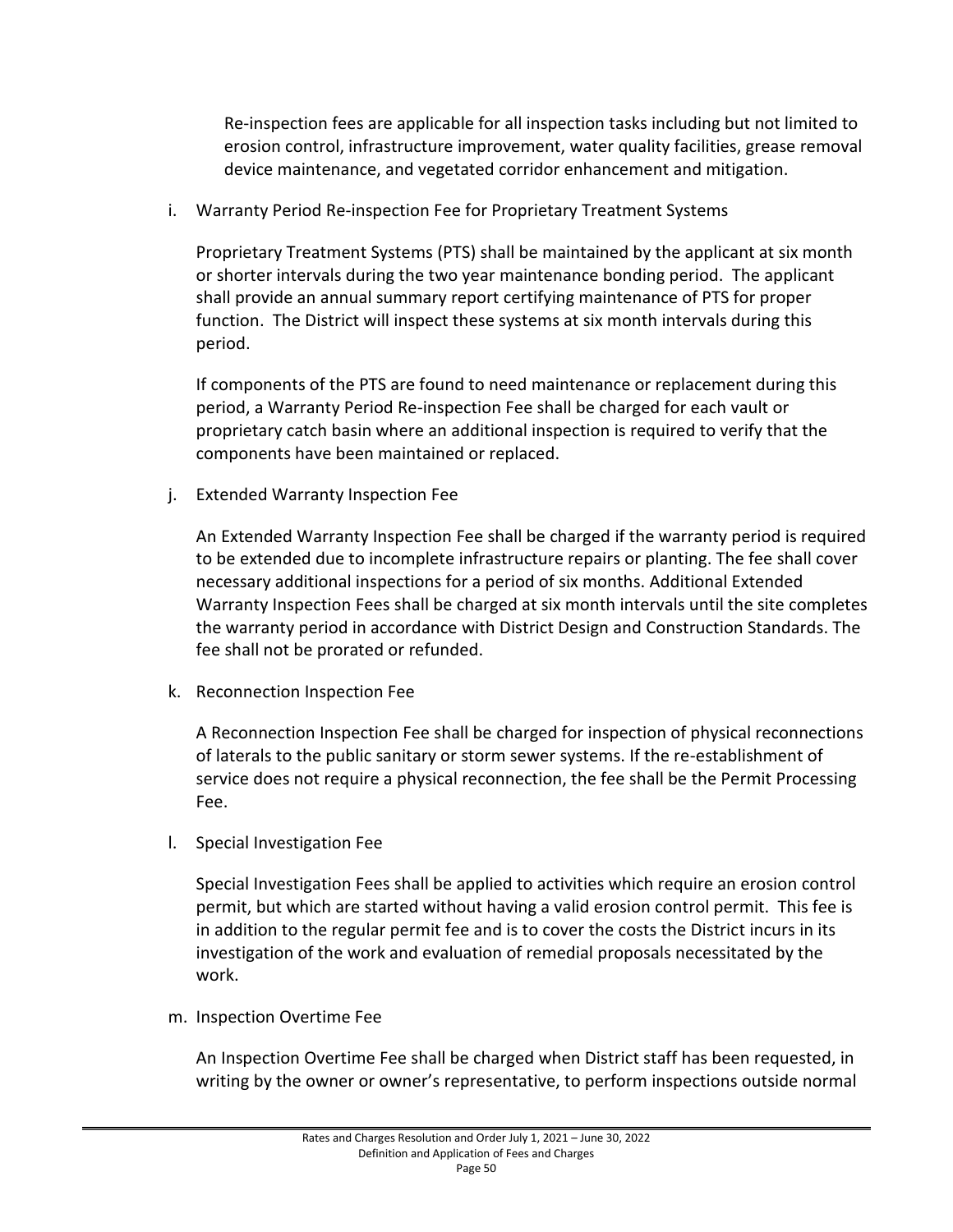business hours. A request to perform overtime shall also authorize the District to bill the owner for the actual overtime hours spent on the project. Payment of all overtime charges shall be made prior to construction approval.

Performance of overtime inspections shall be at the discretion of the District and subject to the availability of staff. An overtime request shall not guarantee the performance of overtime inspection.

## n. DEQ 1200-C and 1200-CN Erosion Control Permit Fee

Through an agreement with the Department of Environmental Quality (DEQ), the District acts as DEQ's agent in receiving registration applications for the General Permit 1200-C and 1200-CN for the control of storm water associated with construction activities where required by DEQ. Persons developing property within the District who would be required to obtain a DEQ 1200-C or 1200-CN permit shall obtain the appropriate Erosion Control Permit from the District or City, and pay the required fee.

## **2. Industrial Plans/Process Review Fees**

Industrial plans/process review fees shall be charged when the complexity of the plan/process of an industrial user applicant requires, in the District's discretion, review before a permit may be issued. This fee shall be based on the cost of personnel (including OPE as set forth in Section III.C.11) times the number of hours spent in reviewing the plans.

#### **3. Industrial Wastewater Discharge Permit Fees**

Industrial Wastewater Discharge Permit fees shall be charged to industrial users required to obtain wastewater discharge permits pursuant to the District's industrial user pretreatment rules (See R&O 09-1). There are three types of Industrial Wastewater Discharge Permits:

a. Reporting permits are issued to industrial users which are required to submit wastewater discharge reports more frequently than once every six months.

An industrial user is also required to obtain a connection permit for any non-industrial portion of the establishment such as toilets, sinks, floor drains, and other fixtures, and pay applicable SDCs.

- b. Non-reporting permits are issued to industrial users which are not required to report wastewater discharge information more frequently than once every six months.
- c. Short Term Industrial Wastewater Discharge Permits are required for users which have short term temporary discharges of wastewater to the sanitary sewer system, as defined in Section I. These users are not required to pay connection charges except as provided in Section III.A.1.b.3.a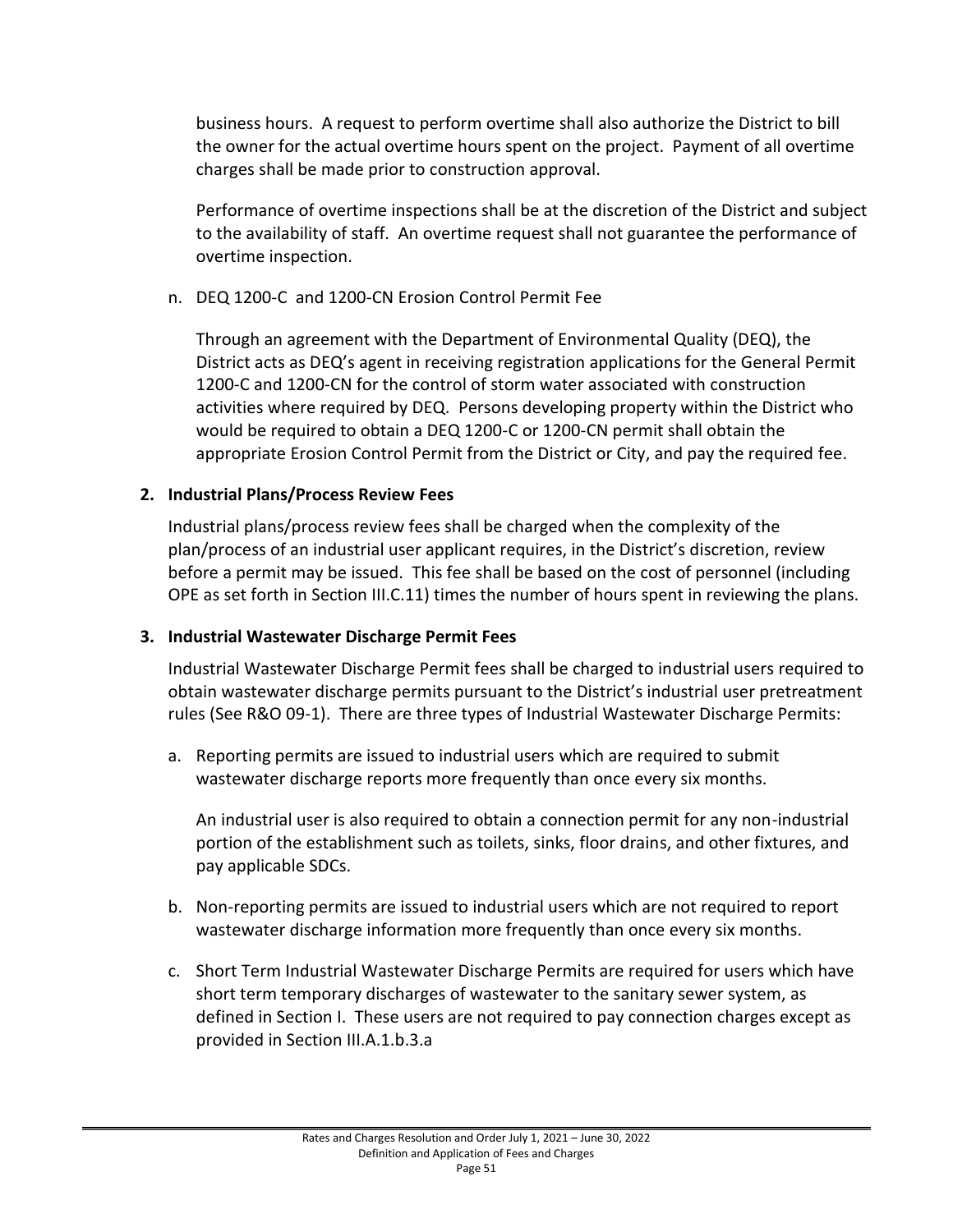#### **4. Site Development Plan Check Fees**

a. Plan Check Application Fee

A Plan Check Application Fee shall be charged to intake and set up project review folders for projects required to obtain a District Site Development Permit, and for review and processing of Erosion Control Only Permits for sites otherwise requiring a District Site Development Permit. The Plan Check Application Fee shall be charged at the time plans are submitted for initial review and is non-refundable.

b. Plan Check Fee

A Plan Check Fee shall be charged for District review of up to three plan submittals on all development projects requiring a District Site Development Permit. The Plan Check Fee shall be collected at time of the site development permit issuance.

c. Plan Check Resubmittal Fee

A Plan Check Resubmittal Fee shall be charged at the time of each submittal in the following situations:

- 1) If a development project requiring a District Site Development Permit requires more than three plan submittals for review. A Plan Check Resubmittal Fee shall be charged for every submittal beyond three, unless such resubmittals are required solely due the District's failure to have identified significant design flaws apparent in previous submittals.
- 2) If plans previously reviewed and approved or approved as noted by the District are subsequently phased or substantially changed, when such change requires additional review or administrative action by the District.
- d. Plan Check Overtime Fee

A Plan Check Overtime Fee shall be charged when District staff has been requested, in writing by the owner or owner's representative, to perform plan checks outside normal business hours. A request to perform overtime shall also authorize the District to bill the owner for the actual overtime hours spent on the project. Payment of all overtime charges shall be made prior to plan approval.

Performance of overtime plan checks shall be at the discretion of the District and subject to the availability of staff. An overtime request shall not guarantee the performance of overtime plan checks or expedited review during normal business hours.

#### **5. Stormwater Review Fee (Non Site Development)**

a. Stormwater Review Fee for projects which do not require a Site Development Permit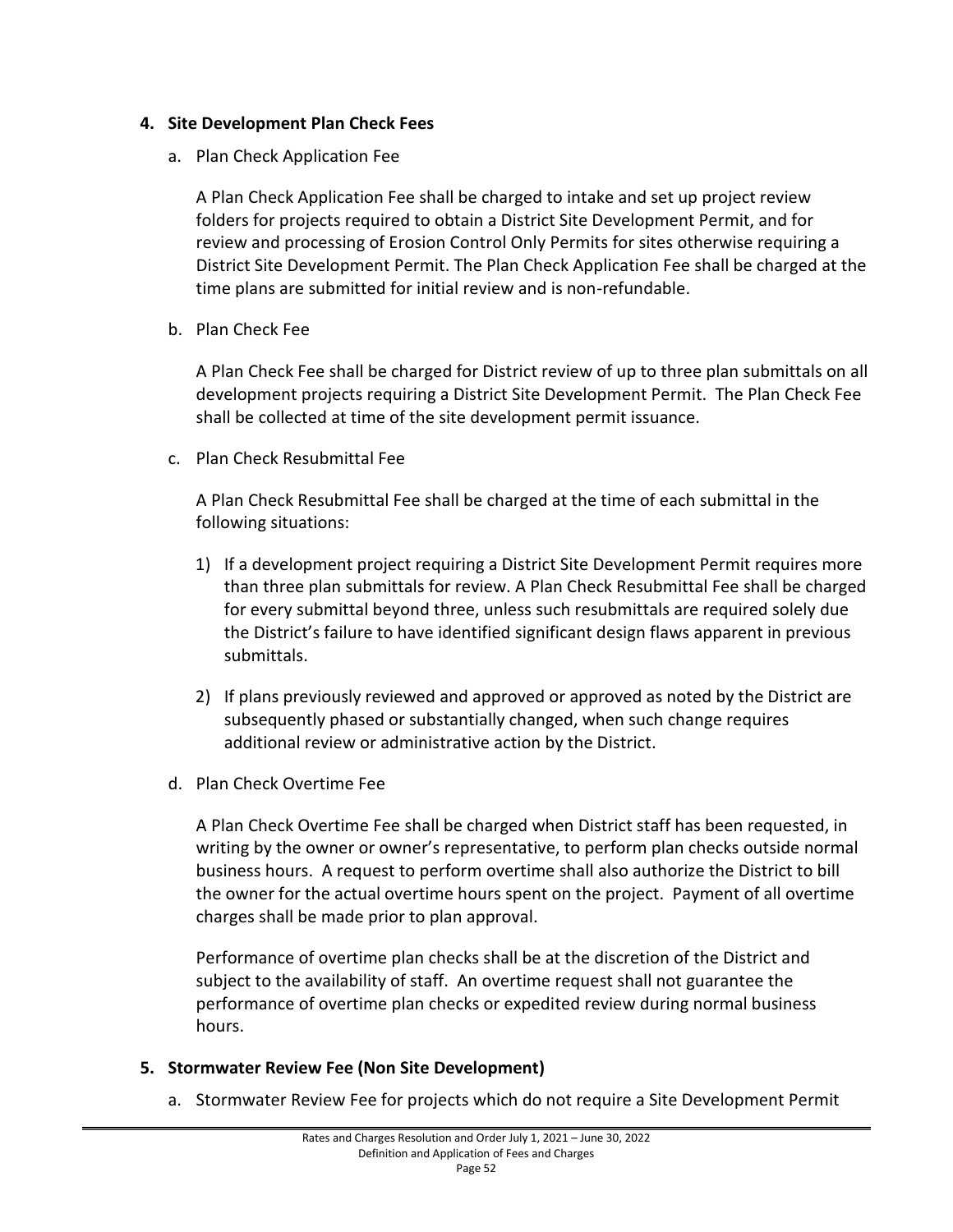A Stormwater Review Fee shall be charged for District review of projects which result in the creation or modification of 1,000 square feet or more of impervious surface, but do not require a District Site Development Permit. The Stormwater Review Fee shall be collected at time permit issuance, and shall be charged for review of a stormwater management plan for one or more lot. If the stormwater management plan is for more than one lot, the stormwater review fee may be divided among the lots served.

b. Stormwater Review Fee for projects with facilities constructed subsequent to Site Development

A Stormwater Review Fee shall be charged for District review of water quality approaches which are identified in a Site Development Plan, but constructed with individual lot improvements subsequent to Site Development. The Stormwater Review Fee shall be collected at time of permit issuance, and shall be charged for review of a stormwater management plan for one or more lot. If the stormwater management plan is for more than one lot, the stormwater review fee may be divided among the lots served.

## **6. Site Certification, Site Assessment and Alternatives Analysis Review Fees**

The Site Certification, Site Assessment and Alternatives Analysis Review Fees shall be charged for customers requiring a Service Provider Letter or site certification concurrence in accordance with the District's current Design and Construction Standards.

a. Basic Site Certificate Concurrence Fee

A Basic Site Certification Concurrence Fee shall be charged for activities on properties where there is no sensitive area or vegetated corridor on or adjacent to the site, for activities where a Simplified Site Assessment may be used or for activities relating to existing single family residences, (e.g. decks, patios, additions, etc.)

b. Site Assessment Application and Base Review Fee

A Site Assessment Application and Base Review Fee shall be charged for development activities on properties where there is sensitive area or vegetated corridor on or adjacent to the site requiring a Standard Site Assessment in accordance with the District's Design and Construction Standards, and where such activities do not result in impact to the sensitive area or vegetated corridor. The Site Assessment Application and Base Review Fee shall be due at the time of initial submittal.

c. Minor Encroachment/ Allowed Use Certification Fee

A Minor Encroachment/Allowed Use Certification Fee shall be charged for issuance of a Service Provider Letter authorizing development activities which are classified as a minor encroachment or an allowed use as defined in the District's current Design and Construction Standards. The Minor Encroachment/Allowed Use Certification Fee is in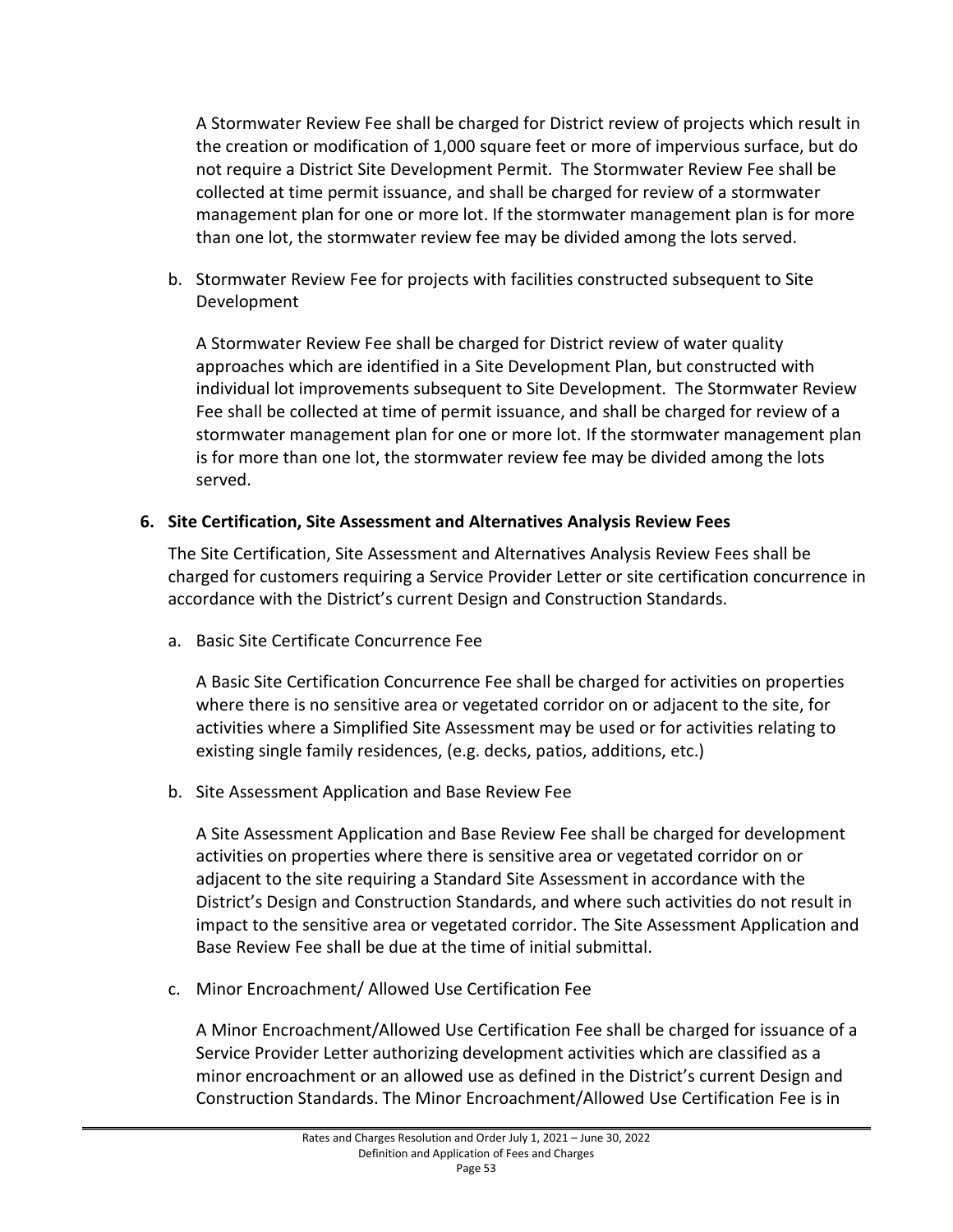addition to the Site Assessment Application and Base Review Fee and shall be due at the time the Service Provider Letter is issued.

d. Tiered Alternative Analysis Review and Certification Fee

A Tiered Alternative Analysis Review Fee shall be charged for issuance of a Service Provider Letter authorizing development activities which are classified as Tier 1, Tier 2 or Tier 3 encroachments as defined in the District's current Design and Construction Standards. The Tiered Alternative Analysis Review and Certification Fee is in addition to the Site Assessment Application and Base Review Fee and shall be due at the time the Service Provider Letter is issued.

e. Service Provider Letter Amendment Fee

Unless specifically waived in writing by the District, a Service Provider Letter Amendment Fee shall be charged for each adjustment to the Service Provider Letter requested by the applicant or required due to changes in the plans. The Service Provider Letter Amendment Fee shall be charged at the time of the submittal. If the requested adjustment results in a higher level of encroachment, the difference in the Review and Certification Fee listed in  $5.b - 5.d$  above shall be charged in addition to the Amendment Review Fee and shall be due at the time the Amended Service Provider Letter is issued. If the requested adjustment results in a lower level of encroachment, Amendment Review Fee shall be charged and no refund or credit will be applied.

A separate Service Provider Letter Amendment Fee shall be charged for each of the following situations:

- 1) Minor Amendment (first request): Changes to the Service Provider Letter which do not result in altering more than 100 square feet of Vegetated Corridor encroachments.
- 2) Major Amendment (first request): Changes to the Service Provider Letter which result in altering more than 100 square feet of encroachment or which require modifications to the Natural Resource Assessment.
- 3) Additional Amendment Requests: All subsequent Service Provider Letter amendments regardless of whether the amendment is Minor or Major.

# **7. Model Home Application Review Fee**

A Model Home Application review fee shall be charged for requests for connection permits for model homes prior to Substantial Completion of the development in accordance with the Districts Design and Construction Standards. The fee shall cover staff time associated with the plan review, site evaluation, and permit processing. The fee is in addition to all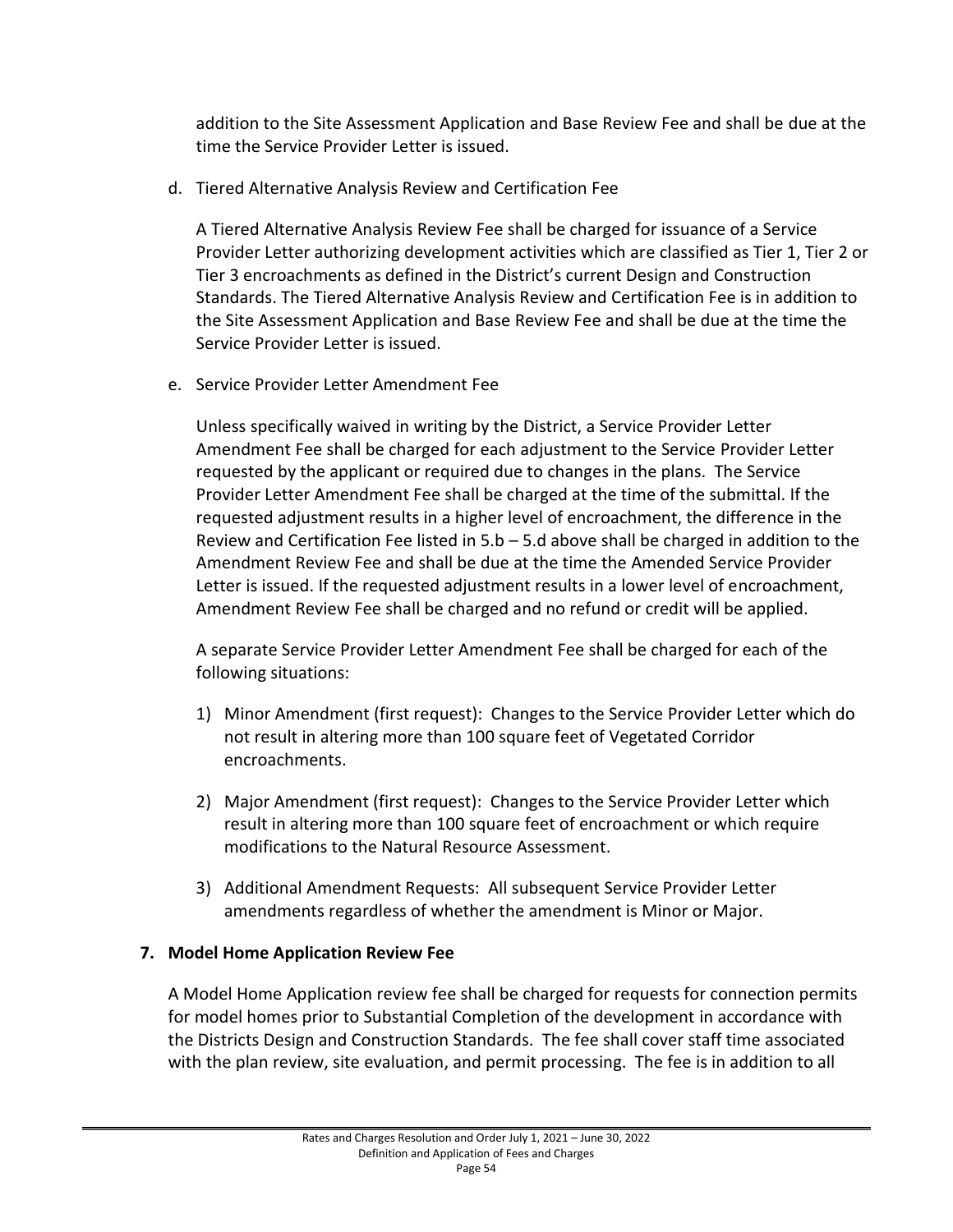applicable connection fees and is a lump sum for all model homes requested in a single application and will be charged at time of application.

## **8. Product Approval Review Fee**

A Product Approval Review Fee shall be charged to manufacturers seeking approval of products for use as an acceptable material or system for the sanitary sewer or stormwater management systems. The fee shall be charged for each product reviewed for technical evaluation of the product, removal efficiency, reliability, and ease of maintenance. The fee also covers costs associated with training and distributing product specific information.

## **9. Natural Resources and Economic Development Services Planning Review Fee**

A Natural Resources and Economic Development Services Planning Review Fee shall be charged for customers requesting District review of proposed industrial or commercial economic development sites involving unusual size or scheduling demands. This review fee will also be applicable for projects requiring natural resource data, service information and planning studies prepared for properties which are not yet in the District's service boundary but are proposed to be added to the District's service area within the near future. District's review shall be limited to providing guidance on how the District's current Design and Construction Standards might apply to such properties and does not constitute approval or acceptance of any study, data, or plan.

## **10. Special Waste Monitoring Fees**

Special waste monitoring fees shall be charged for customers who discharge special wastes into the District system. This monitoring fee shall be charged at the rate of time (at the District employee's salary rate) and materials plus the current District personnel support and other personnel expense rate (See Section III.C.11).

# **11. Surface Water Management Charges Investigation Fee**

Persons requesting a reduction or waiver of surface water management monthly service shall pay an investigation and review fee. The fee shall be paid at the time of application. If the request is made as a part of the submittal of engineering plans where plan review and inspection fees are collected by the District, the fee shall not apply.

#### **12. Video Inspection Fees**

Video inspection fees shall be charged for video inspection by the District of a sanitary or storm sewer line during or upon completion of construction of the line.

# **13. Temporary Non-Industrial Discharge Review Fee**

A Temporary Non-Industrial Discharge Review Fee shall be charged for each temporary discharge of stormwater, surface water, ground water, or sanitary sewage to the sanitary sewer or storm conveyance system. Each occurrence requires review and approval by the District. Temporary discharges may include, but are not limited to, water from environmental remediation sites, waterline testing, groundwater well rehabilitation,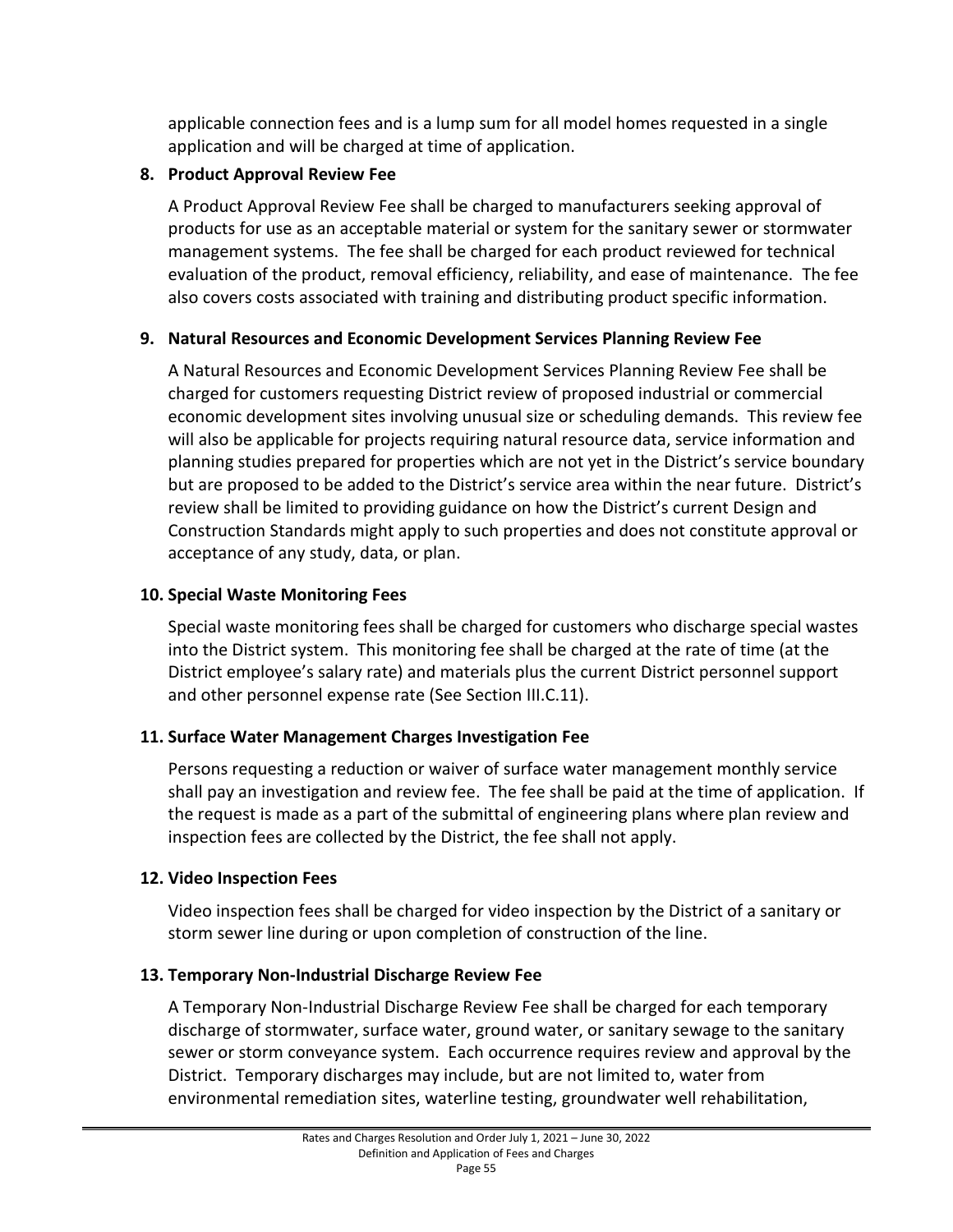construction site dewatering, and sanitary sewage discharges from temporary placement of construction trailers.

#### **E. INTEREST-DELINQUENCY-PENALTIES**

## **1. Payment Due**

- a. Payment for user charges for the sanitary sewer and surface water management system shall be due after receipt of service, as provided by the invoice and applicable ordinance. Except as specifically provided otherwise by Ordinance, in this Resolution and Order or by contract, payment for any other service, product, permit or other assessed charge is due and payable prior to receipt to the service or product, issuance of the permit or delivery of the requested publication or document.
- b. A payment is deemed delinquent if not paid by the due date specified on the invoice or in a contract regarding payment for services.
- c. Any fee associated with a connection permit, erosion control activities or similar permit authorizing an activity will accrue and be due upon commencement of the activity requiring the permit, even though a permit may not have been obtained.
- d. Subject to Section III.E.4 (Service Charge Adjustments and Payment Agreements), in the event no service charge invoice is sent, the service or user charge shall accrue from and be due at the time service commenced and/or connection to the District sanitary and surface water systems were made.
- e. Amounts owing of less than \$10.00 must be paid prior to delivery of any requested service or product unless it is for a monthly service charge billed on a regular, scheduled billing system.

# **2. Charges for Late Payment**

Any delinquent fee or charge is subject to interest and delinquency charges or late payment charges, or termination of water service for nonpayment, as provided in this subsection and applicable ordinance. Member cities may apply the provisions of this subsection or adopt any other lawful program to address and collect delinquent charges and to encourage timely payment.

a. Interest Charge

Interest charges will be assessed at the rate set forth herein or at the rate adopted by and assessed by any member city. Interest shall accrue from the day after the due date. Interest shall apply to all service charges and invoiced charges incurred prior to July 1, 1994; and to service charge billings to industrial accounts incurred on or after July 1, 1994. In addition, interest as provided in this subsection shall apply to any other invoiced charge unless otherwise provided by contract.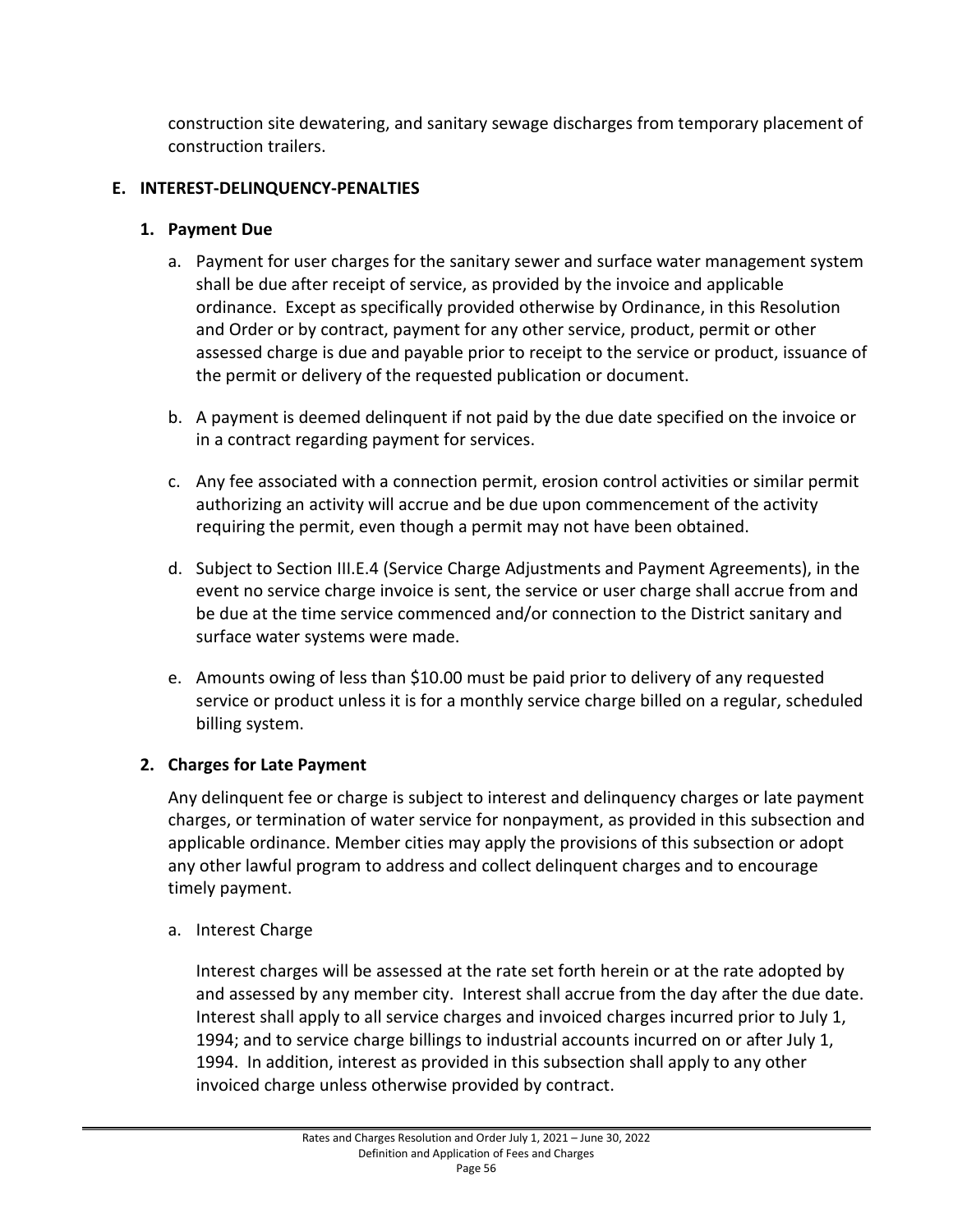b. Delinquency Charge

Delinquency charges equal to 10 percent of the fee plus accrued interest shall commence 120 days following the date on which payment became due. After 180 days, an additional 15 percent of the unpaid fee, interest and accrued delinquency charge will be assessed. Interest and Delinquency charges under Section III.E.2.a and b will only be assessed against accounts which:

- 1) Have an outstanding balance for services provided prior to July 1, 1994, or,
- 2) Are accounts of industrial method customers.
- c. Late Payment Fee

The late payment fee shall be charged for user charges, imposed after July 1, 1994, except:

- 1) Those charged to industrial method users, and
- 2) Those charged to users served by a water purveyor with which the District has an agreement to shut off water service for delinquent user charge payment; imposed on or after July 1, 1994, for which payment is made later than fifteen (15) days from the due date on the invoice. The late payment fee shall be two (2) percent of the outstanding balance as of the due date on the invoice. A separate late payment fee shall be imposed for each billing period in which user charges remain delinquent.

#### **3. Penalty for Unauthorized Activities Requiring a Permit**

Except as provided otherwise by ordinance, any proven, intentional use of the District's collection and treatment systems or commencement of an activity which requires a permit, without proper authority and payment of the related fees and charges will subject the party to a penalty in the amount of \$100 or 200 percent of the regular charge, whichever is greater.

Any penalty shall be in addition to the collection of the regular fee or charge, and any other fines, penalties, damages, or other legal remedies available to the District.

#### **4. Service Charge Adjustments and Payment Agreements**

a. Upon request of a customer or discovery by the District, the Chief Executive Officer or designee(s) may make adjustments to sanitary sewer and surface water management service charge accounts for good cause pursuant to written policies. Good cause shall include but is not limited to, correction of user or account information, failure of the District to send a bill, demonstrated failure of a user to receive a bill, failure of a prior user to pay a bill relating to the same service address, application of average winter water consumption to the calculation of the sewer use charge, correction of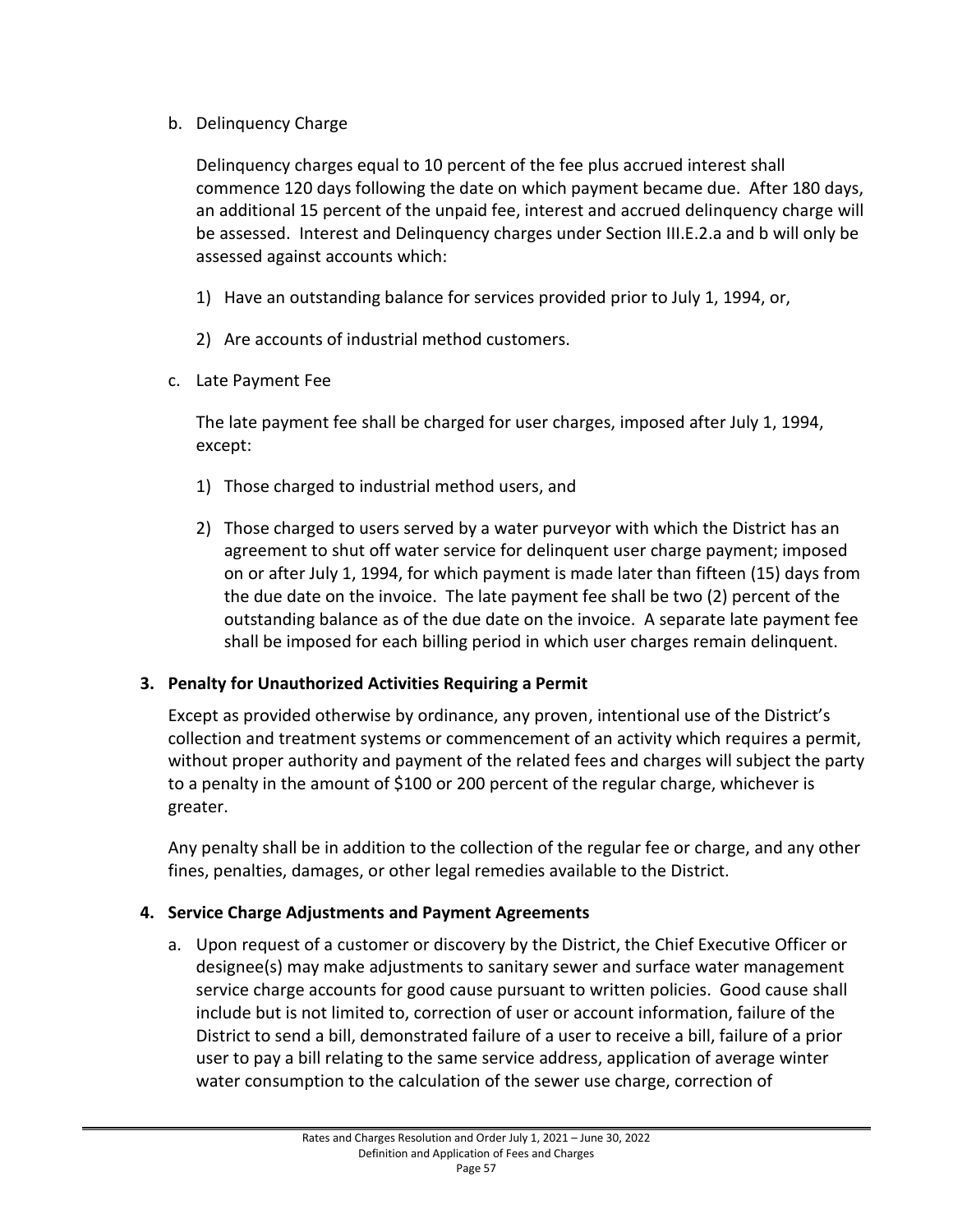measurement of either fixture unit or equivalent service units, adjustments in the time in which the requester was the user. Adjustments may not exceed two years, unless otherwise approved by the Chief Executive Officer.

- b. Account adjustments may include waiver of applicable delinquency charges, late payment charges, interest, and service charges. The District may require a customer requesting the adjustment to utilize a prescribed form, and to provide information and appropriate documentation. The District shall attempt to notify the customer within a reasonable time as to the disposition of their request, including the effective date of any correction or adjustment.
- c. The Chief Executive Officer or designee(s) may approve, in writing, account adjustments pursuant to Section III.E.4.a and Section III.E.4.b above. Adjustments made to correct an error or omission may be made in any dollar amount. Other account adjustments may be made in amounts less than or equal to \$10,000 per account. The Chief Executive Officer may delegate this authority to one or more District employees, in writing, specifying the individuals or positions having such authority, any review protocols, and the dollar amounts authorized. Adjustments greater than \$10,000 per account, other than correction of errors or omissions, shall be subject to approval by the Board.
- d. Written, legally binding, payment agreements and payment extensions relating to service charges, interest, delinquency, and late payment charges may be made with customers under all the following conditions that apply:
	- 1) Payments will be made with the regular billing for service charges or on other specified dates,
	- 2) Terms regarding principal amount, interest, delinquency and late payment charges are included,
	- 3) Current charges will be paid when due,
	- 4) The term of the agreement will not exceed three years,
	- 5) User has provided security as deemed appropriate by The District and,
	- 6) The agreement is signed by the user or other responsible party, and the form of the agreement is acceptable to the District.

The Chief Executive Officer or designee(s) may approve agreements under this subsection for up to \$10,000 per account, and may delegate such authority to District staff in the same manner as on Section III.E.4.c.

e. Adjustments, extensions, and payment agreements may be approved under this Section III.E.4 in cases when a determination is made that such action is: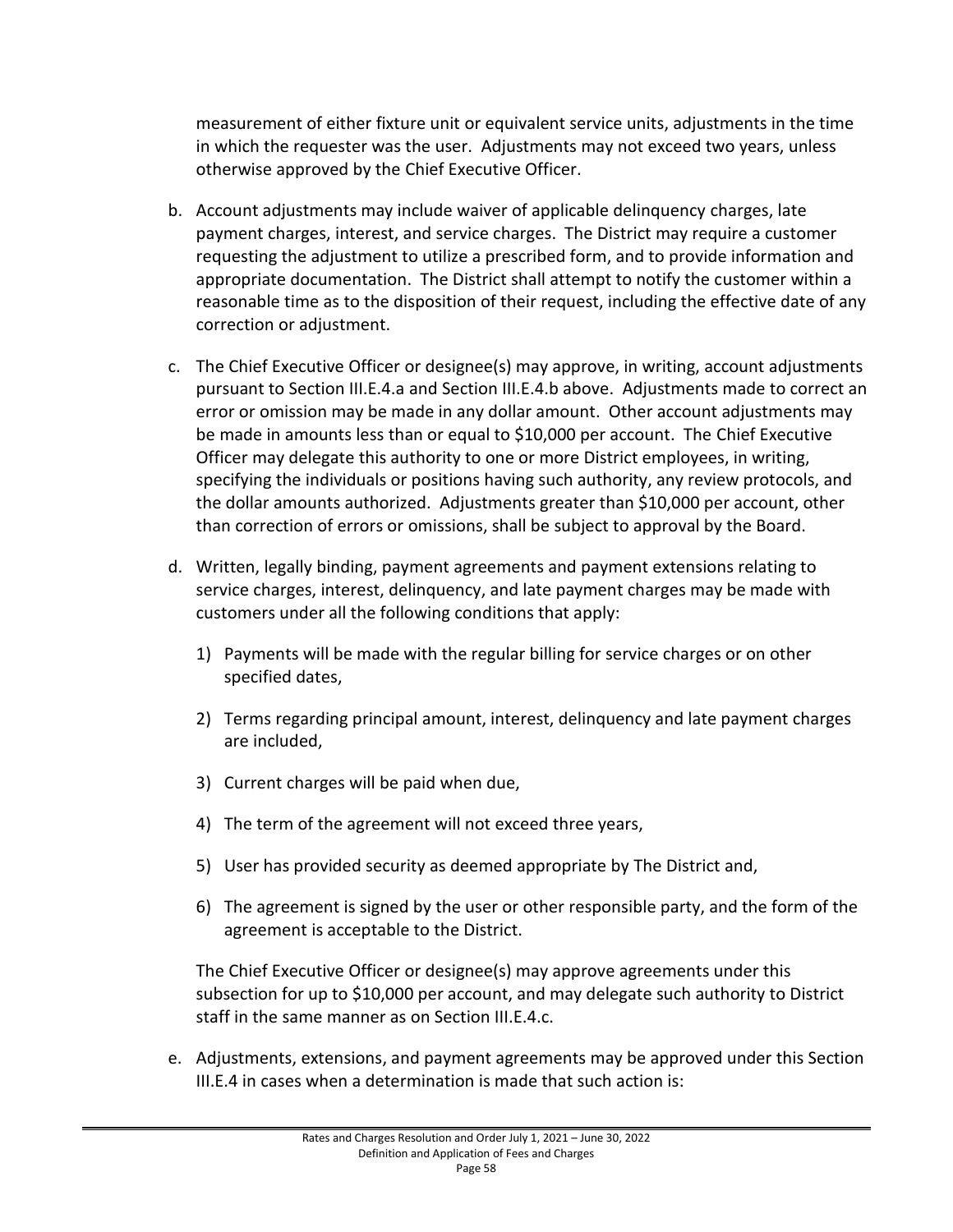- 1) To correct an error or omission; or
- 2) In the best interests of District ratepayers in obtaining the maximum net return, considering the cost and probable return of further collection efforts, including lack of reliable or provable information; or
- 3) Otherwise consistent with any written policies relating to collection of service charges.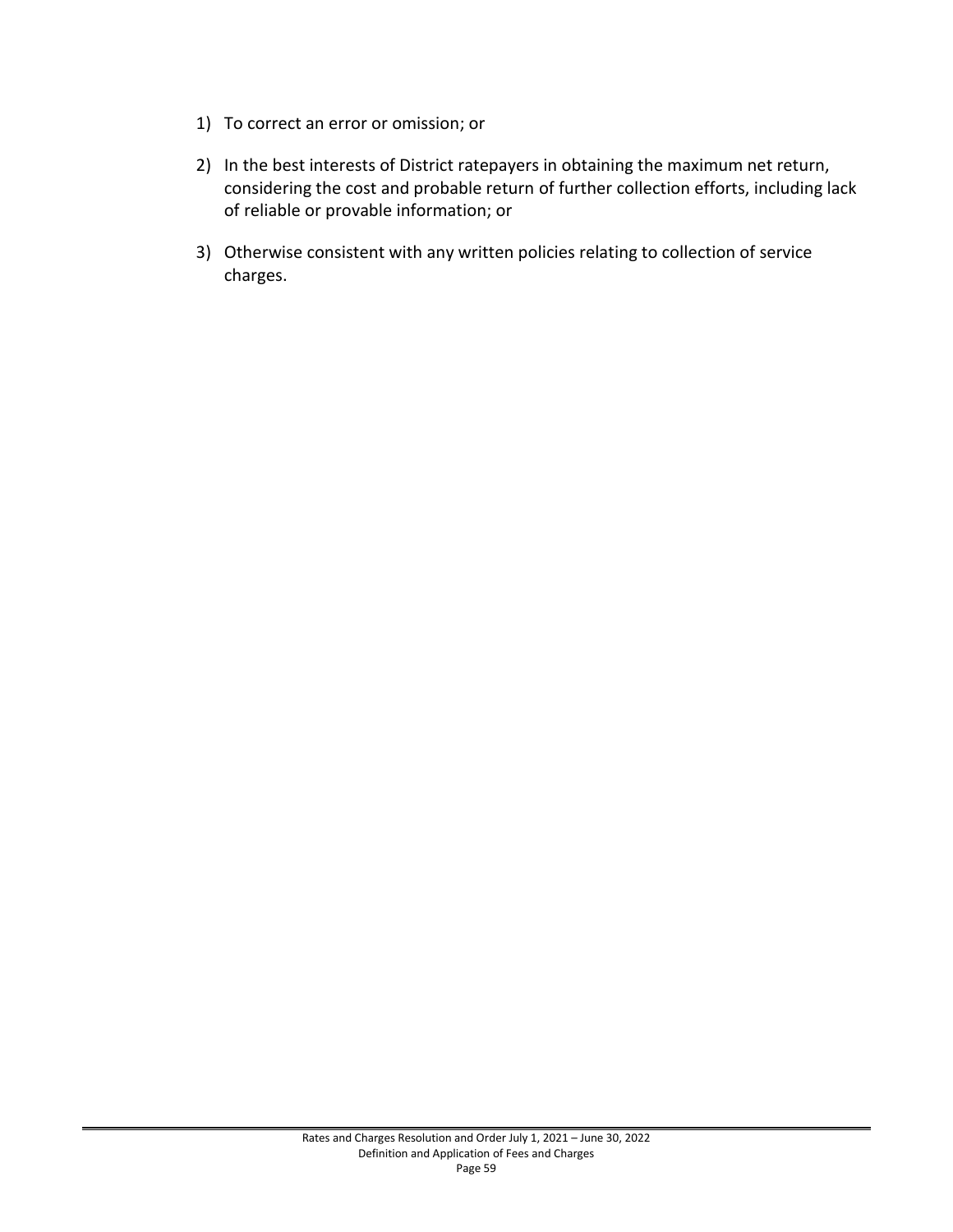#### **APPENDIX A-FEES AND CHARGES**

|    | <b>Type of Fee</b>                |    |                                                                                                                                                               | <b>Amount</b>                                                                                  |  |
|----|-----------------------------------|----|---------------------------------------------------------------------------------------------------------------------------------------------------------------|------------------------------------------------------------------------------------------------|--|
| Α. | <b>SYSTEM DEVELOPMENT CHARGES</b> |    |                                                                                                                                                               |                                                                                                |  |
|    |                                   |    | The maximum System Development Charge Rate is updated annually based on the Engineering<br>News-Record (ENR) construction cost index for the 20 city average. |                                                                                                |  |
|    | 1.                                |    | <b>Sanitary Sewer System Development Charges</b>                                                                                                              |                                                                                                |  |
|    |                                   | a. | Connection fee                                                                                                                                                | \$6,085.00 Total per DU or DUE                                                                 |  |
|    |                                   |    | Reimbursement portion                                                                                                                                         | \$3,651.00 per DU or DUE                                                                       |  |
|    |                                   |    | Improvement portion                                                                                                                                           | \$2,434.00 per DU or DUE                                                                       |  |
|    |                                   | b. | <b>Temporary Sewer Connection Fee</b>                                                                                                                         | (Connection fee) x (# of years of<br>discharging) / (20-year life)                             |  |
|    | 2.                                |    | Storm and Surface Water System Development Charge (SDC) and Credits                                                                                           |                                                                                                |  |
|    |                                   | a. | <b>Total SDC</b>                                                                                                                                              | \$585.00 per ESU                                                                               |  |
|    |                                   | b. | Maximum Storm and Surface Water SDC Credits                                                                                                                   |                                                                                                |  |
|    |                                   |    | 1. Maximum Credit for Construction of On-Site<br><b>Water Quality Facilities</b>                                                                              | 45% of SDC per ESU                                                                             |  |
|    |                                   |    | 2. Maximum Credit for Construction of On-Site<br><b>Water Quantity Facilities</b>                                                                             | 55% of SDC per ESU                                                                             |  |
| В. | <b>SERVICE CHARGES</b>            |    |                                                                                                                                                               |                                                                                                |  |
|    | 1.                                |    | Sewer Service Charge                                                                                                                                          |                                                                                                |  |
|    |                                   | a. | Consumption based method                                                                                                                                      | Base Charge - \$31.38 per DU or<br>DUE per month                                               |  |
|    |                                   |    |                                                                                                                                                               | Use Charge - \$2.08 per CCF per<br>month for Individual customer<br>winter average             |  |
|    |                                   | b. | Estimated system wide average<br>winter water consumption                                                                                                     | 8.0 CCF/DU or DUE / month                                                                      |  |
|    |                                   | c. | <b>Industrial Category II-Minor</b>                                                                                                                           | \$3.52/100 cu. ft., plus standard<br>commercial service charge for<br>sanitary & domestic use. |  |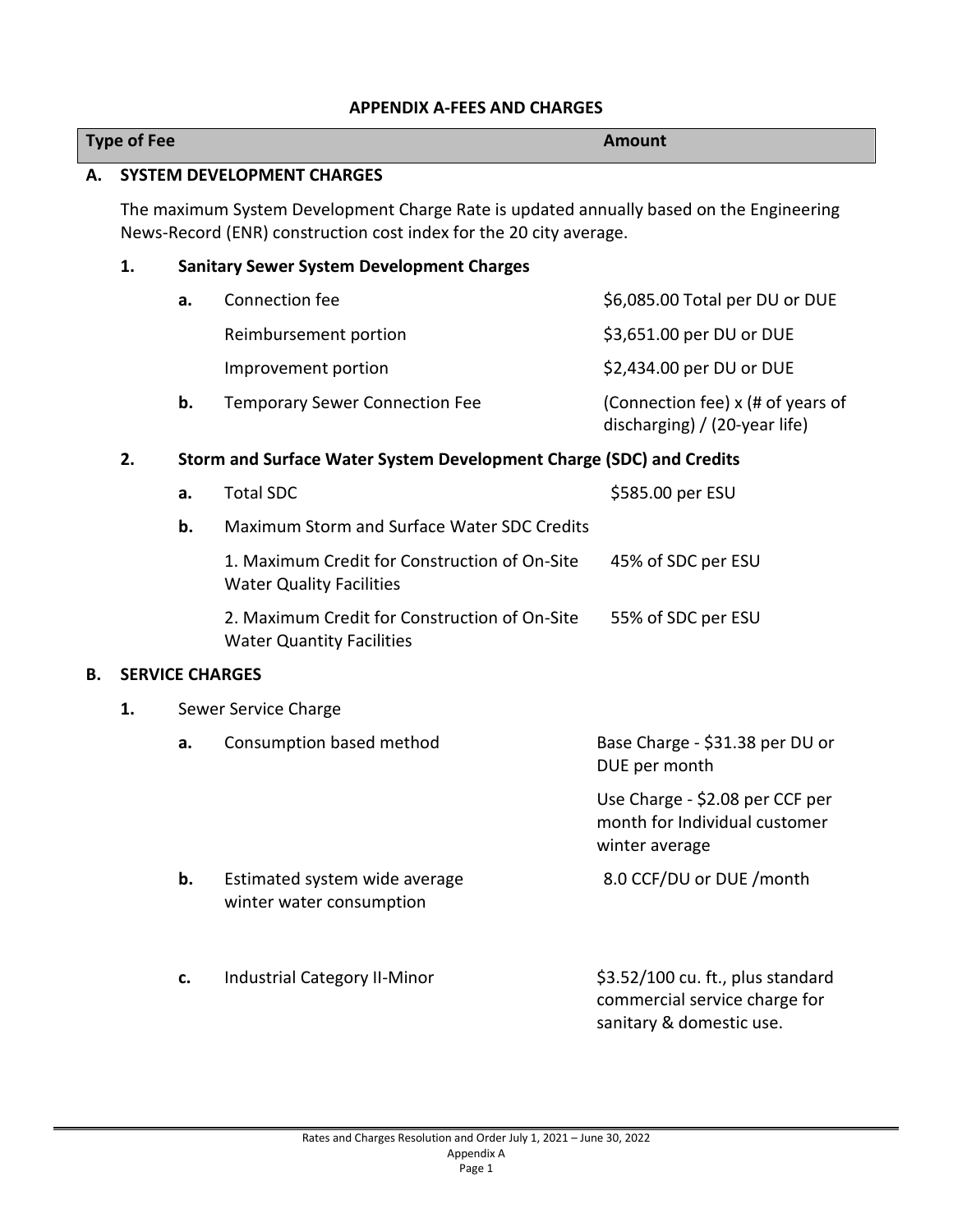|    | <b>Type of Fee</b> |    |                                                                                                                                | <b>Amount</b>                                                                                                                                                                                                     |
|----|--------------------|----|--------------------------------------------------------------------------------------------------------------------------------|-------------------------------------------------------------------------------------------------------------------------------------------------------------------------------------------------------------------|
|    |                    |    | Industrial Category III Major                                                                                                  | \$3.52/100 cu. ft. of metered<br>discharge; plus \$0.18per pound<br>COD over 800 mg/L; plus \$0.27 per<br>pound SS over 400 mg/L; plus<br>standard commercial service<br>charge for sanitary and domestic<br>use. |
|    |                    | d. | Liquid Waste/Septage Waste (Including<br>Domestic Septage, Chemical Toilet Waste and<br><b>Short Term Temporary Discharges</b> | \$0.178 per gallon                                                                                                                                                                                                |
|    |                    | e. | Sludge Waste Charges                                                                                                           |                                                                                                                                                                                                                   |
|    |                    |    | 1. Primary                                                                                                                     | \$0.1207 per gallon                                                                                                                                                                                               |
|    |                    |    | 2. Activated                                                                                                                   | \$0.2483 per gallon                                                                                                                                                                                               |
|    |                    |    | 3. Trickling Filter                                                                                                            | \$0.1340 per gallon                                                                                                                                                                                               |
|    |                    |    | 4. Mixed                                                                                                                       | \$0.2277 per gallon                                                                                                                                                                                               |
|    | 2.                 |    | <b>Storm and Surface Water</b>                                                                                                 |                                                                                                                                                                                                                   |
|    |                    | a. | Service Charge                                                                                                                 | \$9.75/ESU per month                                                                                                                                                                                              |
|    |                    | b. | <b>Temporary Storm Water Discharge</b>                                                                                         | (Estimated months of discharge x<br>(affected area/2,640) x Storm and<br><b>Surface Water Charge Section</b><br>III.B.2.a) + Erosion Control Fees                                                                 |
| C. |                    |    | <b>SERVICE REQUEST FEES</b>                                                                                                    |                                                                                                                                                                                                                   |
|    | 1.                 |    | <b>Customer Assistance Charges</b>                                                                                             |                                                                                                                                                                                                                   |
|    |                    | a. | Color plotting of existing maps                                                                                                | \$7.50 per sheet (up to 36in x<br>44in)                                                                                                                                                                           |
|    |                    | b. | <b>Customized mapping</b>                                                                                                      | \$45.00 per hour                                                                                                                                                                                                  |
|    |                    | c. | File/Record Search                                                                                                             | \$45.00 per hour (minimum of<br>$$10.00$ )                                                                                                                                                                        |
|    |                    | d. | Photocopies                                                                                                                    |                                                                                                                                                                                                                   |
|    |                    |    | $1.8\% \times 11$                                                                                                              | \$0.25 per copy                                                                                                                                                                                                   |
|    |                    |    | $2.11 \times 17$                                                                                                               | $$0.50$ per copy                                                                                                                                                                                                  |
|    |                    |    | 3. Large Format greater than 11 x 17                                                                                           | \$2.00 per copy                                                                                                                                                                                                   |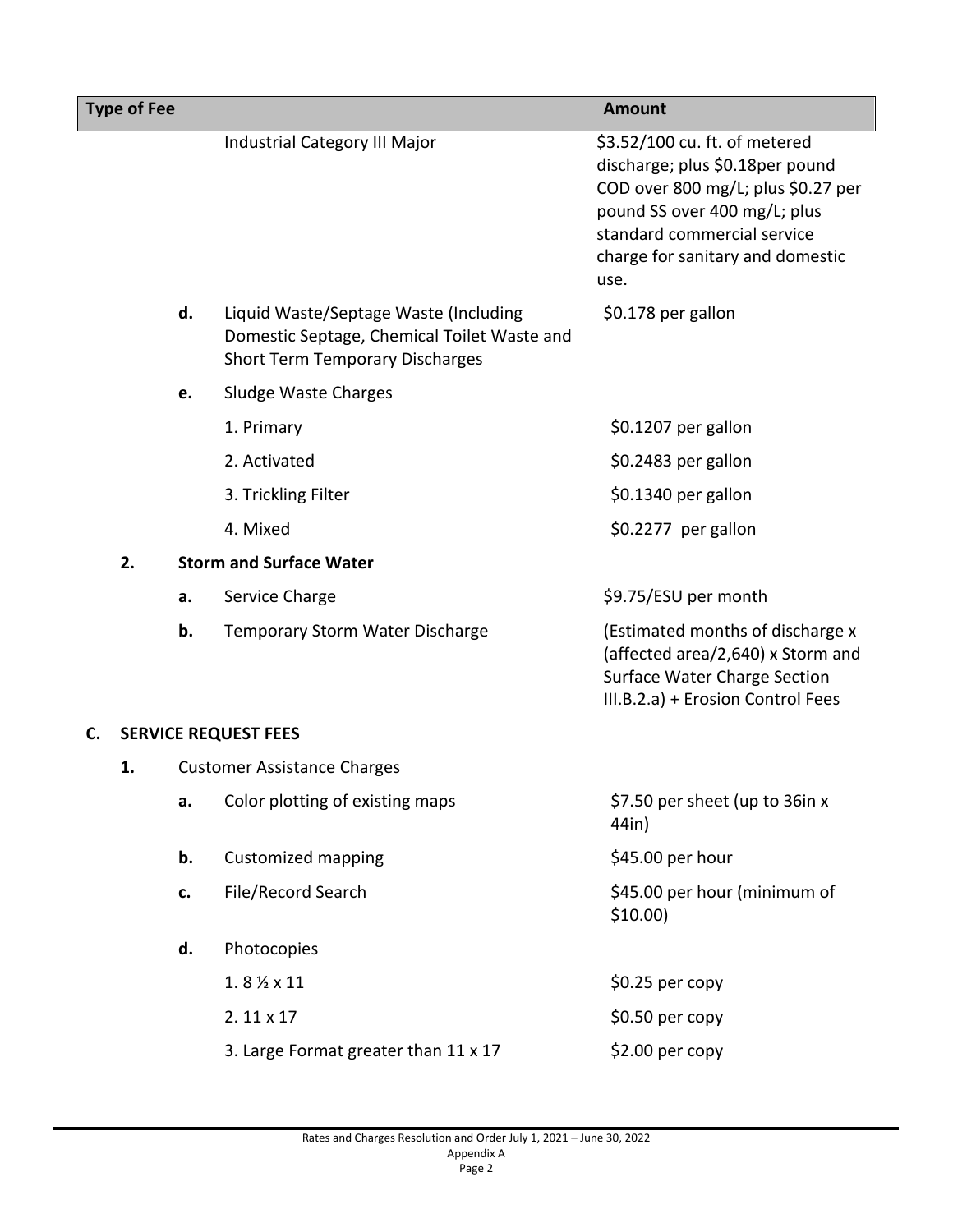| <b>Type of Fee</b> |                                              |                                                                                       | <b>Amount</b>                                                                                                                                            |  |  |
|--------------------|----------------------------------------------|---------------------------------------------------------------------------------------|----------------------------------------------------------------------------------------------------------------------------------------------------------|--|--|
| 2.                 |                                              | <b>Easement Fees</b>                                                                  |                                                                                                                                                          |  |  |
|                    | a.                                           | Vacation (Release) and Consent to Release Fee                                         | \$400.00 includes recording fees<br>(\$96.00) for each Document that<br>has to be recorded for each<br>property requesting the easement<br>vacation      |  |  |
|                    | b.                                           | <b>Encroachment Agreement Fee</b>                                                     | \$400.00 includes recording fees<br>(\$96.00) for each Document that<br>has to be recorded for each<br>property requesting the<br>encroachment agreement |  |  |
| 3.                 |                                              | <b>Private Stormwater Facilities Agreement Recording</b>                              |                                                                                                                                                          |  |  |
|                    |                                              | Fee Recording Fee for Private Water Quality Facility<br><b>Maintenance Agreements</b> | \$96.00                                                                                                                                                  |  |  |
| 4.                 |                                              | <b>Public Notice Fee</b>                                                              | Actual cost of publication<br>requested.                                                                                                                 |  |  |
| 5.                 |                                              | <b>General Processing Fee</b>                                                         | \$25.00                                                                                                                                                  |  |  |
| 6.                 |                                              | <b>Line Cleaning Fee</b>                                                              |                                                                                                                                                          |  |  |
|                    | a.                                           | <b>Sanitary Sewer</b>                                                                 | \$0.48 per foot of line                                                                                                                                  |  |  |
|                    | b.                                           | <b>Storm Sewer</b>                                                                    | \$0.73 per foot of line                                                                                                                                  |  |  |
| 7.                 | <b>Local Improvement District (LID) Fees</b> |                                                                                       |                                                                                                                                                          |  |  |
|                    | a.                                           | LID Apportionment Processing Fee                                                      | \$500.00 per lot with a minimum                                                                                                                          |  |  |
|                    |                                              | The total number of lots is determined after<br>subdivision or partition              | of \$500.00                                                                                                                                              |  |  |
|                    | b.                                           | <b>LID Initiation Fee</b>                                                             | \$500.00                                                                                                                                                 |  |  |
| 8.                 |                                              | <b>Local Sewer Improvement (LSI) Fees</b>                                             |                                                                                                                                                          |  |  |
|                    | a.                                           | LSI Fee                                                                               | \$19,900 per connection                                                                                                                                  |  |  |
|                    | b.                                           | <b>Reimbursement Processing Fee</b>                                                   | \$50.00 per direct connection<br>deducted from the amount<br>reimbursed to the party funding<br>construction of the qualified LSI<br>project.            |  |  |
| 9.                 |                                              | <b>Contracted Services</b>                                                            | As defined in Section 1.14 and<br>Section III.C.9                                                                                                        |  |  |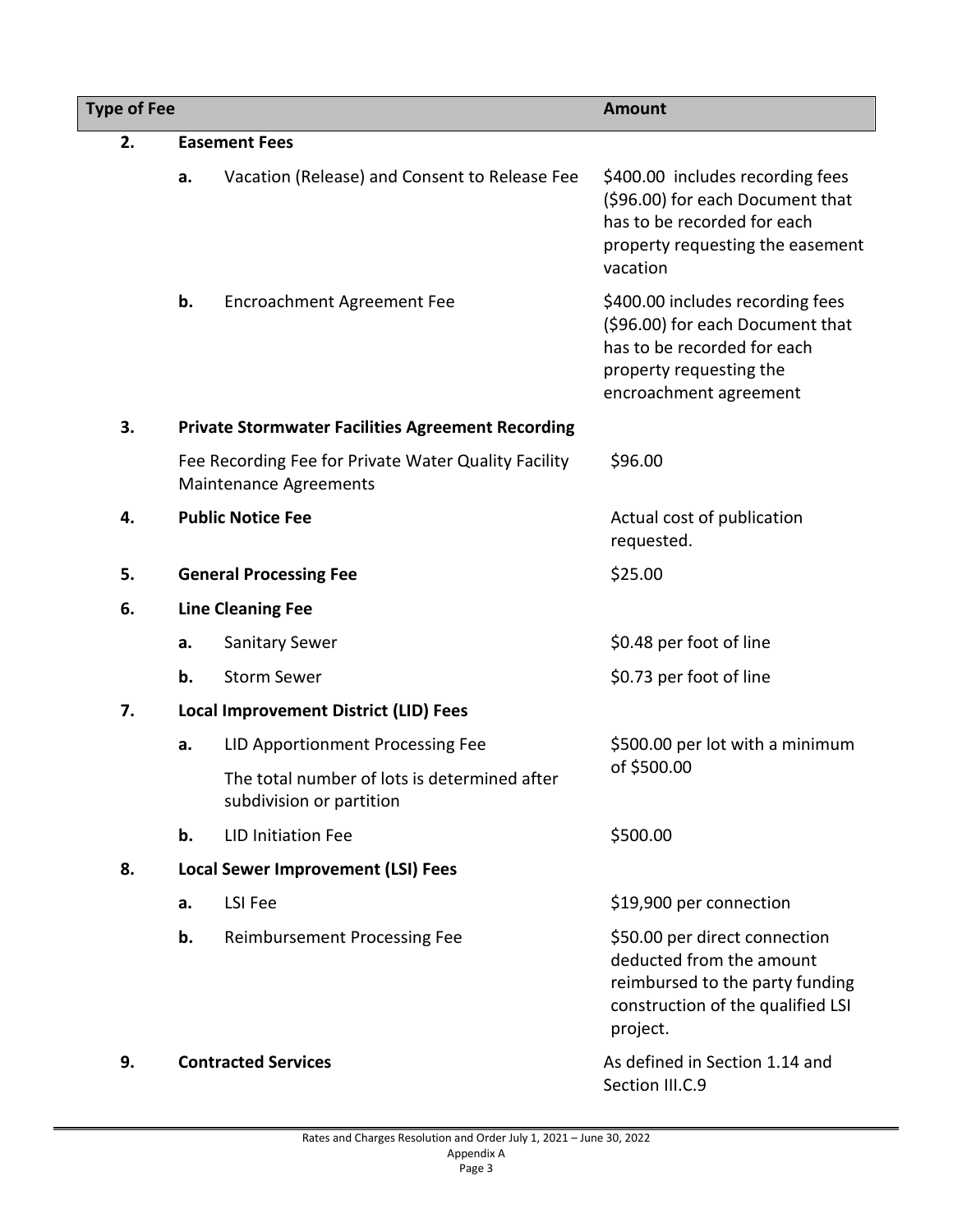| <b>Type of Fee</b> |                                                                                  | <b>Amount</b>                                               |                                                        |
|--------------------|----------------------------------------------------------------------------------|-------------------------------------------------------------|--------------------------------------------------------|
| 10.                |                                                                                  | <b>Miscellaneous Fees</b>                                   | As defined in Section III.C.10                         |
| 11.                |                                                                                  | <b>Other Personnel Expense (OPE)</b>                        | 63.85% of Employee Salary                              |
| 12.                |                                                                                  | <b>Payment Service Fee</b>                                  | 3% of the amount charged                               |
| 13.                |                                                                                  | <b>Permit Processing Fees</b>                               | \$85.00                                                |
| 14.                |                                                                                  | <b>Physical Connection (Line Tap) Fee</b>                   |                                                        |
|                    | a.                                                                               | Sanitary                                                    | \$950.00 per tap                                       |
|                    | b.                                                                               | Storm                                                       | \$350.00 per tap                                       |
| 15.                |                                                                                  | <b>Refund Fee</b>                                           | \$25.00 plus costs defined in<br>Section III.C.15      |
| 16.                | unit rate                                                                        | <b>Regional Stormwater Management Charge (RSMC)</b>         | \$8.82 per cubic foot of required<br>volume management |
| 17.                | Fee-In-Lieu of Construction of Onsite Stormwater<br><b>Management Approaches</b> |                                                             |                                                        |
|                    | a.                                                                               | <b>Water Quality Fee-In-Lieu</b>                            | \$1.00 per SF of unmanaged<br>impervious area          |
|                    | b.                                                                               | Hydromodification Fee-In-Lieu                               | \$1.00 per SF of unmanaged<br>impervious area          |
|                    | c.                                                                               | Combined Water Quality and Hydromodification<br>Fee-In-Lieu | \$1.50 per SF of unmanaged<br>impervious area          |
| 18.                |                                                                                  | <b>Reimbursement District (RD) Fees</b>                     |                                                        |
|                    | a.                                                                               | <b>RD Application Fee</b>                                   | \$1,000.00                                             |
|                    | b.                                                                               | RD 2 <sup>nd</sup> Notice and Review Fee                    | \$550.00                                               |
|                    | c.                                                                               | <b>RD Charge</b>                                            | As set by RD R&O                                       |
|                    | d.                                                                               | RD Administrative Fee                                       | As set by RD R&O                                       |
|                    | e.                                                                               | RD Apportionment Processing Fee                             | As set by RD R&O                                       |
| 19.                |                                                                                  | <b>River Ranger Material Fees</b>                           |                                                        |

**a.** Basic Program Manuals 250 packet units **\$325.00 for 1-3 units** \$300.00 for 4 or more units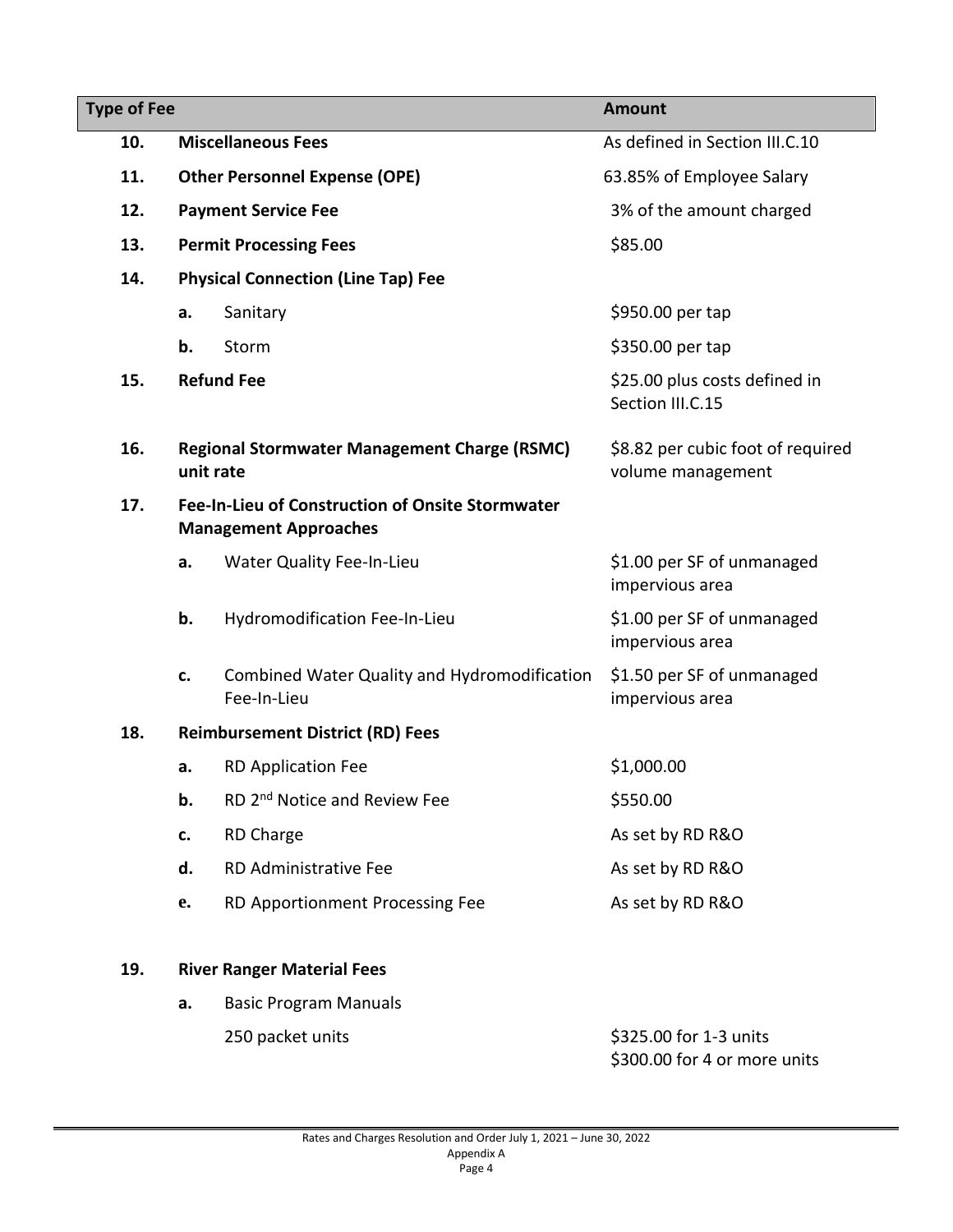| <b>Type of Fee</b> |    |                                                                                                         | <b>Amount</b>                                                               |  |
|--------------------|----|---------------------------------------------------------------------------------------------------------|-----------------------------------------------------------------------------|--|
|                    | b. | River Rangers Instructional Video and Script<br>Charge                                                  | $$10.00$ per copy                                                           |  |
|                    | c. | <b>River Rangers Poster Set</b>                                                                         | \$420.00 per set                                                            |  |
| 20.                |    | <b>Special Publications</b>                                                                             | Unit cost, as provided in Section<br>III.C.19                               |  |
|                    | а. | Digital Design and Mapping Files                                                                        |                                                                             |  |
|                    |    | 1. Standard Details                                                                                     | \$10.00 full set                                                            |  |
|                    |    | 2. Standard Detail Updates                                                                              | \$5.00 per disk                                                             |  |
|                    |    | 3. Mapping and database information                                                                     | \$45.00 per hour                                                            |  |
|                    | b. | Hydrologic & Hydraulic (H&H) Digital Files                                                              |                                                                             |  |
|                    |    | 1. Digital Terrain Model (DTM) single basin                                                             | \$10.00                                                                     |  |
|                    |    | 2. DTM - entire watershed                                                                               | \$25.00                                                                     |  |
|                    |    | 3. H&H data set - includes HEC-RAS and HMS<br>models, stream flow data, and water surface<br>elevations | \$5.00                                                                      |  |
|                    | c. | Vegetated Corridor/Sensitive Area Sign                                                                  |                                                                             |  |
|                    |    | 1.12" x 18"                                                                                             | \$29.00 each                                                                |  |
|                    |    | 2. $4'' \times 4''$                                                                                     | \$7.00 each                                                                 |  |
| 21.                |    | <b>Stormwater Material Recovery Fees</b>                                                                |                                                                             |  |
|                    | a. | <b>Street Sweeping Material Recovery</b>                                                                | \$47.74 per ton                                                             |  |
|                    | b. | <b>Stormwater Vactor Material Recovery</b>                                                              | \$75.26 per ton                                                             |  |
|                    | c. | <b>Stormwater Material Hauling Fee</b>                                                                  | \$136.10/hour; plus                                                         |  |
|                    |    |                                                                                                         | \$250/year for District-supplied<br>box, if applicable                      |  |
|                    | d. | Non-Stormwater Material Recovery                                                                        | \$75.26 per ton                                                             |  |
| 22.                |    | <b>Vegetated Corridor Payment to Provide</b>                                                            | $$2,500 + $2.22$ per square foot<br>of Mitigated area over 1,000 sq.<br>ft. |  |
| 23.                |    | <b>Vegetated Corridor Enhancement Fee</b>                                                               |                                                                             |  |
|                    | a. | <b>Good Corridor Condition</b>                                                                          | \$5,000 per acre                                                            |  |
|                    | b. | <b>Marginal Corridor Condition</b>                                                                      | \$12,000 per acre                                                           |  |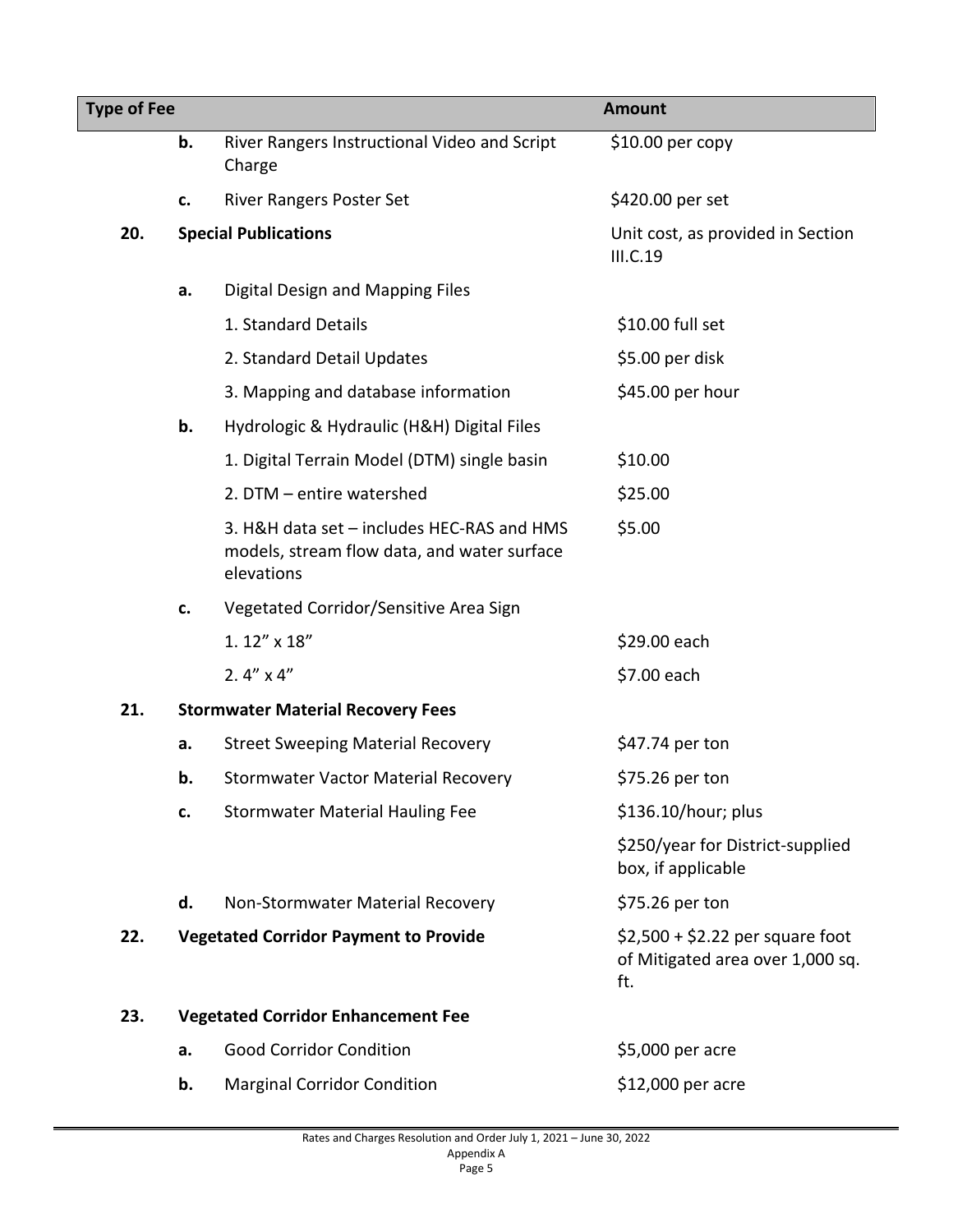| <b>Type of Fee</b> |     |    |                                                                                                                           | <b>Amount</b>                                                                                |
|--------------------|-----|----|---------------------------------------------------------------------------------------------------------------------------|----------------------------------------------------------------------------------------------|
|                    |     | c. | <b>Degraded Corridor Condition</b>                                                                                        | \$15,000 per acre                                                                            |
|                    | 24. |    | <b>Rock Creek RV Dump Fee</b>                                                                                             | \$5.00 per use or \$250.00 per<br>year                                                       |
| D.                 |     |    | <b>REVIEW AND INSPECTION FEES</b>                                                                                         |                                                                                              |
|                    | 1.  |    | <b>Inspection Fees</b>                                                                                                    |                                                                                              |
|                    |     | a. | Erosion Control Inspection Fee (Non Site<br>Development)                                                                  |                                                                                              |
|                    |     |    | 1. New construction and other work, such as<br>remodels and demolitions, that will disturb 1,000<br>square feet or more   | \$425.00                                                                                     |
|                    |     |    | 2. Additions, remodels, and demolitions that will<br>disturb less than 1,000 square feet                                  | \$140.00                                                                                     |
|                    |     | b. | Erosion Control Only Inspection Fee for<br>Development Sites without infrastructure or<br>vegetated corridor improvements | \$425.00 plus \$425.00 prorated<br>for each acre over 1/2 acre                               |
|                    |     | c. | Erosion Control Only Inspection Fee with<br>Subsequent Site Development (Early EC Inspection<br>Fee)                      | \$425.00 or 1/2 of the EC Only<br>Fee, whichever is greater                                  |
|                    |     | d. | Site Development Inspection Fee                                                                                           | \$850.00 plus \$850.00 prorated<br>for each acre over 1/2 acre                               |
|                    |     | e. | Stormwater Inspection Fee (Non Site<br>Development)                                                                       | \$145.00 per project                                                                         |
|                    |     | f. | Line Tap Inspection Fee                                                                                                   | \$145.00 per line tap                                                                        |
|                    |     | g. | Disconnection Inspection Fee                                                                                              | \$145.00 per disconnection                                                                   |
|                    |     | h. | Re-inspection Fee                                                                                                         | \$75.00/hr with a minimum of<br>\$150.00                                                     |
|                    |     | i. | Warranty Period Re-inspection Fee for Proprietary<br><b>Treatment System</b>                                              | \$75.00/hr with a minimum of<br>\$150.00 per proprietary vault<br>or proprietary catch basin |
|                    |     | j. | <b>Extended Warranty Inspection Fee</b>                                                                                   | \$145.00 for each 6-mo<br>extension                                                          |
|                    |     | k. | Reconnection Inspection Fee                                                                                               | \$145.00 per reconnection                                                                    |
|                    |     | I. | Special Investigation Fee                                                                                                 | \$75.00/hr with a minimum of<br>\$150.00                                                     |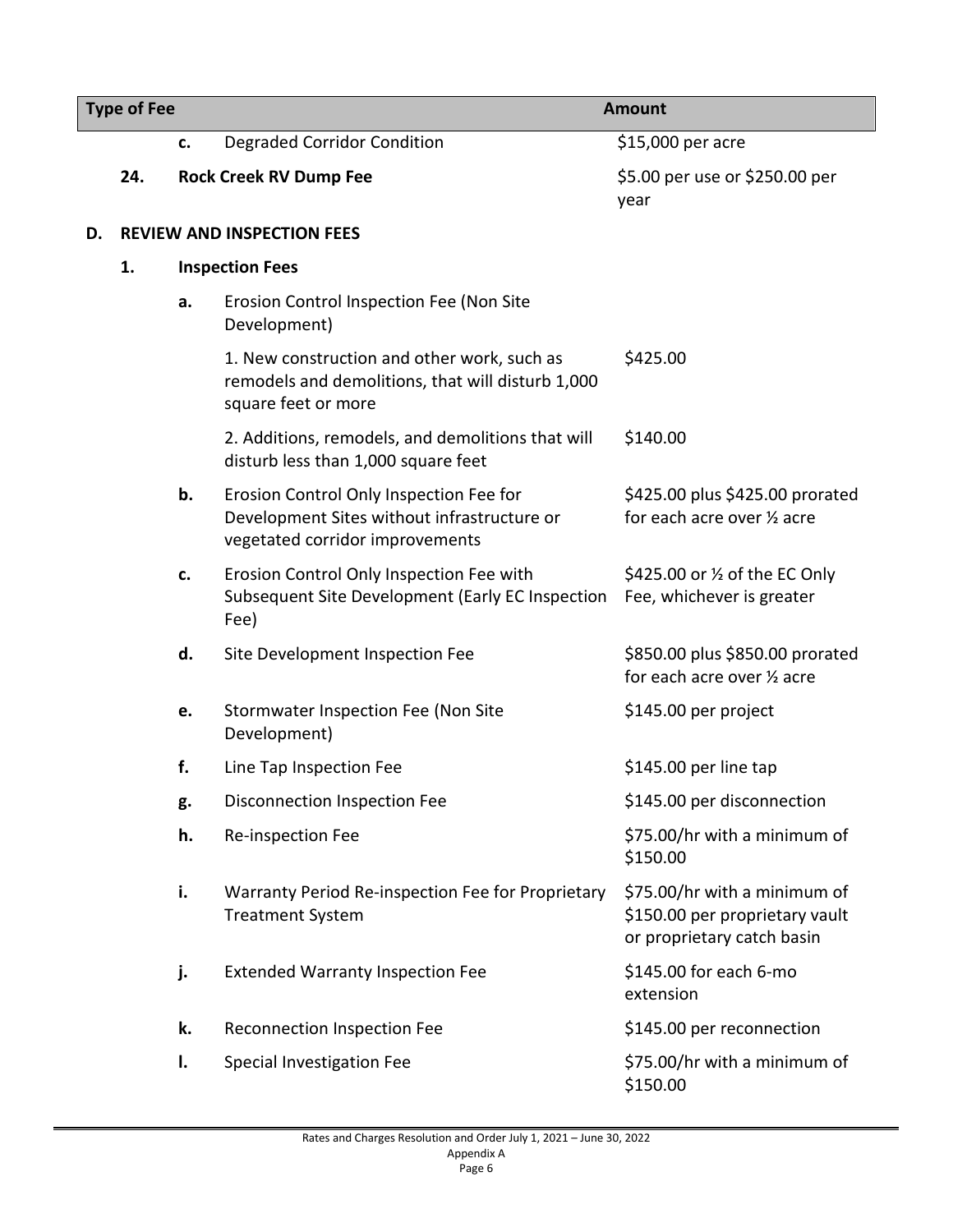| <b>Type of Fee</b> |    |                                                                                                                                             | <b>Amount</b>                                                                                                                              |  |
|--------------------|----|---------------------------------------------------------------------------------------------------------------------------------------------|--------------------------------------------------------------------------------------------------------------------------------------------|--|
|                    | m. | <b>Inspection Overtime Fee</b>                                                                                                              | \$100.00/hr with a minimum of<br>\$200.00                                                                                                  |  |
|                    | n. | DEQ 1200-C and 1200-CN Erosion Control Permit<br>Fee                                                                                        | DEQ pass through fee                                                                                                                       |  |
| 2.                 |    | <b>Industrial Plan/Process Review Fee</b>                                                                                                   | \$42.00 per hour                                                                                                                           |  |
| 3.                 |    | <b>Industrial Wastewater Discharge Permit Fees</b>                                                                                          |                                                                                                                                            |  |
|                    | a. | <b>Reporting Permit Fee</b>                                                                                                                 | \$300.00 upon issuance and<br>upon each anniversary of<br>permit issuance date                                                             |  |
|                    | b. | Significant Industrial User Fee (DEQ pass<br>through)                                                                                       | \$637.00 upon issuance and upon<br>each anniversary of permit<br>issuance date                                                             |  |
|                    | c. | Non-reporting Permit Fee                                                                                                                    | \$100.00 upon issuance and upon<br>each renewal of permit as<br>determined by District<br>pretreatment rules.                              |  |
|                    | d. | Short-term Industrial Wastewater Discharge<br>Permit                                                                                        | \$75.00 per request                                                                                                                        |  |
| 4.                 |    | <b>Site Development Plan Check Fees</b>                                                                                                     |                                                                                                                                            |  |
|                    | a. | Plan Check Application Fee for Site<br>Development Projects and EC Only permits on<br>sites requiring subsequent site development<br>permit | \$1,250.00                                                                                                                                 |  |
|                    | b. | Plan Check Fee                                                                                                                              | 4% of the cost of construction of<br>developer provided storm and<br>surface water, sanitary sewer, and<br>vegetated corridor improvements |  |
|                    | c. | <b>Plan Check Resubmittal Fee</b>                                                                                                           | \$500.00                                                                                                                                   |  |
|                    | d. | Plan Check Overtime Fee                                                                                                                     | \$120.00/hr with a minimum of<br>\$240.00                                                                                                  |  |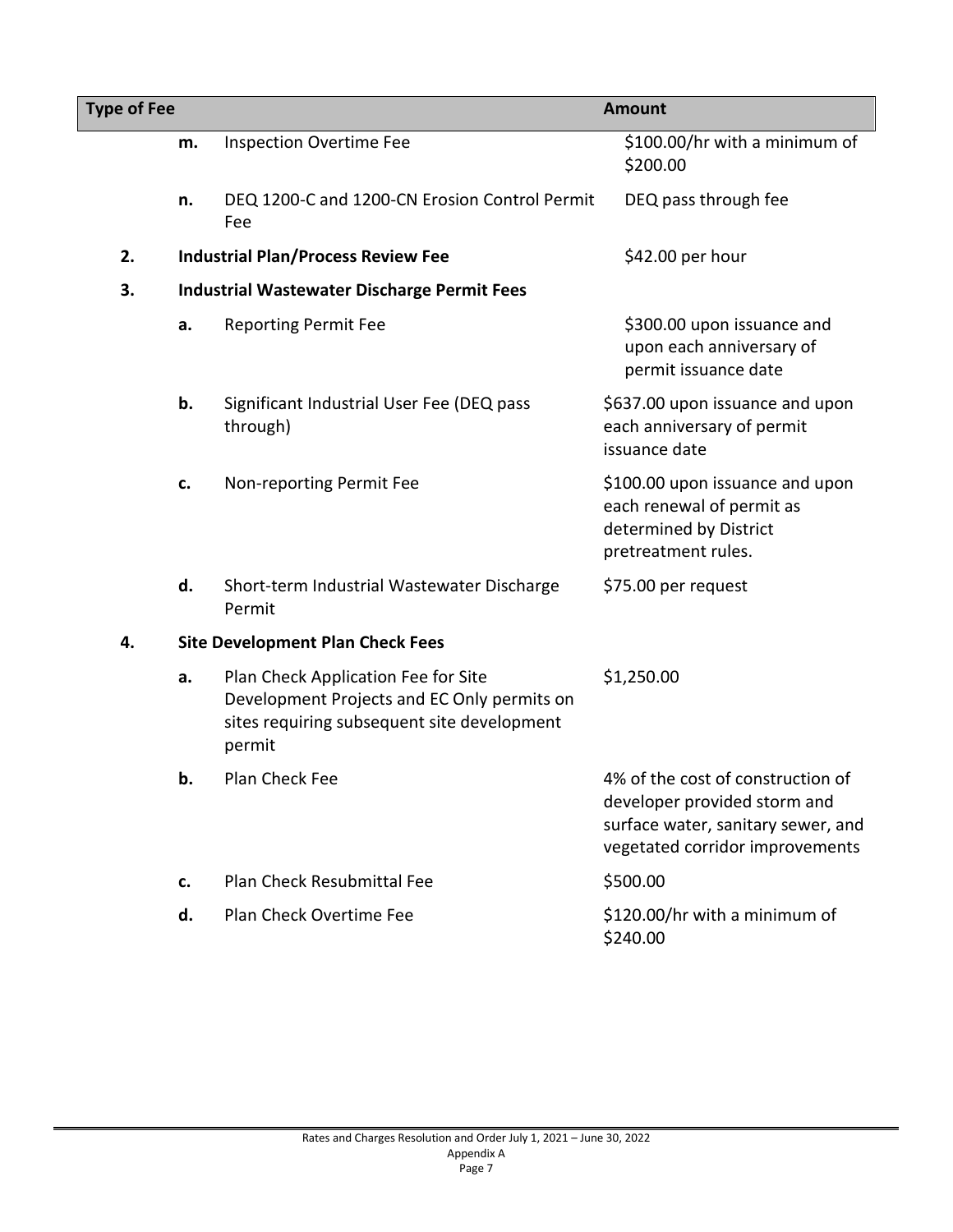| <b>Type of Fee</b> |     |                                                                                                     | <b>Amount</b>                                                               |
|--------------------|-----|-----------------------------------------------------------------------------------------------------|-----------------------------------------------------------------------------|
| 5.                 |     | <b>Stormwater Review Fee (Non Site Development)</b>                                                 |                                                                             |
|                    | a.  | Stormwater Review Fee for projects which do<br>not require a Site Development Permit                | \$120.00 per request                                                        |
|                    | b.  | Stormwater Review Fee for projects with<br>facilities constructed subsequent to Site<br>Development | \$60.00 per request                                                         |
| 6.                 |     | Site Certification, Site Assessment and Alternatives Analysis Review Fees                           |                                                                             |
|                    | a.  | <b>Basic Site Certificate Concurrence Fee</b>                                                       | \$90.00                                                                     |
|                    | b.  | Site Assessment Application and Base Review<br>Fee                                                  | \$650.00 due at submittal                                                   |
|                    | c.  | Minor Encroachment/ Allowed Use<br><b>Certification Fee</b>                                         | \$650.00 in addition to Base<br>Review Fee. Due prior to SPL<br>issuance    |
|                    | d.  | Tiered Alternative Analysis Review Fee                                                              | \$1,300.00 in addition to Base<br>Review Fee. Due prior to SPL<br>issuance. |
|                    | e.  | Service Provider Letter Amendment Review Fee                                                        |                                                                             |
|                    |     | <b>First Request</b>                                                                                |                                                                             |
|                    |     | a. Minor Amendment                                                                                  | \$200.00 + difference in fees                                               |
|                    |     | b. Major Amendment                                                                                  | \$700.00 + difference in fees                                               |
|                    |     | <b>Additional Amendments Requests</b>                                                               | \$900.00                                                                    |
| 7.                 |     | <b>Model Home Application Review Fee</b>                                                            | \$400.00                                                                    |
| 8.                 |     | <b>Product Approval Review Fee</b>                                                                  | \$5,000.00                                                                  |
| 9.                 |     | <b>Natural Resources and Economic Development</b><br><b>Services Planning Fee</b>                   | \$150.00 per hour                                                           |
| 10.                |     | <b>Special Waste Monitoring Fee</b>                                                                 | See Section III.D.9.                                                        |
| 11.                | Fee | <b>Surface Water Management Charges Investigation</b>                                               | \$110.00 per request                                                        |
| 12.                |     | <b>Video Inspection Fee</b>                                                                         | \$0.84 per foot of line                                                     |
| 13.                |     | <b>Temporary Discharge Review Fee</b>                                                               | \$400.00 per occurrence                                                     |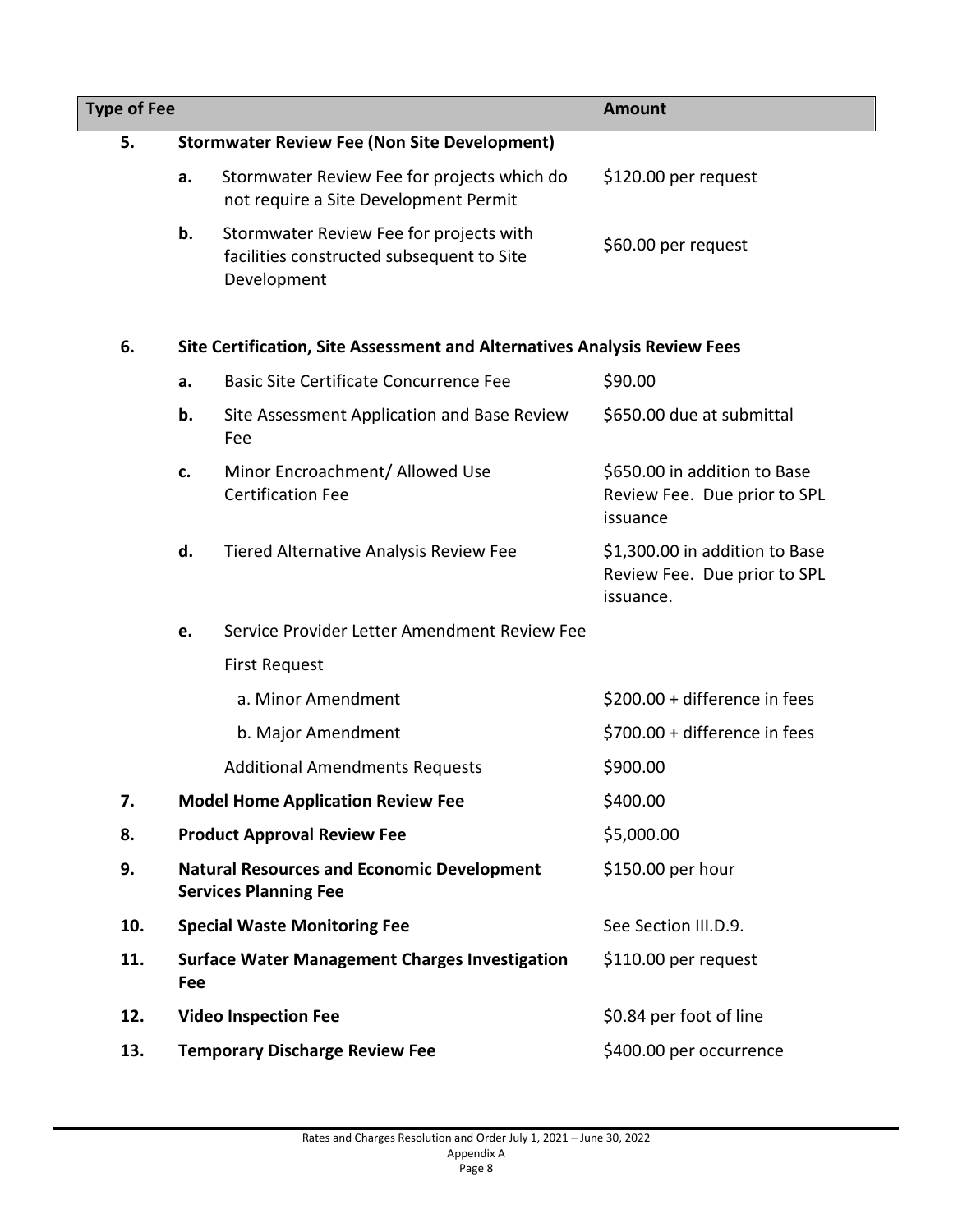# **Type of Fee Amount**

# **DELINQUENCY AND INTEREST**

**E.**

| 1. | <b>Interest Charge</b>                          | 9% per annum, or as provided in<br>Section III.E.2.a                                                                     |
|----|-------------------------------------------------|--------------------------------------------------------------------------------------------------------------------------|
| 2. | <b>Delinguency Charge</b>                       | See Section III.E.2.b                                                                                                    |
| 3. | <b>Late Payment Fee</b>                         | 2% of overdue amount from most<br>recent billing period                                                                  |
| 4. | <b>NSF Checks</b>                               | \$35.00 or as updated by ORS<br>30.701 (5) plus bank charge<br>(currently \$6) for handling and<br>collecting NSF checks |
| 5. | <b>Invalid Electronic Transactions/Payments</b> | \$35.00 per occurrence exceeding<br>3 of invalid electronic<br>transaction/payment information<br>provided by customer   |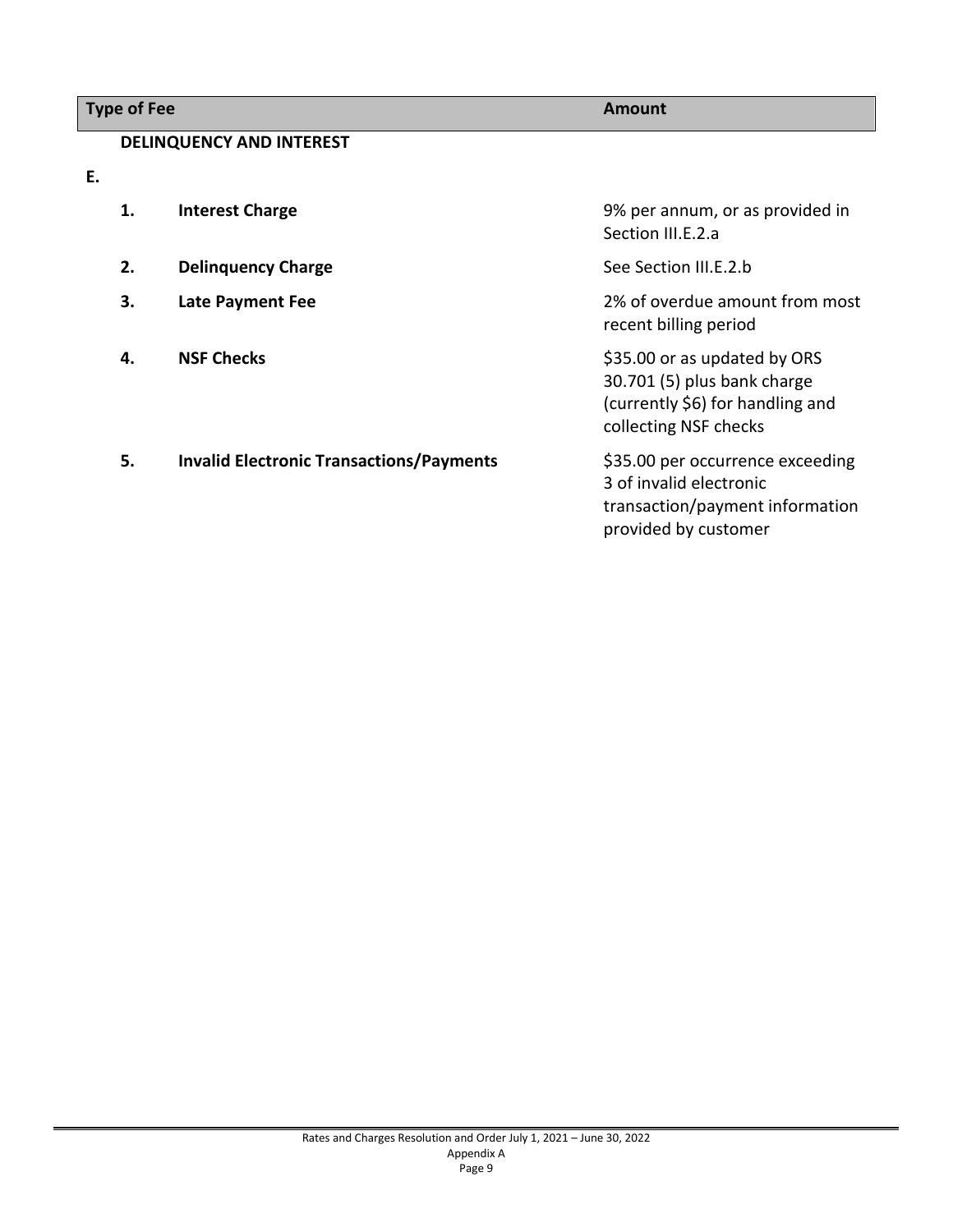### **APPENDIX B**

### **DISTRICT RATES AND CHARGES TO CITIES**

**For the large incorporated Cities of Beaverton, Cornelius, Hillsboro, Forest Grove, Sherwood, Tigard, and Tualatin.** Only Cities that have intergovernmental agreements in place with the District to assess Right of Way fees can charge a Right of Way fee on the regional rate. The intergovernmental agreement must specify the fee, which cannot exceed 5%. Cities remit the regional rate to the District and retain the Right of Way fee.

## **Sanitary Sewer Fee & Charge Service Charge**

Monthly Sanitary Sewer Service Charges per DU and/or DUE:

|            | Regional Rate          |         | City Right of Way Fee (0 to 5%) |                  | Total \$                       |
|------------|------------------------|---------|---------------------------------|------------------|--------------------------------|
|            | Variable               | Fixed   | Variable                        | Fixed            |                                |
| Base       | N/A                    | \$26.24 | N/A                             | \$0.00 to $1.31$ | S26.24 to 27.55                |
| <b>Use</b> | $$1.74/ccf$ avg winter | N/A     | $$0.00$ to $0.09$ /ccf avg      | N/A              | $\vert$ \$1.74 to 1.83/ccf avg |
|            | water usage            |         | winter water usage              |                  | winter water usage             |

# **Storm and Surface Water Fee & Charge**

# **Service Charge**

Monthly Storm and Surface Water Service Charges per ESU:

|      | Regional Rate | City Right of Way Fee (0 to 5%) | Total \$        |
|------|---------------|---------------------------------|-----------------|
| Base | \$2.43        | $$0.00 \text{ to } 0.12$$       | $$2.43$ to 2.55 |

| <b>Sanitary Sewer System Development Charge (Connection Charge)</b> | \$6,085.00 PER DU OR DUE                                          |  |
|---------------------------------------------------------------------|-------------------------------------------------------------------|--|
| Reimbursement                                                       |                                                                   |  |
| <b>Regional Portion</b>                                             | \$3,651.00 (Except as provided by<br>Intergovernmental Agreement) |  |
| <b>Local Portion</b>                                                | \$0.00                                                            |  |
| Improvement                                                         |                                                                   |  |
| <b>Regional Portion</b>                                             | \$2,191.65                                                        |  |
| <b>Local Portion</b>                                                | \$242.35                                                          |  |
| <b>Storm and Surface Water Fee &amp; Charge Allocations</b>         |                                                                   |  |
| <b>Erosion Control Fees</b>                                         | 100% to City (Except as provided                                  |  |
|                                                                     | by Intergovernmental                                              |  |
|                                                                     | Agreement)                                                        |  |
| <b>Plan Check Fee</b>                                               |                                                                   |  |
| City Facility                                                       | 100% to City                                                      |  |
| <b>District Facility</b>                                            | 100% to District                                                  |  |
| <b>Storm and Surface Water System Development Charge</b>            | \$585 PER ESU                                                     |  |
|                                                                     | 100% Local                                                        |  |